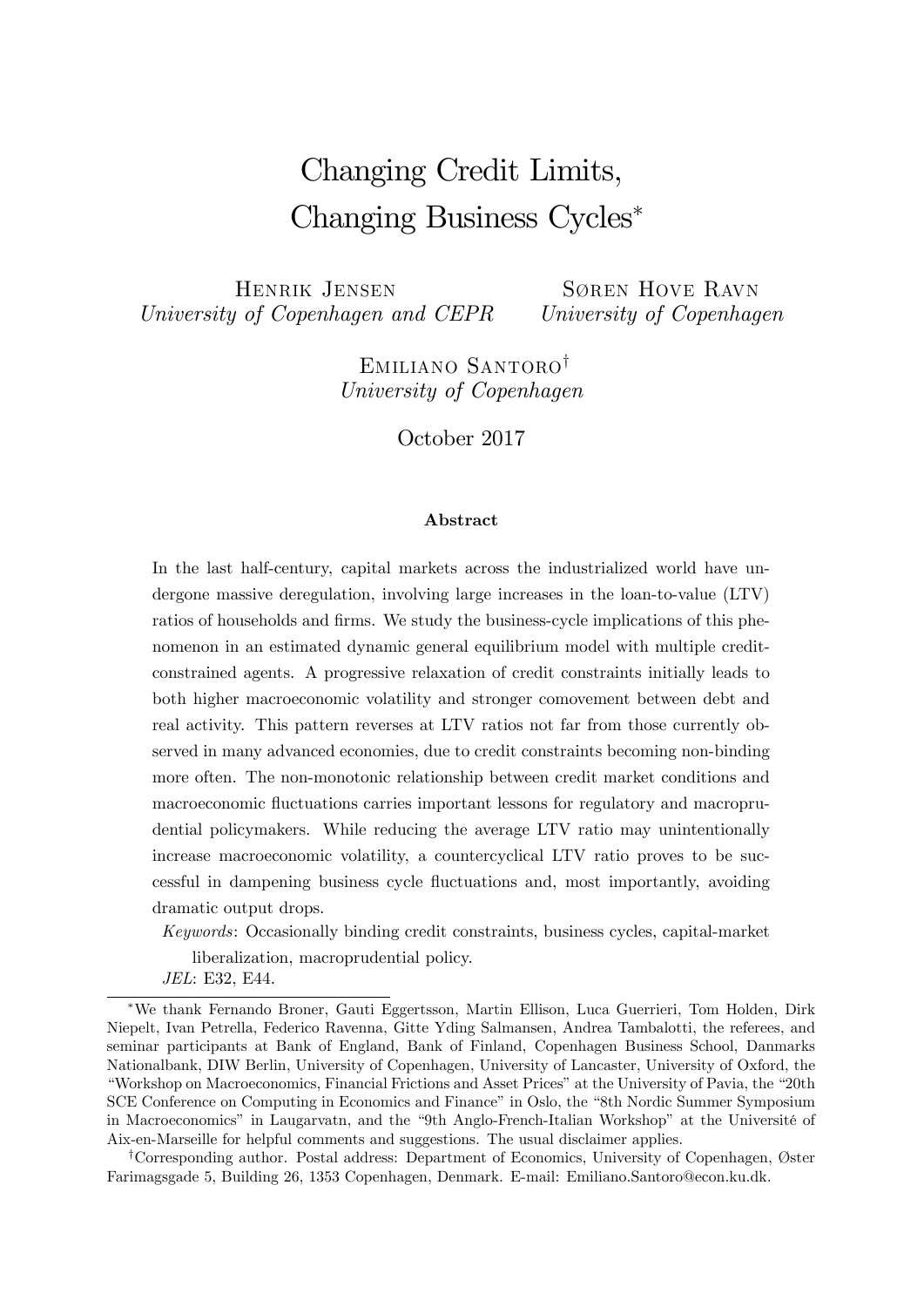## <span id="page-1-1"></span>1 Introduction

Credit flows are crucial for the functioning of an economy where inhabitants want to alter the profile of purchases over time. Consumers may want to smooth consumption and finance their purchases of durable goods. Likewise, firms may desire to obtain funds for investment projects that only pay off later. Such intertemporal trades are typically plagued by informational problems leading to a multitude of Önancial market imperfections. One implication is that households and Örms become credit constrained, and often have to provide collateral to obtain loans. Under such circumstances, the degree to which credit constraints bind is influential for the economy's response to various disturbances. The main purpose of this paper is to study the business-cycle properties of a conventional DSGE model with credit constraints à la [Kiyotaki and Moore \(1997\)](#page-39-0) under different credit conditions. Since credit availability is largely determined by how much an agent can borrow against his collateral—the loan-to-value (LTV) ratio—we model changes in credit conditions as changing LTV ratios.

Capital markets have undergone massive deregulation across the industrialized world in the past half-century. Looking at the credit market, one dimension of this phenomenon has consisted in a large increase of both household and corporate debt secured by some form of collateral. This has been documented, among others, by Jordá *et al.*  $(2017)$  for households and [Graham](#page-37-0) *et al.*  $(2014)$  $(2014)$  $(2014)$  for firms. Figure 1 shows loans relative to assets for households and firms in the US in the post-war period. The observed secular increases are consistent with increased credit availability through higher LTV ratios.<sup>[1](#page-1-0)</sup> To study the effects of this structural transformation on the U.S. business cycle, we incorporate collateral constraints into a real business cycle model with heterogeneous agents, in the vein of [Iacoviello \(2005\),](#page-38-0) Liu et al. [\(2013\),](#page-39-2) [Justiniano](#page-39-3) et al. (2015); inter alia. A durable good, land, is used for both consumption purposes and production. In addition, land serves as collateral for ìimpatientî, credit-constrained households, as well as for entrepreneurs. The lenders in the economy are "patient", financially unconstrained households. In contrast to most of the existing business cycle literature, we explore the implications of credit constraints not

<span id="page-1-0"></span><sup>&</sup>lt;sup>1</sup>As we discuss in Appendix [A,](#page-1-1) the aggregate ratios of loans to assets reported in Figure [1](#page-2-0) are likely to understate the actual LTV requirements faced by the marginal borrower. However, while alternative measures may yield higher levels of LTV ratios, they give rise to the same conclusions about the devel-opment over time of these ratios. See also [Taylor \(2015\),](#page-40-0) who documents the rise of household and firm borrowing in a sample of 17 advanced economies dating back to 1870.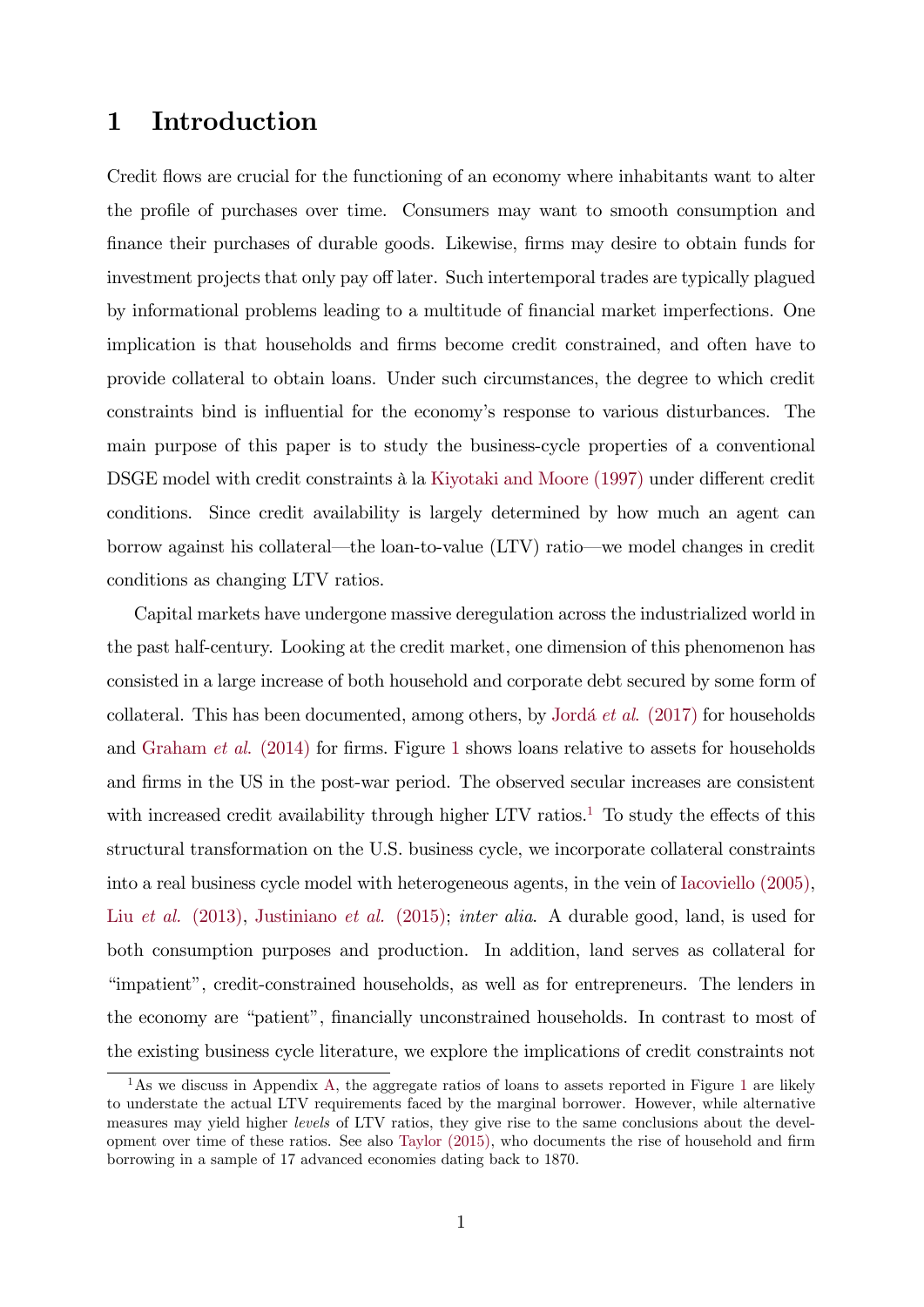

<span id="page-2-0"></span>Figure 1: The ratio of liabilities to assets for households and firms in the United States,  $1945Q$  $4 - 2016Q$  $2$ . Source: Flow of Funds data from the U.S. Federal Reserve. See Appendix [A](#page-1-1) for details.

binding at all points in time.<sup>[2](#page-2-1)</sup> To ensure that the model matches key features of the U.S. economy, we estimate it using the Simulated Method of Moments. This approach allows us to account for the non-linearities arising from occasionally binding constraints.

Our main Öndings are that macroeconomic volatility and co-movement between debt and real variables display a hump-shaped pattern in response to changes in the LTV ratio. Starting from relatively low LTV ratios, higher credit limits allow financially constrained agents to succumb to their relatively higher impatience and engage in debt-Önanced consumption and investment. This reinforces the macroeconomic repercussions of shocks affecting the borrowing capacity of these agents. As a result, output fluctuations become larger and credit issuance becomes more procyclical with a deepening of financial markets. Eventually, a further increase in the LTV ratio reverses this pattern. While credit constraints remain binding after negative shocks to the economy, higher LTV ratios increase the likelihood that credit constraints become non-binding in the face of expansionary shocks. In such cases, the consumption and investment decisions of households and

<span id="page-2-1"></span><sup>&</sup>lt;sup>2</sup>See [Guerrieri and Iacoviello \(2017\)](#page-38-1) and Maffezzoli and Monacelli (2015) for two recent contributions which also incorporate occasionally binding credit constraints.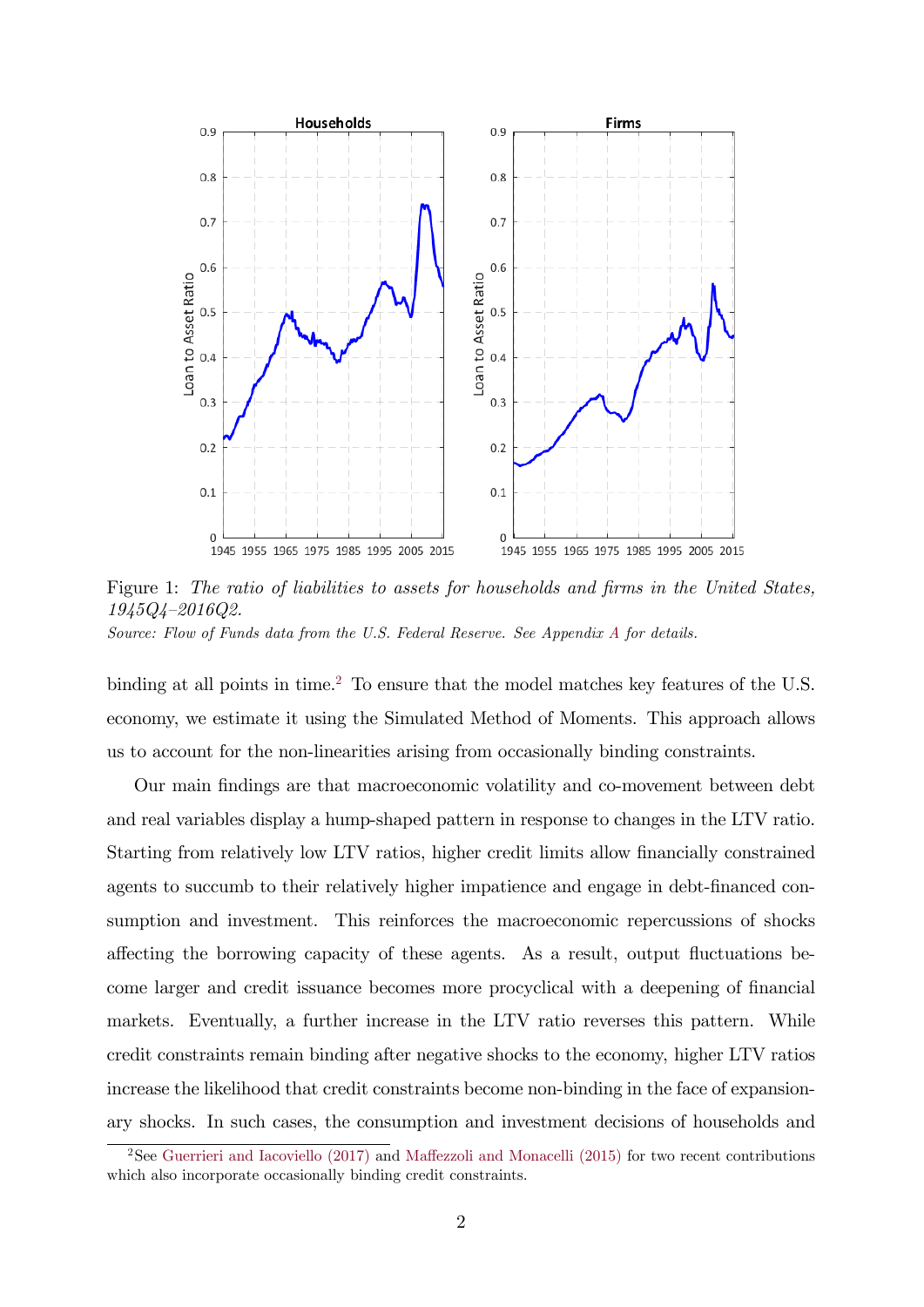entrepreneurs are delinked from changes in the value of the collateral assets, dampening the volatility of aggregate economic activity and the co-movement between debt and real activity.

The non-monotonic relationship between credit market conditions and macroeconomic fluctuations poses important challenges for regulatory and macroprudential policies. In fact, our analysis establishes a macroeconomic volatility tradeoff that arises from collateral constraints not binding at all points in time. On one hand, a reduction of credit limits may succeed in dampening the asset price sensitivity of those borrowers who remain credit constrained before and after the intervention. This effect is widely acknowledged and represents the main theoretical underpinning of macroprudential policy strategies that have suggested to curb LTV ratios after the  $2007-2008$  financial crisis (see [IMF, 2011](#page-38-2)) for an extensive survey). On the other hand, lower credit limits increase the frequency at which credit constraints bind, increasing borrowers' sensitivity to fluctuations in credit availability. From a policy perspective, the non-linear relationship between macroeconomic volatility and credit limits questions the adequacy of measures aimed at imposing caps on the LTV ratio. In fact, a macroprudential policymaker might unintentionally raise output volatility by lowering credit limits in a situation where equity requirements are particularly lax.

By contrast, we demonstrate that imposing a countercyclical LTV ratio not only reduces macroeconomic volatility, but is particularly effective at dampening the size of economic contractions, when credit constraints generally bind. Consistent with common definitions of Value-at-Risk, we construct a measure of  $GDP-at-risk$ , defined as the maximum negative deviation of output from steady state occurring within the top 95 percent of the distribution of output observations (see De Nicolò and Lucchetta, 2013). A countercyclical LTV ratio avoids large output drops and reduces GDP-at-risk by increasing credit availability when it is needed the most: At the turning point of the business cycle, when collateral values drop, an automatic relaxation of credit constraints reduces the necessary deleveraging by households and firms.

A notable property of our model is that shocks to land demand only play a minor role for output fluctuations, while acting as the main drivers of land prices. By contrast, technology and financial shocks account for most of output variability. Liu  $et$  al[. \(2013\)](#page-39-2) report that entrepreneurial collateralized borrowing greatly amplifies shocks to patient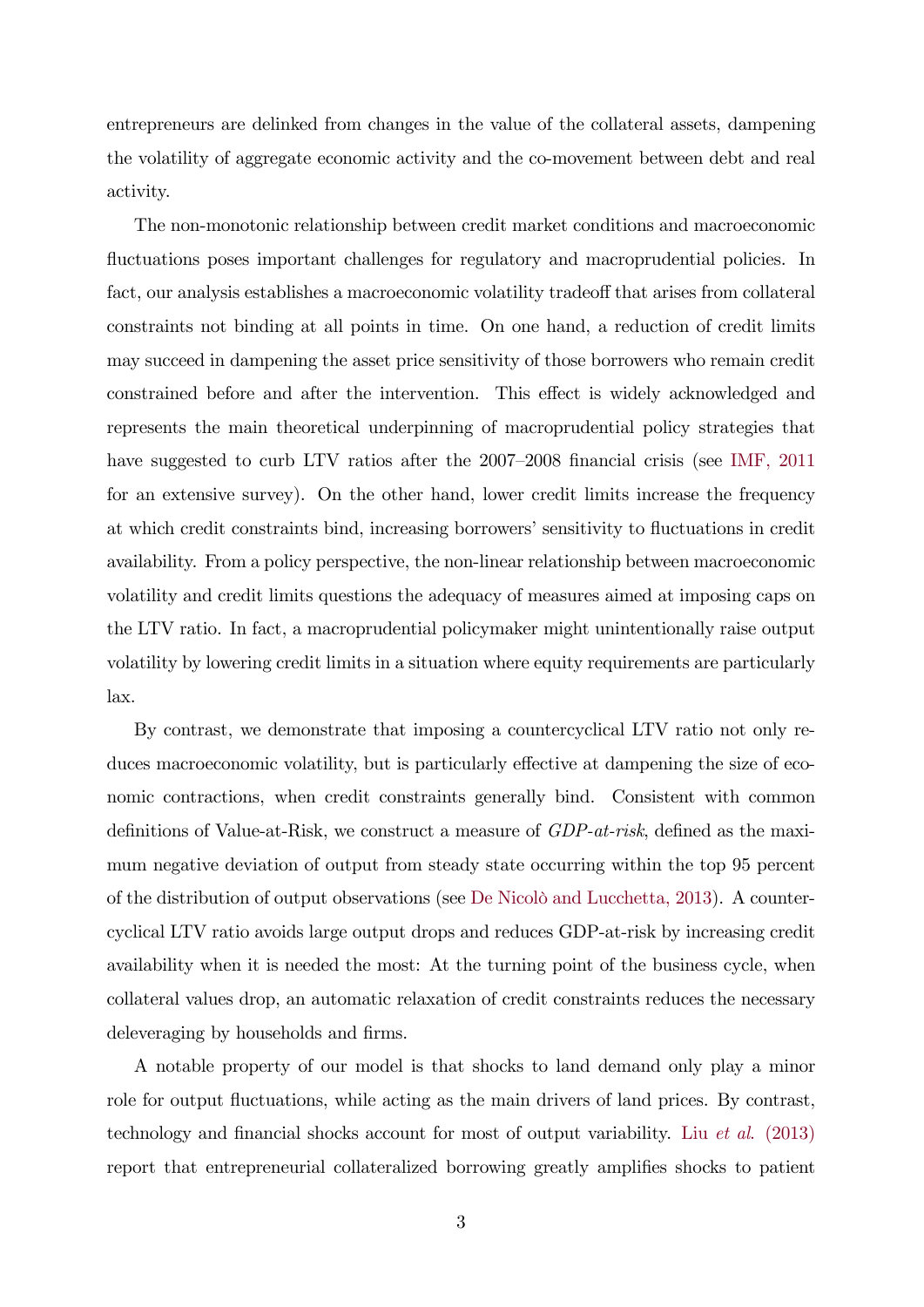households' land demand, which emerge as a key driver of investment and, in turn, output fluctuations. In our model, three main factors reduce the quantitative impact of a positive land-demand shock on output: i) whereas in Liu *et al.*  $(2013)$  households feature an infinite elasticity of labor supply, we allow for a finite Frisch elasticity—in line with both micro and macro data—thus observing a muted response of both types of consumers' labor hours; ii) the rise of patient households' labor supply is counteracted by a drop in the labor supply of impatient households—who experience sizeable income and wealth effects through the relaxation of their borrowing constraint—dampening the marginal product of land and capital; iii) financially constrained households increase their land holdings in a very persistent manner. Therefore, land is ëtied upíaway from productive use on a larger scale than in Liu *et al.* (2013), where there are no financially constrained households. Altogether, these factors contribute to an attenuation of the effects of land-demand shocks on entrepreneurial investment in collateral assets and, thus, on output.

Another key structural feature of our framework is that technology shocks are amplified by collateral constraints. This is noteworthy, since previous studies have reported that collateral constraints have little or no role in amplifying and propagating shocks to firm productivity; see, e.g., [Cordoba and Ripoll \(2004\)](#page-36-0) and Liu et al[. \(2013\).](#page-39-2) In this respect, we first show that the nature of the technology shock is of key importance. A permanent technology shock—as that primarily analyzed by Liu et al.  $(2013)$ —entails a substantial increase in the lifetime income and consumption of patient households, thus generating a strong income effect that reduces labor supply. Due to the complementarity between production factors, this exerts a downward pressure on the rental rates of land and capital, and thus on the entrepreneurial holdings of these assets. In the case of a transitory shock we consider, instead, the income effect on labor supply is much weaker, thus facilitating the amplification of such shocks. As for the specific role of collateral constraints in amplifying transitory technology shocks, our analysis reveals that the dual role of land as a production factor and collateral asset is crucial.

The rest of the paper is organized as follows. The next subsection reviews some relevant literature. Section [2](#page-7-0) presents our model, while our solution method, calibration, and estimation are described in Section [3.](#page-12-0) Section [4](#page-17-0) contains the presentation and discussion of our results. Section [5](#page-31-0) offers some policy prescriptions to deal with the non-monotonicity of output volatility with respect to the degree of credit market tightness. Section [6](#page-34-0) concludes.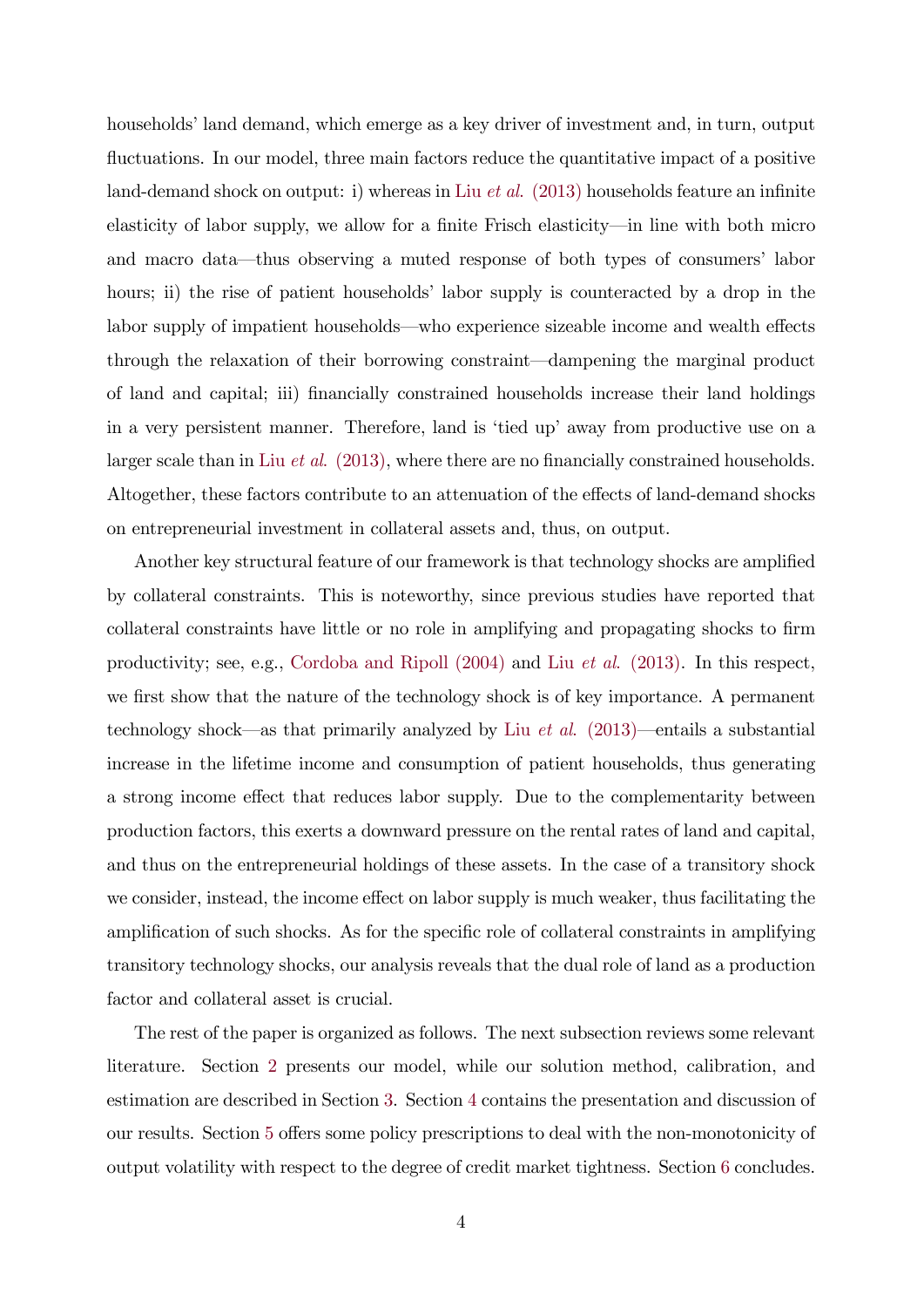#### 1.1 Related literature

Our paper connects to recent contributions that deal with time-variation in the quantity dimension of credit conditions, as measured by the maximum LTV ratio. Some examples are [Mendicino \(2012a,](#page-40-2) [2012b\)](#page-40-3) and [Walentin \(2014\).](#page-41-0) However, these papers do not consider the possibility of financial constraints being only occasionally binding. In two recent papers, [Justiniano](#page-39-4) et al. (2014, [2015\)](#page-39-3) examine the factors behind the expansion of household debt between 2000 and 2007, as well as its subsequent decline. They show that drivers a§ecting house prices directly, along with changes in the credit supply to households, can account for most of the rise in household leverage during the pre-crisis boom, while higher credit limits only played a limited role. However, as they focus on very recent developments in the credit market, they only consider increases in the LTV ratio from a relatively high level (above 0.8). Likewise, [Guerrieri and Iacoviello \(2017\)](#page-38-1) focus on the recent boombust cycle in the U.S. housing market, demonstrating that the macroeconomic sensitivity to house price changes is much smaller during booms—when house prices are high and collateral constraints are therefore likely to be non-binding—than during recessions, when credit constraints typically bind. As a key point of departure from these studies, we do not specifically aim at providing an explanation of the recent macroeconomic and financial turmoil. Instead, we consider the business cycle implications of a secular increase of both household and corporate leverage, as that documented in Figure [1,](#page-2-0) devising a setup where both households and firms are credit constrained. In fact, we show that corporate debt plays a decisive role in determining non-linearities in both macroeconomic volatility and the cyclicality of private debt. This finding is in line with Maffezzoli and Monacelli (2015), who demonstrate that the macroeconomic effects of financial shocks are highly non-linear in the level of accumulated corporate debt.[3](#page-5-0)

Our findings are consistent with some recent empirical studies on the nature of business cycles in a high-leverage environment. Jordà et al.  $(2013)$  have demonstrated that large build-ups in household and corporate credit during a boom are associated with more severe subsequent recessions. In related work, [Schularick and Taylor \(2012\)](#page-40-4) have documented that the real effects of financial crises have been significantly larger in modern times as compared to the pre-World War II era, when leverage ratios were low, while [Taylor \(2015\)](#page-40-0) shows

<span id="page-5-0"></span> $3$ The model of Maffezzoli and Monacelli (2015) does not feature credit-constrained households. For models in which credit constraints apply to both households and firms, see [Iacoviello \(2005,](#page-38-0) [2015\).](#page-38-3)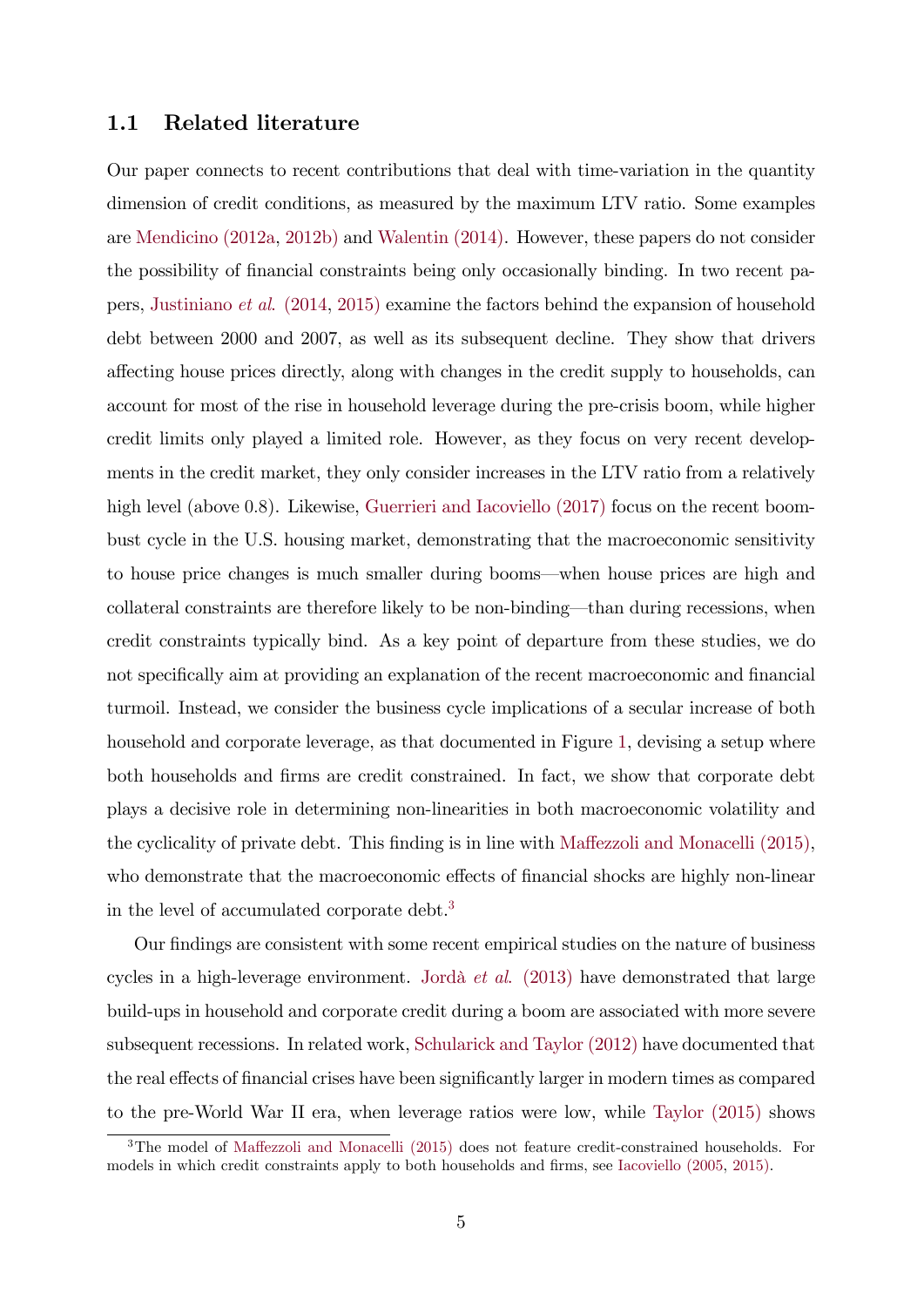that the strength of the recovery after financially driven recessions—relative to normal recessions—has been much more subdued after World War II, when LTV ratios have been much higher. In line with these empirical results, higher LTV ratios make our model economy more fragile to adverse economic shocks, including financial ones. Combined with the fact that credit constraints tend to remain binding during downturns, this means that higher leverage generally leads to deeper recessions. As a direct implication, business cycle asymmetry increases with higher credit limits. In related work we document that, in recent decades, higher credit limits in the U.S. have indeed been accompanied by a more negatively skewed business cycle; cf. Jensen et al.  $(2017)$ . Finally, Jordá et al.  $(2017)$  have recently documented that the correlation between the growth rate of real credit and that of output and its main components is higher when aggregate leverage is relatively high; a result broadly in line with our findings concerning business cycle co-movement, although these authors do not study potential non-linearities in this relationship.

The empirical literature has produced no firm consensus on the link between financial deepening and macroeconomic volatility. In support of our findings, [Alatrash](#page-35-0) *et al.*  $(2014)$ document an inverse U-shaped relationship between the volatility of output growth and the ratio of private credit to GDP in countries with a high-quality financial sector, with the peak of volatility being reached at credit-to-GDP ratios of around 130 percent. Other studies, however, have reached different conclusions, with [Acemoglu](#page-35-1) *et al.* (2003) and Beck et al[. \(2006\)](#page-35-2) finding no significant effect of financial development on macroeconomic volatility; Denizer et al[. \(2002\),](#page-37-2) [Dabla-Norris and Srivisal \(2013\),](#page-36-1) and [Mallick \(2014\)](#page-40-5) reporting that Önancial deepening tends to dampen business-cycle volatility, and [Easterly](#page-37-3) et al[. \(2000\)](#page-37-3) uncovering a U-shaped relationship between the amount of private credit and output growth volatility. Our contribution is also connected to a large literature suggesting that innovation in the credit market—especially in consumer credit and home mortgages—might have played a role in the so-called Great Moderation; see [den Haan and](#page-37-4) [Sterk \(2010\)](#page-37-4) for a critical review. According to this view, higher credit limits may have contributed to the decrease in macroeconomic volatility in the period spanning from the mid-1980s until the start of the recent financial crisis. Jordá *et al.* (2017) document that since World War II, and especially since the beginning of the 1970s, the large increase in the ratio of private credit to GDP observed across their sample of advanced economies has coincided with a decline in the volatility of real output and its main components. In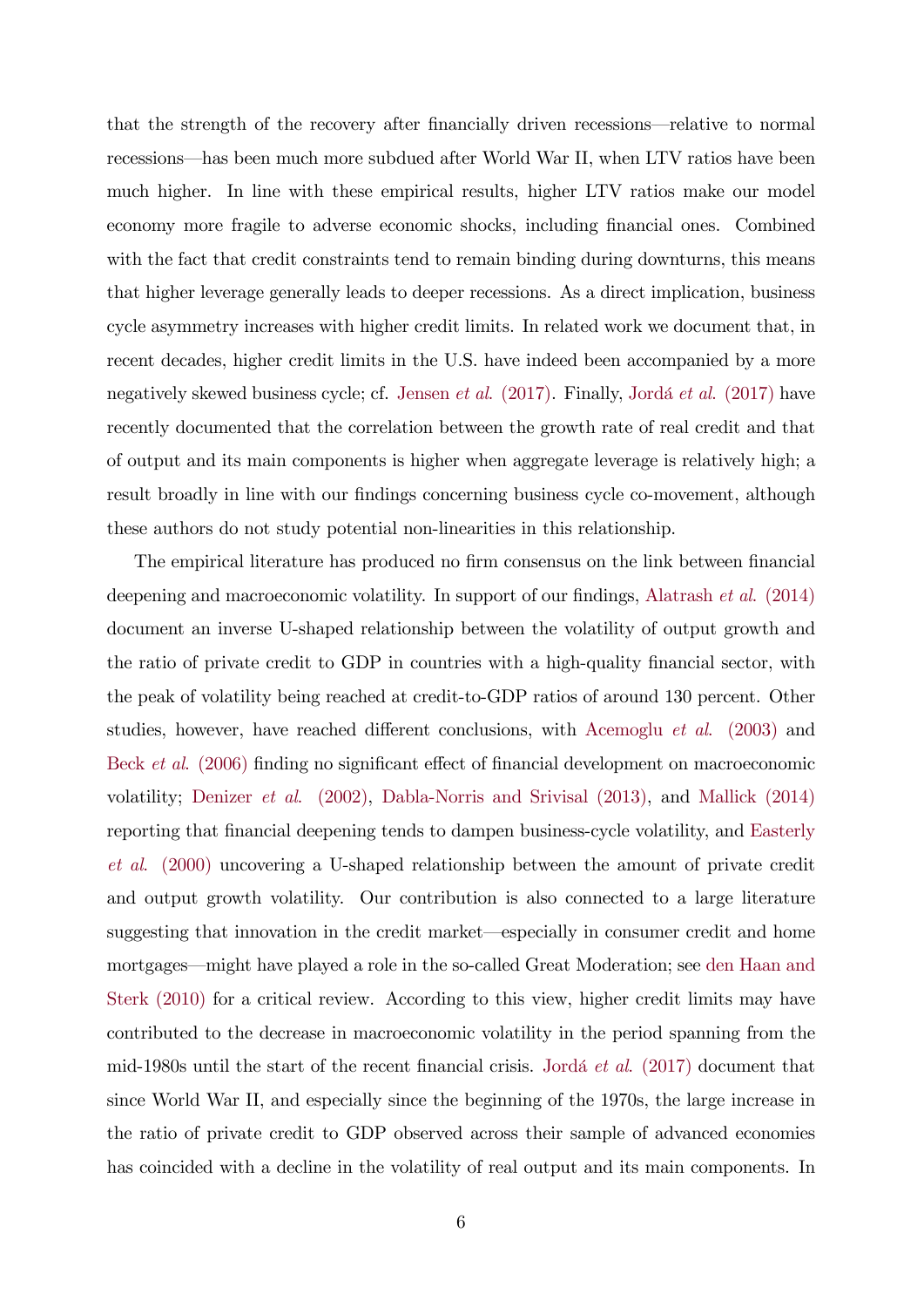our setup, we only observe such a decline beyond relatively high LTV ratios. However, it is important to keep in mind that none of the factors to which the Great Moderation is typically ascribed are featured in our model.<sup>[4](#page-7-1)</sup>

## <span id="page-7-0"></span>2 The model

We devise a real business cycle model with heterogeneous agents and credit limits in the vein of [Iacoviello \(2005\),](#page-38-0) Liu et al. [\(2013\),](#page-39-2) [Justiniano](#page-39-3) et al. (2015); inter alia. The economy is populated by entrepreneurs and two types of households. Agents are differentiated by their discount factors. Patient households have the highest discount factor, effectively making them lenders in the economy. Impatient households and entrepreneurs have lower discount factors, and can only borrow up to some proportion of the present value of their assets. Both patient and impatient households work, consume non-durable goods and (durable) land, where the latter can be interpreted as related to housing services. Entrepreneurs only consume non-durable goods, and accumulate both land and physical capital, which they rent to producers. These operate in a perfectly competitive sector, where firms combine labor from both types of households as well as capital and land from entrepreneurs, so as to produce non-durable consumption goods and new capital goods. All types of agents have unit mass.

### 2.1 Patient and impatient households

The preferences of the households are defined over non-durable consumption,  $C_t^i$ , the stock of land,  $H_t^i$ , and the fraction of time devoted to labor,  $N_t^i$ , where  $i \in \{P, I\}$  refers to patient and impatient households, respectively. Household  $i$  maximizes

<span id="page-7-2"></span>
$$
\mathcal{E}_0\left\{\sum_{t=0}^{\infty}\left(\beta^i\right)^t \left[\log\left(C_t^i - \rho^i C_{t-1}^i\right) + \varepsilon_t \log H_t^i + \frac{\nu^i}{1 - \varphi^i} \left(1 - N_t^i\right)^{1 - \varphi^i}\right]\right\}, \quad \varphi^i \neq 1,\tag{1}
$$

where  $\varepsilon_t$  is a land-demand shock satisfying

<span id="page-7-3"></span>
$$
\log \varepsilon_t = \log \varepsilon + \rho_\varepsilon \left( \log \varepsilon_{t-1} - \log \varepsilon \right) + u_t, \qquad 0 < \rho_\varepsilon < 1,\tag{2}
$$

<span id="page-7-1"></span><sup>&</sup>lt;sup>4</sup>These factors include better monetary policy [\(Boivin and Giannoni, 2006\)](#page-35-3), a drop in the volatility of economic shocks [\(Stock and Watson, 2003\)](#page-40-6), and smaller dependence on oil [\(Nakov and Pescatori, 2010\)](#page-40-7).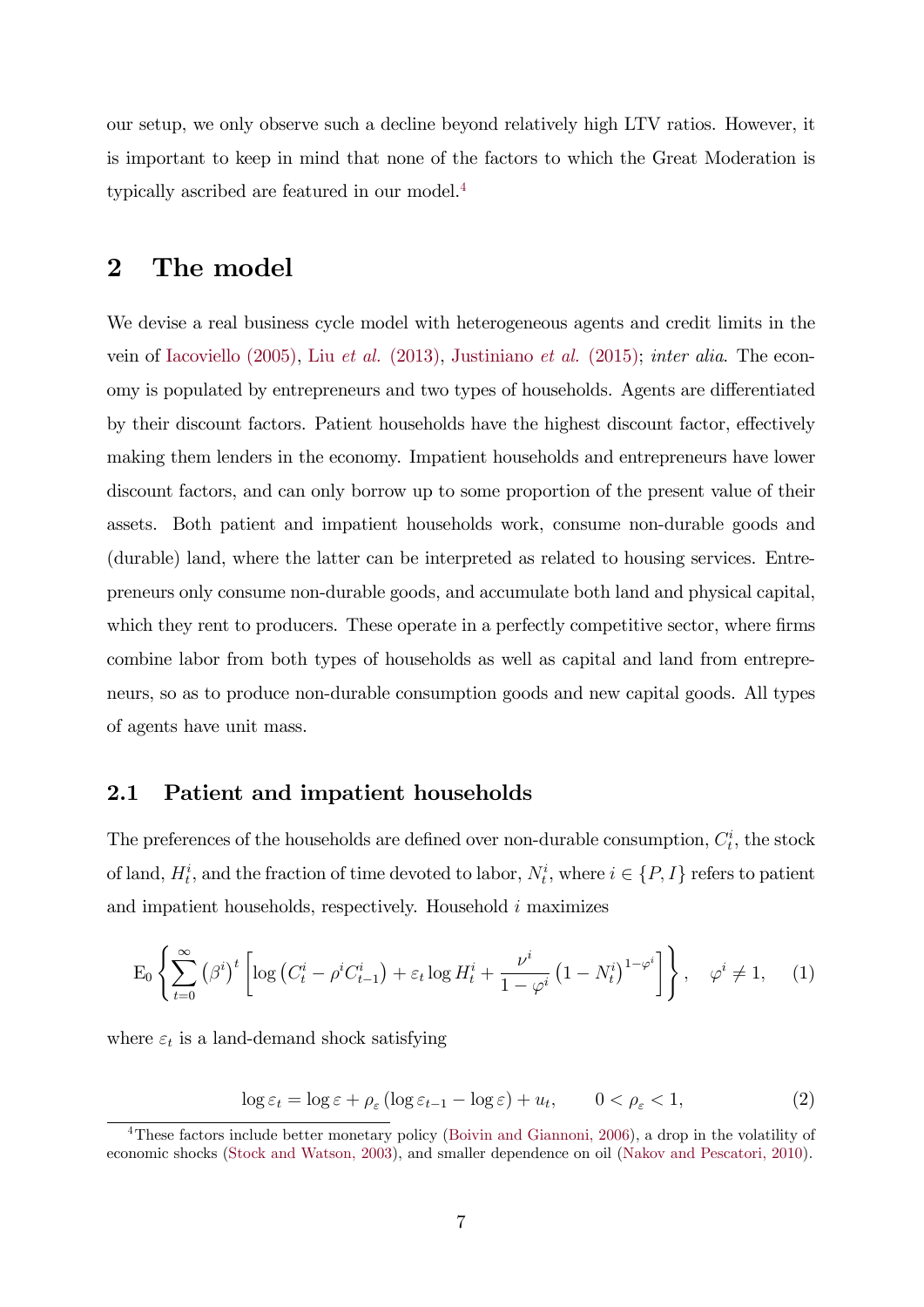where  $\varepsilon > 0$  denotes the steady-state value of  $\varepsilon_t$ , and where  $u_t \sim \mathcal{N}(0, \sigma_{\varepsilon}^2)$ . Moreover,  $0 < \beta^i < 1$  is the discount factor, and  $\nu^i > 0$  and  $\varphi^i > 0$  denote, respectively, the utility weight and the coefficient of relative risk aversion associated with leisure, whereas  $0 \le \rho^i < 1$  measures the degree of habit formation in consumption. Households' different impatience is captured by the assumption that  $\beta^P > \beta^I$ . This ensures that, in the steady state, patient and impatient households act as lenders and borrowers, respectively; cf. [Woodford \(1986\).](#page-41-1) Utility maximization is subject to the following budget constraint:

<span id="page-8-0"></span>
$$
C_t^i + Q_t \left( H_t^i - H_{t-1}^i \right) + R_{t-1} B_{t-1}^i = B_t^i + W_t^i N_t^i, \tag{3}
$$

where  $B_t^i$  is the stock of one-period debt held at the end of period t,  $R_t$  is the gross real interest rate on debt,  $Q_t$  is the price of land in units of consumption goods, and  $W_t^i$  is the real wage. Moreover, impatient households are subject to a collateral constraint on borrowing:

<span id="page-8-1"></span>
$$
B_t^I \le s_t \frac{\mathcal{E}_t \{Q_{t+1}\} H_t^I}{R_t},\tag{4}
$$

which states that the maximum borrowable resources equal a fraction  $s_t$  of the expected present value of durable goods holdings at the end of period t. This constraint can be rationalized in terms of limited enforcement; cf. [Kiyotaki and Moore \(1997\)](#page-39-0) and [Iacoviello](#page-38-0) [\(2005\).](#page-38-0) Lenders are assumed to pay a cost  $(1 - s_t) \mathbb{E}_t \{Q_{t+1}\} H_t^I$  in period  $t + 1$  if they are to repossess the collateral in case of default; hence, they will not lend more than  $s_t \mathbb{E}_t \{Q_{t+1}\} H_t^I/R_t$  in period t.

The term  $s_t$ , the loan-to-value ratio, is assumed to satisfy

<span id="page-8-2"></span>
$$
\log s_t = \log s + \rho_s \left( \log s_{t-1} - \log s \right) + v_t, \qquad 0 < \rho_s < 1,\tag{5}
$$

where  $v_t \sim \mathcal{N}(0, \sigma_s^2)$ . As our aim is to examine the implications of institutional changes in credit conditions, including regulatory measures, we interpret s, which denotes the steadystate loan-to-value (LTV) ratio, as a proxy for the average stance of credit availability.

Patient households' optimal behavior is described by the standard first-order condi-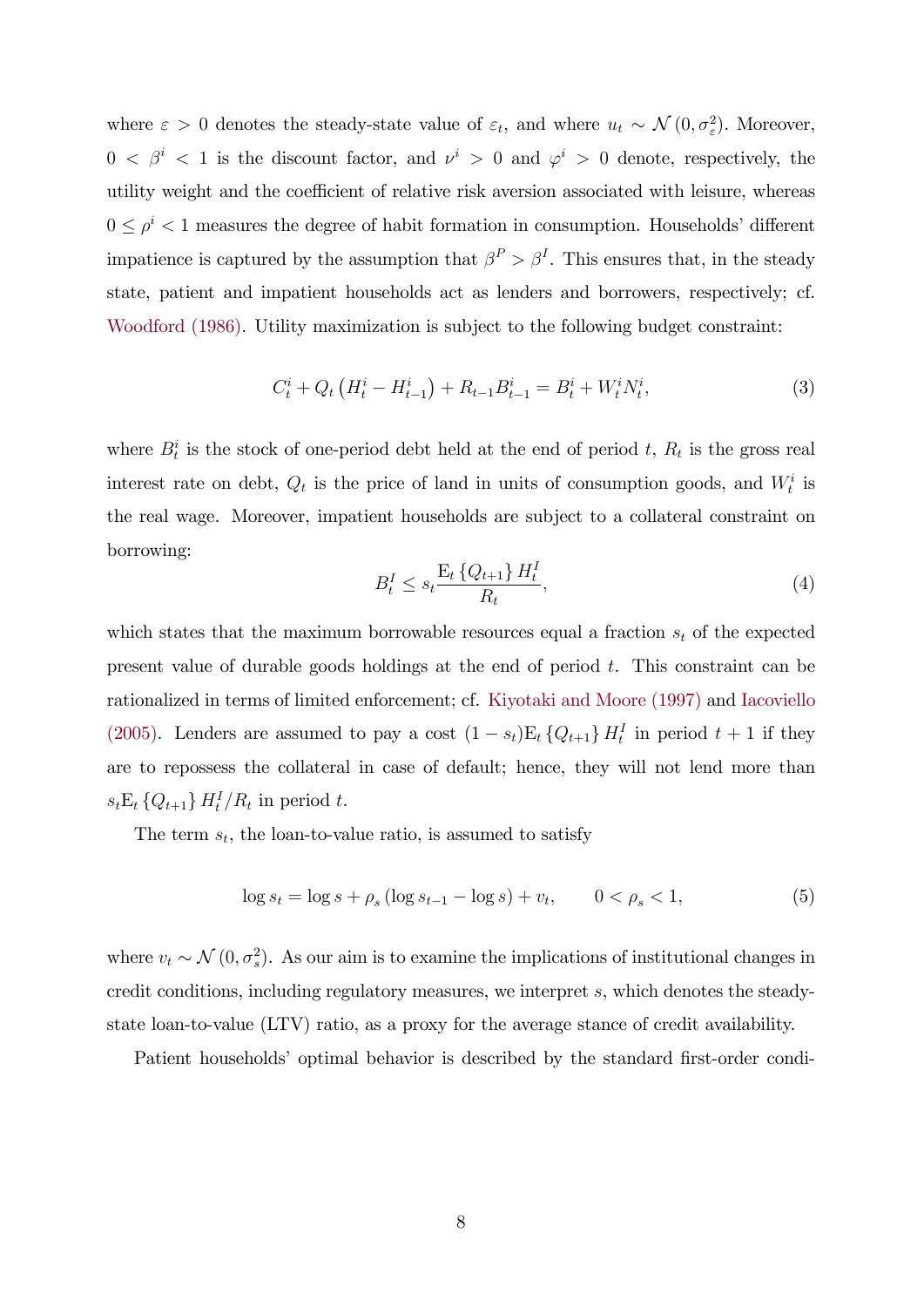tions:

<span id="page-9-0"></span>
$$
\frac{1}{C_t^P - \rho^P C_{t-1}^P} - \frac{\beta \rho^P}{\mathcal{E}_t \left\{ C_{t+1}^P \right\} - \rho^P C_t^P} = \lambda_t^P,
$$
\n(6)

$$
\left(1 - N_t^P\right)^{-\varphi^P} = \lambda_t^P W_t^P,\tag{7}
$$

$$
\lambda_t^P = \beta^P R_t \mathbf{E}_t \left\{ \lambda_{t+1}^P \right\},\tag{8}
$$

<span id="page-9-1"></span>
$$
Q_t = \frac{\varepsilon_t}{\lambda_t^P H_t^P} + \beta^P \mathbf{E}_t \left\{ \frac{\lambda_{t+1}^P}{\lambda_t^P} Q_{t+1} \right\},\tag{9}
$$

where  $\lambda_t^F$  $t<sub>t</sub><sup>P</sup>$  is the multiplier associated with [\(3\)](#page-8-0) for  $i = P$ . Similarly, optimal behavior of impatient households is described by

 $\nu^F$ 

<span id="page-9-2"></span>
$$
\frac{1}{C_t^I - \rho^I C_{t-1}^I} - \frac{\beta \rho^I}{\mathcal{E}_t \left\{ C_{t+1}^I \right\} - \rho^I C_t^I} = \lambda_t^I,
$$
\n(10)

$$
\nu^I \left(1 - N_t^I\right)^{-\varphi^I} = \lambda_t^I W_t^I, \tag{11}
$$

$$
\lambda_t^I - \mu_t^I = \beta^I R_t \mathcal{E}_t \left\{ \lambda_{t+1}^I \right\},\tag{12}
$$

<span id="page-9-3"></span>
$$
Q_t = \frac{\varepsilon_t}{\lambda_t^I H_t^I} + \beta^I \mathbf{E}_t \left\{ \frac{\lambda_{t+1}^I}{\lambda_t^I} Q_{t+1} \right\} + s_t \frac{\mu_t^I}{\lambda_t^I} \frac{\mathbf{E}_t \left\{ Q_{t+1} \right\}}{R_t},\tag{13}
$$

where  $\lambda_t^I$  $_t^I$  is the multiplier associated with [\(3\)](#page-8-0) for  $i = I$ , and  $\mu_t^I$  is the multiplier associated with  $(4)$ . Additionally, the complementary slackness condition

<span id="page-9-4"></span>
$$
\mu_t^I \left( B_t^I - s_t \frac{\mathcal{E}_t \{ Q_{t+1} \} H_t^I}{R_t} \right) = 0, \tag{14}
$$

must hold along with  $\mu_t^I \geq 0$  and [\(4\)](#page-8-1).

### 2.2 Entrepreneurs and firms

The representative entrepreneur has preferences defined over non-durables only (cf. [Ia](#page-38-0)[coviello, 2005](#page-38-0) or Liu et al.[, 2013\)](#page-39-2), and maximizes

<span id="page-9-5"></span>
$$
E_0 \left\{ \sum_{t=0}^{\infty} \left( \beta^E \right)^t \log \left( C_t^E - \rho^E C_{t-1}^E \right) \right\},\tag{15}
$$

where  $C_t^E$  is non-durable consumption,  $0 \le \rho^E < 1$  denotes consumption habits, and where we assume that  $\beta^E < \beta^P$ . This ensures that the entrepreneurs are borrowers in the steady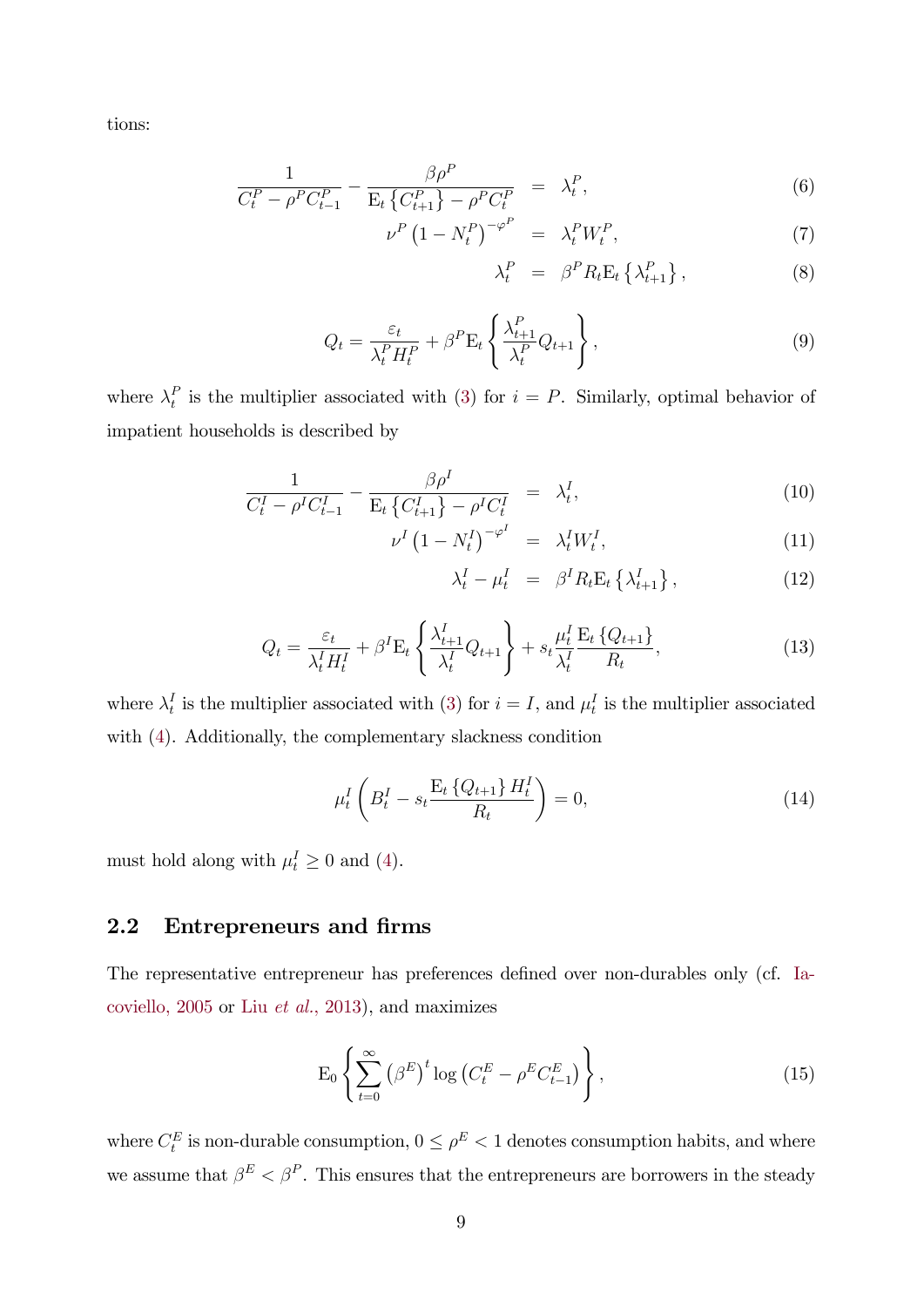state. Their budget constraint reads as:

<span id="page-10-2"></span>
$$
C_t^E + I_t + Q_t \left( H_t^E - H_{t-1}^E \right) + R_{t-1} B_{t-1}^E = B_t^E + r_{t-1}^K K_{t-1} + r_{t-1}^H H_{t-1}^E, \tag{16}
$$

where  $I_t$  denotes investment in physical capital,  $K_{t-1}$  is the physical capital stock rented to firms at the end of period  $t-1$ , and  $H_{t-1}^E$  is the stock of land rented to firms. Finally,  $r_{t-1}^K$  and  $r_{t-1}^H$  are the rental rates on capital and land, respectively. Capital accumulation is given by the law of motion

<span id="page-10-4"></span>
$$
K_t = (1 - \delta) K_{t-1} + \left[ 1 - \frac{\Omega}{2} \left( \frac{I_t}{I_{t-1}} - 1 \right)^2 \right] I_t, \qquad 1 > \delta > 0, \quad \Omega > 0,
$$
 (17)

where we have assumed quadratic investment adjustment costs.

Like impatient households, entrepreneurs are credit constrained, and they borrow using capital and land as collateral:[5](#page-10-0)

<span id="page-10-3"></span>
$$
B_t^E \le s_t \mathcal{E}_t \left\{ \frac{Q_{t+1}^K K_t + Q_{t+1} H_t^E}{R_t} \right\},\tag{18}
$$

where  $Q_t^K$  denotes the price of installed capital in consumption units. For simplicity, we assume that households and entrepreneurs are subject to common credit limits.<sup>[6](#page-10-1)</sup>

The optimal behavior of the entrepreneurs is characterized by the first-order conditions

<span id="page-10-5"></span>
$$
\frac{1}{C_t^E - \rho^E C_{t-1}^E} - \frac{\beta \rho^E}{E_t \left\{ C_{t+1}^E \right\} - \rho^E C_t^E} = \lambda_t^E,
$$
\n(19)

$$
\lambda_t^E - \mu_t^E = \beta^E R_t \mathbf{E}_t \left\{ \lambda_{t+1}^E \right\}, \tag{20}
$$

<span id="page-10-6"></span>
$$
-\lambda_t^E + \psi_t^E \left[ 1 - \frac{\Omega}{2} \left( \frac{I_t}{I_{t-1}} - 1 \right)^2 - \Omega \frac{I_t}{I_{t-1}} \left( \frac{I_t}{I_{t-1}} - 1 \right) \right] = \beta^E E_t \left\{ \psi_{t+1}^E \Omega \left( \frac{I_{t+1}}{I_t} \right)^2 \left( 1 - \frac{I_{t+1}}{I_t} \right) \right\},\tag{21}
$$

<span id="page-10-0"></span><sup>&</sup>lt;sup>5</sup>The importance of real estate as collateral for business loans has recently been emphasized by [Chaney](#page-36-2) et al[. \(2012\)](#page-36-2) and Liu et al[. \(2013\).](#page-39-2)

<span id="page-10-1"></span> $6$ The ratios of loans to assets in Figure 1 do not suggest large differences between households and firms. In Iacoviello  $(2005)$ , the LTV ratio faced by entrepreneurs  $(0.89)$  is much higher than that faced by impatient households  $(0.55)$ , while the opposite is the case in Gerali *et al.* (2010), who set 0.35 for entrepreneurs and 0.7 for households. In sum, in lack of conclusive evidence that LTV ratios faced by firms are systematically higher or lower than those faced by households, we assume that they are equal. As for the stochastic part of the LTV ratio, our main results carry through, both qualitatively and quantitatively, if we estimate the model with orthogonal credit-limit shocks for different agents.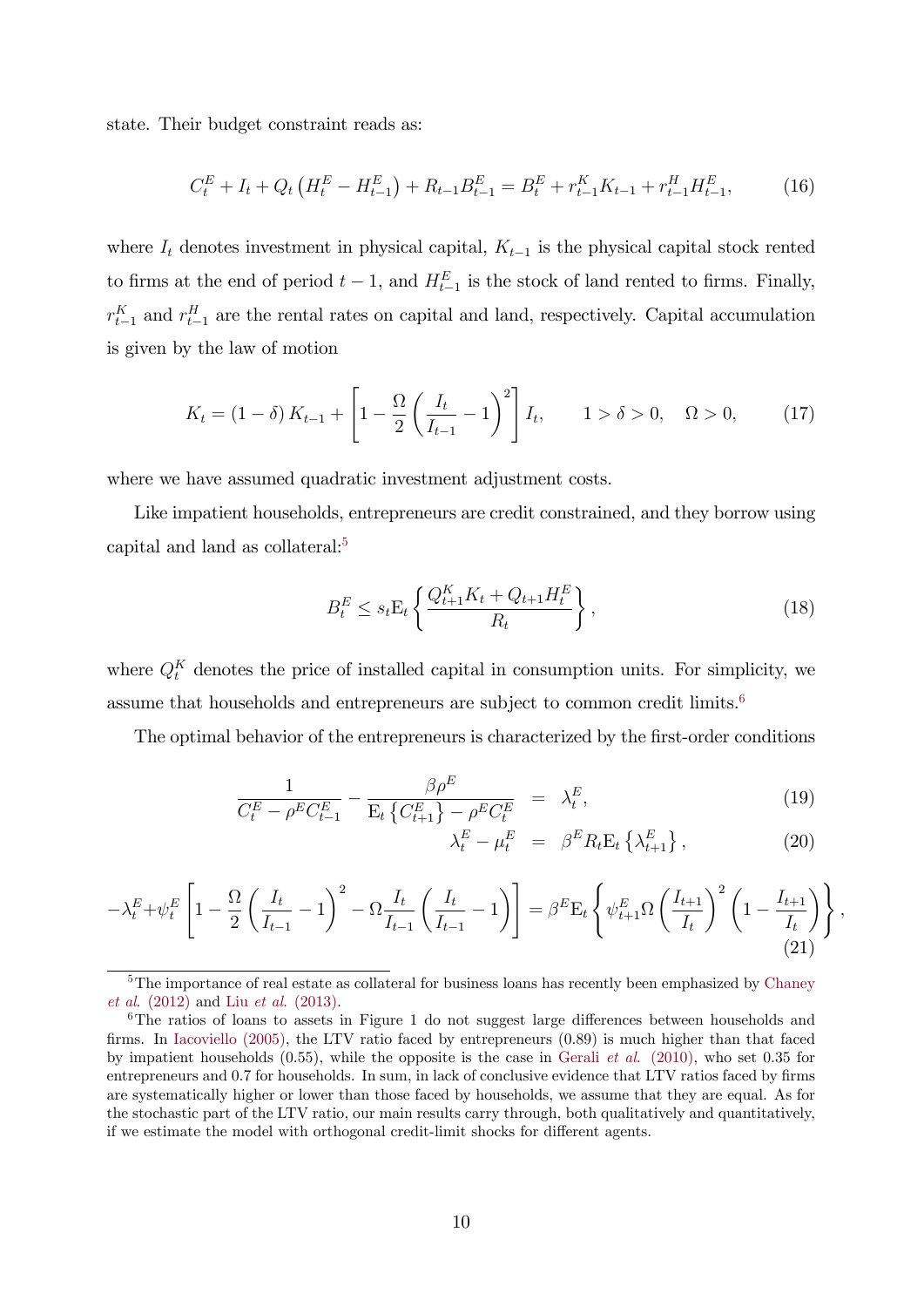$$
\psi_t^E = \beta^E r_t^K E_t \left\{ \lambda_{t+1}^E \right\} + \beta^E (1 - \delta) E_t \left\{ \psi_{t+1}^E \right\} + \mu_t^E s_t \frac{E_t \left\{ Q_{t+1}^K \right\}}{R_t},\tag{22}
$$

<span id="page-11-0"></span>
$$
Q_t = \beta^E r_t^H E_t \left\{ \frac{\lambda_{t+1}^E}{\lambda_t^E} \right\} + \beta^E E_t \left\{ \frac{\lambda_{t+1}^E}{\lambda_t^E} Q_{t+1} \right\} + s_t \frac{\mu_t^E}{\lambda_t^E} \frac{E_t \left\{ Q_{t+1} \right\}}{R_t},
$$
(23)

where  $\lambda_t^E$  $_t^E$ ,  $\mu_t^E$  and  $\psi_t^E$  are the multipliers associated with [\(16\)](#page-10-2), [\(18\)](#page-10-3) and [\(17\)](#page-10-4), respectively. Moreover,

<span id="page-11-4"></span>
$$
\mu_t^E \left( B_t^E - s_t E_t \left\{ \frac{Q_{t+1}^K K_t + Q_{t+1} H_t^E}{R_t} \right\} \right) = 0, \tag{24}
$$

holds along with  $\mu_t^E \geq 0$  and [\(18\)](#page-10-3). Finally, the definition of  $Q_t^K$  implies that

<span id="page-11-1"></span>
$$
Q_t^K = \psi_t^E / \lambda_t^E. \tag{25}
$$

Firms operate competitively under a constant-returns-to-scale technology. They rent capital and land from entrepreneurs and hire labor from both types of households, so as to maximize profits. The production technology for output,  $Y_t$ , is given by

<span id="page-11-3"></span>
$$
Y_t = A_t \left[ \left( N_t^P \right)^{\alpha} \left( N_t^I \right)^{1-\alpha} \right]^{\gamma} \left[ \left( H_{t-1}^E \right)^{\phi} K_{t-1}^{1-\phi} \right]^{1-\gamma}, \qquad 0 < \alpha, \ \phi, \ \gamma < 1, \tag{26}
$$

with total factor productivity  $A_t$  evolving according to

<span id="page-11-5"></span>
$$
\log A_t = \log A + \rho_A \left( \log A_{t-1} - \log A \right) + z_t, \qquad 0 < \rho_A < 1,\tag{27}
$$

where  $A > 0$  is the steady-state value of  $A_t$ , and  $z_t \sim \mathcal{N}(0, \sigma_A^2)$ . Optimal factor-demand relations follow from the first-order conditions:

<span id="page-11-2"></span>
$$
\alpha \gamma Y_t / N_t^P = W_t^P, \qquad (28)
$$

$$
(1 - \alpha) \gamma Y_t / N_t^I = W_t^I, \qquad (29)
$$

$$
(1 - \gamma) (1 - \phi) E_t \{ Y_{t+1} \} / K_t = r_t^K,
$$
\n(30)

$$
(1 - \gamma) \phi E_t \{ Y_{t+1} \} / H_t^E = r_t^H. \tag{31}
$$

#### 2.3 Equilibrium

We consider a competitive equilibrium where the markets for labor, capital, loans and land all clear. As its supply is held fixed at  $H$ , equilibrium in the the market for land implies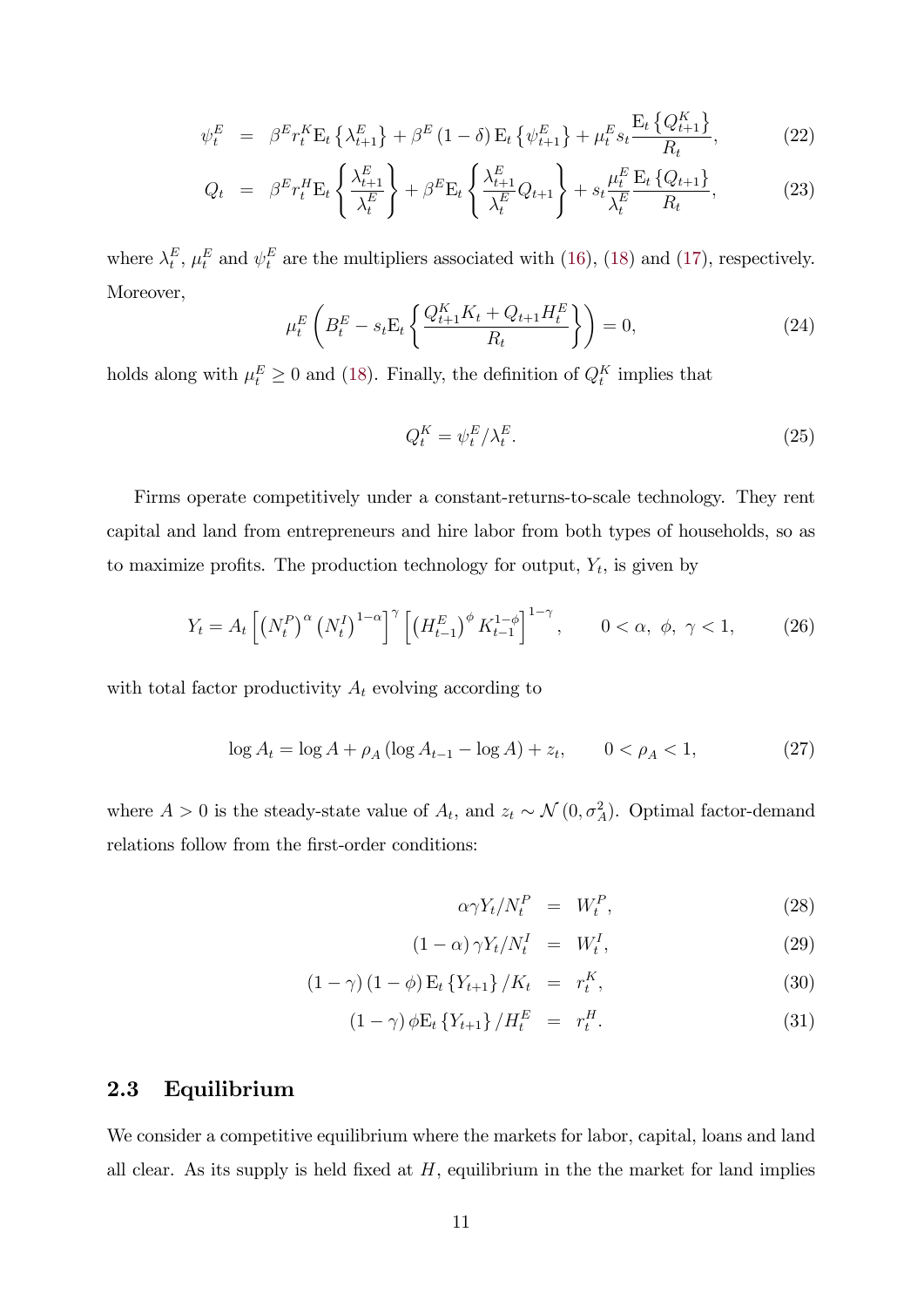that

<span id="page-12-1"></span>
$$
H = H_t^P + H_t^I + H_t^E. \tag{32}
$$

Also, the economy-wide net financial position is zero, such that

<span id="page-12-2"></span>
$$
B_t^P + B_t^I + B_t^E = 0.
$$
\n(33)

The aggregate resource constraint can be written as

<span id="page-12-3"></span>
$$
Y_t = C_t^P + C_t^I + C_t^E + I_t.
$$
\n(34)

An equilibrium is then defined as sequences of quantities and prices,  $\{Y_t, C_t^P, C_t^I, C_t^E, I_t, \}$  $H_t^P$ ,  $H_t^I$ ,  $H_t^E$ ,  $K_t$ ,  $N_t^P$ ,  $N_t^I$ ,  $B_t^P$ ,  $B_t^I$ ,  $B_t^E$ ) $\}_{t=0}^{\infty}$  and  $\{\lambda_t^F$  $_t^P, \lambda_t^I$  $_t^I, \lambda_t^E$  $_t^E$ ,  $\mu_t^I$ ,  $\mu_t^E$ ,  $\psi_t^E$  $_t^E$ ,  $r_t^K$ ,  $r_t^H$ ,  $Q_t^K$ ,  $Q_t$ ,  $W_t^P$ ,  $W_t^I$ ,  $R_t$ } $_{t=0}^{\infty}$ , respectively, which conditional on a sequence of shocks  $\{A_t, \varepsilon_t, s_t\}_{t=0}^{\infty}$ and initial conditions, satisfies the optimality conditions  $(6)$ ,  $(7)$ ,  $(8)$ ,  $(9)$ ,  $(10)$ ,  $(11)$ ,  $(12)$ , [\(13\)](#page-9-3), [\(19\)](#page-10-5), [\(20\)](#page-10-5), [\(21\)](#page-10-6), [\(22\)](#page-11-0), [\(23\)](#page-11-0), [\(25\)](#page-11-1), [\(28\)](#page-11-2), [\(29\)](#page-11-2), [\(30\)](#page-11-2), and [\(31\)](#page-11-2)], the budget and credit constraints [[\(3\)](#page-8-0) for  $i = P, I$ , [\(4\)](#page-8-1), and [\(18\)](#page-10-3)], as well as the technological constraints and market-clearing conditions  $[ (17), (26), (32), (33), \text{ and } (34) ].$  $[ (17), (26), (32), (33), \text{ and } (34) ].$  $[ (17), (26), (32), (33), \text{ and } (34) ].$  $[ (17), (26), (32), (33), \text{ and } (34) ].$  $[ (17), (26), (32), (33), \text{ and } (34) ].$  $[ (17), (26), (32), (33), \text{ and } (34) ].$  $[ (17), (26), (32), (33), \text{ and } (34) ].$  $[ (17), (26), (32), (33), \text{ and } (34) ].$  $[ (17), (26), (32), (33), \text{ and } (34) ].$  $[ (17), (26), (32), (33), \text{ and } (34) ].$  $[ (17), (26), (32), (33), \text{ and } (34) ].$ 

## <span id="page-12-0"></span>3 Model solution and parameterization

In Appendix [B](#page-7-0) we detail the steady state of the model, while Appendix [C](#page-12-0) describes the loglinearized version, which is solved numerically. Given our assumptions about the discount factors,  $\beta^P > \beta^I$  and  $\beta^P > \beta^E$ , both collateral constraints are binding in the steady state. This follows from [\(20\)](#page-10-5), which pins down the steady-state real interest rate as  $R = 1/\beta^P$ . However, the optimal level of debt of one or both agents may fall short of the credit limit when the model is not at its steady state (say, in case of a large favorable shock), in which case the collateral constraint will be non-binding. In other words, our model features occasionally binding constraints. To account for this, we explicitly treat the collateral constraints as inequalities, and include the complementary slackness conditions, [\(14\)](#page-9-4) and [\(24\)](#page-11-4), in the model.

In practice, we follow the approach of [Holden and Paetz \(2012\),](#page-38-5) who develop a solution method for log-linearized DSGE models featuring inequalities. Building on Laséen and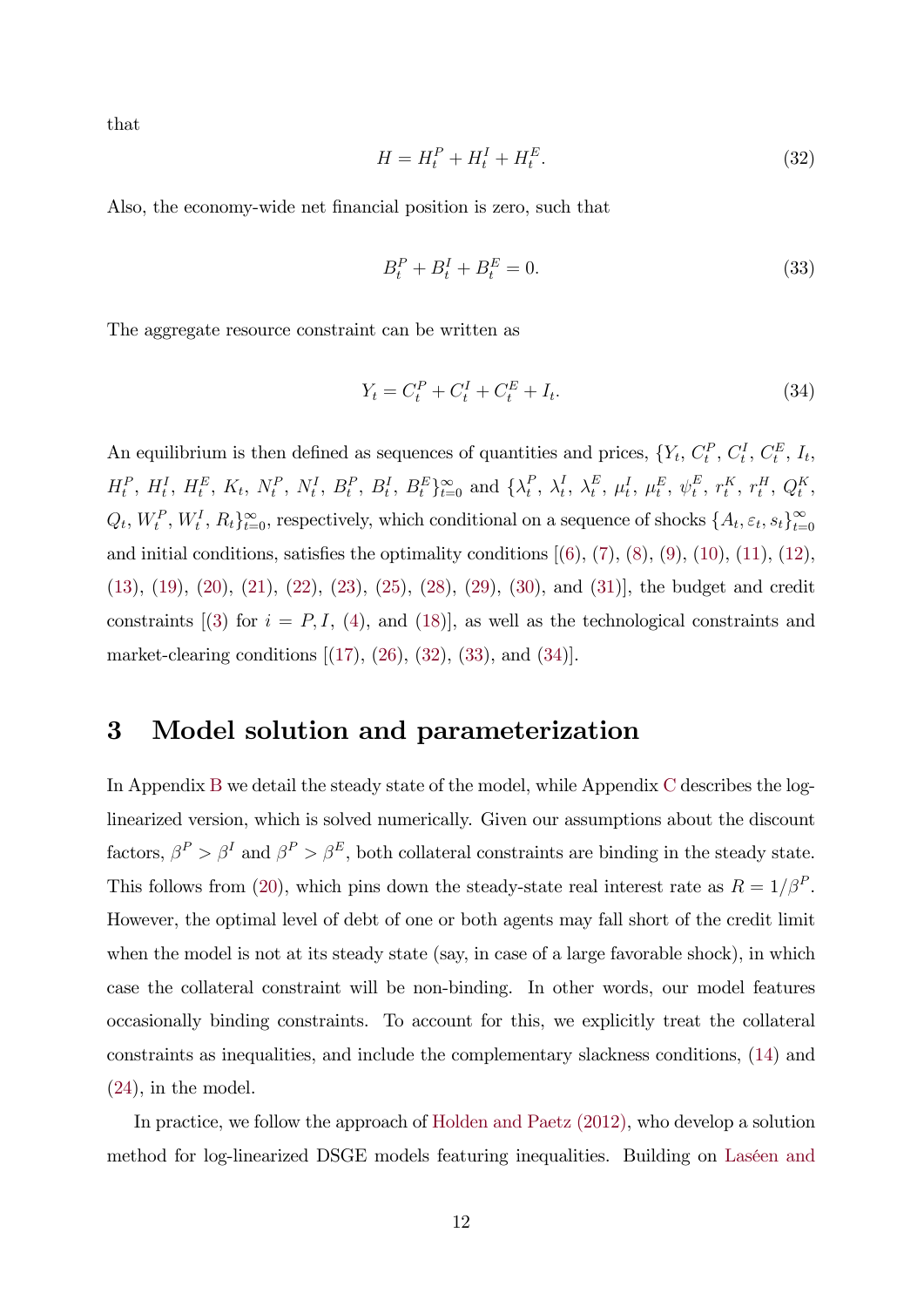Svensson  $(2011)$ , the central idea is to introduce a set of "shadow price shocks", which ensure that each of the complementary slackness conditions is satisfied in each period. If the conditions are violated, the shadow price shocks take on values exactly large enough to make the bounded variables, i.e. the debt levels of credit-constrained agents, equal to their (temporarily) unconstrained value. If the borrowing constraints are already binding, the shadow price shocks are zero. To ensure compatibility with rational expectations, the shocks are added to the model as "news shocks", i.e., they are fully anticipated. We present the details of the solution method in Appendix [D.](#page-17-0)<sup>[7](#page-13-0)</sup>

#### 3.1 Calibration and estimation

We parameterize the model to match the quantitative characteristics of the U.S. business cycle. To this end, we first calibrate a subset of the parameters, and then estimate the remaining parameters using the simulated method of moments (SMM, hereafter). SMM is particularly well-suited for DSGE models involving non-binding constraints or other non-linearities, as these preclude the use of the Kalman filter and thus substantially com-plicate the application of Bayesian methods.<sup>[8](#page-13-1)</sup> [Ruge-Murcia \(2012\)](#page-40-8) studies the properties of SMM estimation of non-linear DSGE models, and Önds that this method is computa-tionally efficient and delivers accurate parameter estimates. [Ruge-Murcia \(2007\)](#page-40-9) performs a comparison of SMM with other widely used estimation techniques applied to a basic RBC model, and shows that SMM fares quite well in terms of accuracy and computing efficiency, and is less prone to misspecification issues than Maximum Likelihood-based methods.

#### 3.1.1 Calibrated parameters

We choose to calibrate a subset of the model parameters that can be pinned down using a combination of existing studies and first moments of the data. We interpret one period as a quarter. Therefore, we set  $\beta^P = 0.99$ , implying an annualized steady-state rate of interest of about 4%. Moreover, we have assumed that impatient households and entrepreneurs

<span id="page-13-0"></span> $7$ We have verified that our solution method yields identical results to those obtained with the recent approach of [Guerrieri and Iacoviello \(2015\).](#page-38-6)

<span id="page-13-1"></span><sup>&</sup>lt;sup>8</sup>See Fernández-Villaverde *et al.* (2016) for a discussion of the particle filter as a potential replacement for the Kalman filter in such cases, or [Guerrieri and Iacoviello \(2017\)](#page-0-0) for a different filtering scheme based on the extended path algorithm of [Fair and Taylor \(1983\),](#page-37-6) which facilitates a Bayesian estimation of their model.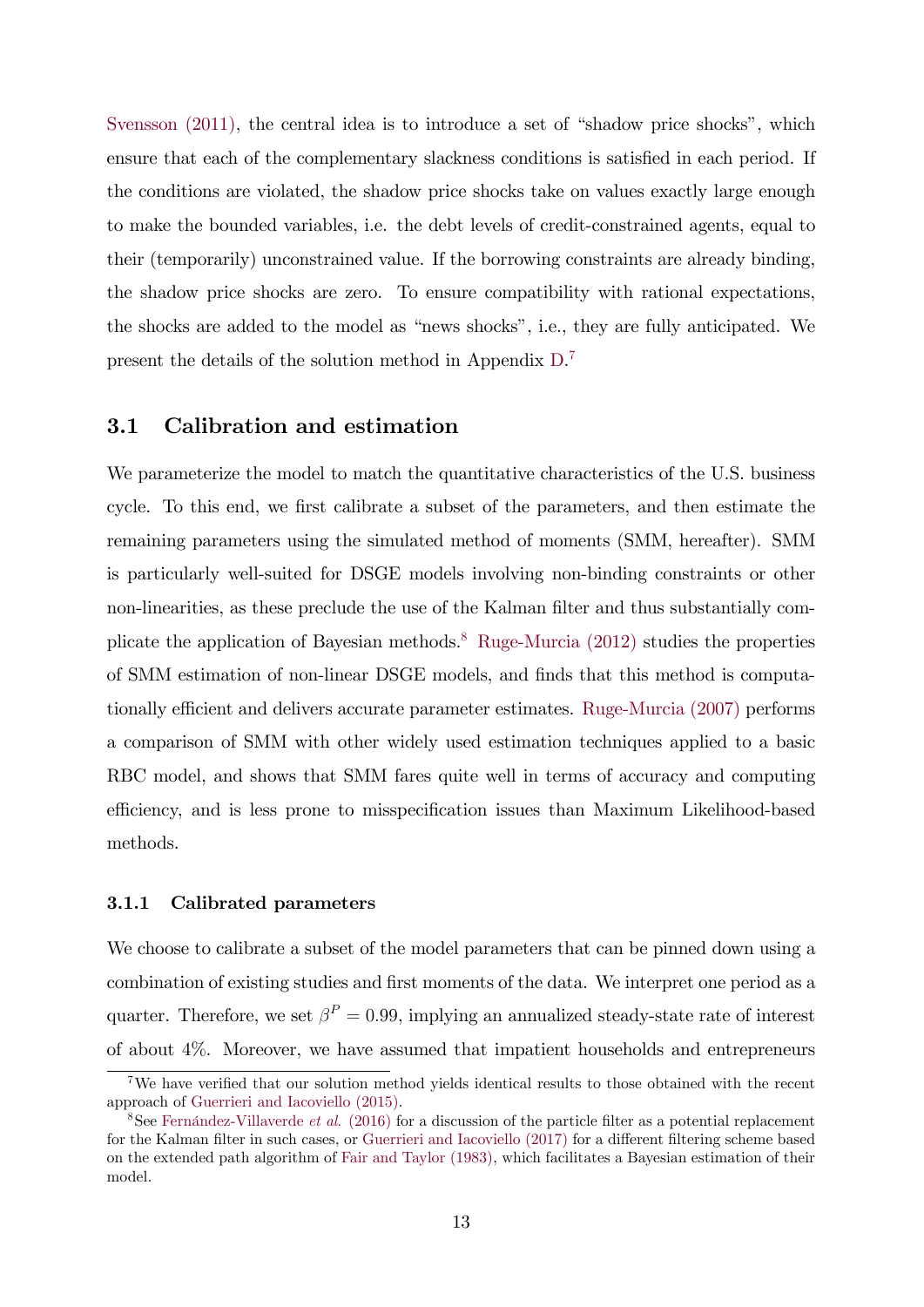have lower discount factors than patient households. In the ballpark of available estimates, we set  $\beta^I = \beta^E = 0.97$ , implying a rather conservative choice about the relative impatience of borrowers and lenders. We set the steady-state LTV ratio  $s = 0.7$ , in line with values typically reported in the literature (e.g., Calza *et al.*, 2013 use 0.6, Liu *et al.*, 2013 report 0.75, while [Justiniano](#page-39-4) *et al.*, 2014 set a value of 0.8). The Frisch elasticity of labor supply is given by the inverse of  $\varphi^i$  times the steady-state ratio of leisure to work. We calibrate the latter to 3, and then set  $\varphi^i = 9$ ,  $i = \{P, I\}$ , implying a Frisch elasticity of labor supply of  $1/3$ , which is broadly in line with empirical estimates (see, e.g., [Herbst and Schorfheide,](#page-38-7) [2014\)](#page-38-7). We use  $\nu^{i} = 0.27$  for  $i = \{P, I\}$ , which implies, as desired, that patient households work  $1/4$  of their time in steady state, and impatient households slightly more. We set the labor income share of patient households to  $\alpha = 0.7$ : [Iacoviello \(2005\)](#page-38-0) obtains an estimate of 0:64 by matching impulse responses from his model with those from a VAR, while [Iacoviello and Neri \(2010\)](#page-38-8) find a value of 0.79 using Bayesian estimation.

The remaining part of the calibration ensures that the model reproduces a set of "big ratios" of the U.S. economy for the post-1980 period. We set the weight of land in the utility function,  $\varepsilon$ , so as to match a steady-state ratio of residential land to output of 1.45 (at the annual frequency), as reported by Liu  $et$  al[. \(2013\).](#page-39-2) This requires a value of  $\varepsilon = 0.0811$ . Likewise, we set the parameter  $\phi$  (which multiplied by  $(1 - \gamma)$  measures land's share of inputs) to obtain a ratio of commercial land to output of 0:65, reported by the same authors. The implied value of  $\phi = 0.1693$  is somewhat higher than estimated by [Liu](#page-39-2) *et al.* (2013). We finally set the parameters  $\gamma$  and  $\delta$  to match an average capital-output ratio of 1:22 and an average ratio of private nonresidential investment to GDP of 0:13 in the U.S. for the period 1[9](#page-14-0)80–2015.<sup>9</sup> This requires a value of  $\gamma = 0.7466$ , implying a non-labor share in the production function close to  $1/4$ , and a capital depreciation rate of  $\delta = 0.0266$ . The calibrated parameters are summarized in Panel A of Table 1.

#### 3.1.2 Estimated parameters

We rely on SMM to estimate the remaining model parameters, which include the investment adjustment cost parameter  $\Omega$ , the parameters measuring habit formation in con-

<span id="page-14-0"></span> $9$ We use the current-cost net stock of fixed private non-residential assets, obtained from Table 1.1 in the Fixed Assets accounts of the Bureau of Economic Analysis. We obtain the corresponding measure for investment from Table 1.5. We use annual GDP at current prices obtained from the Federal Reserve's FRED database.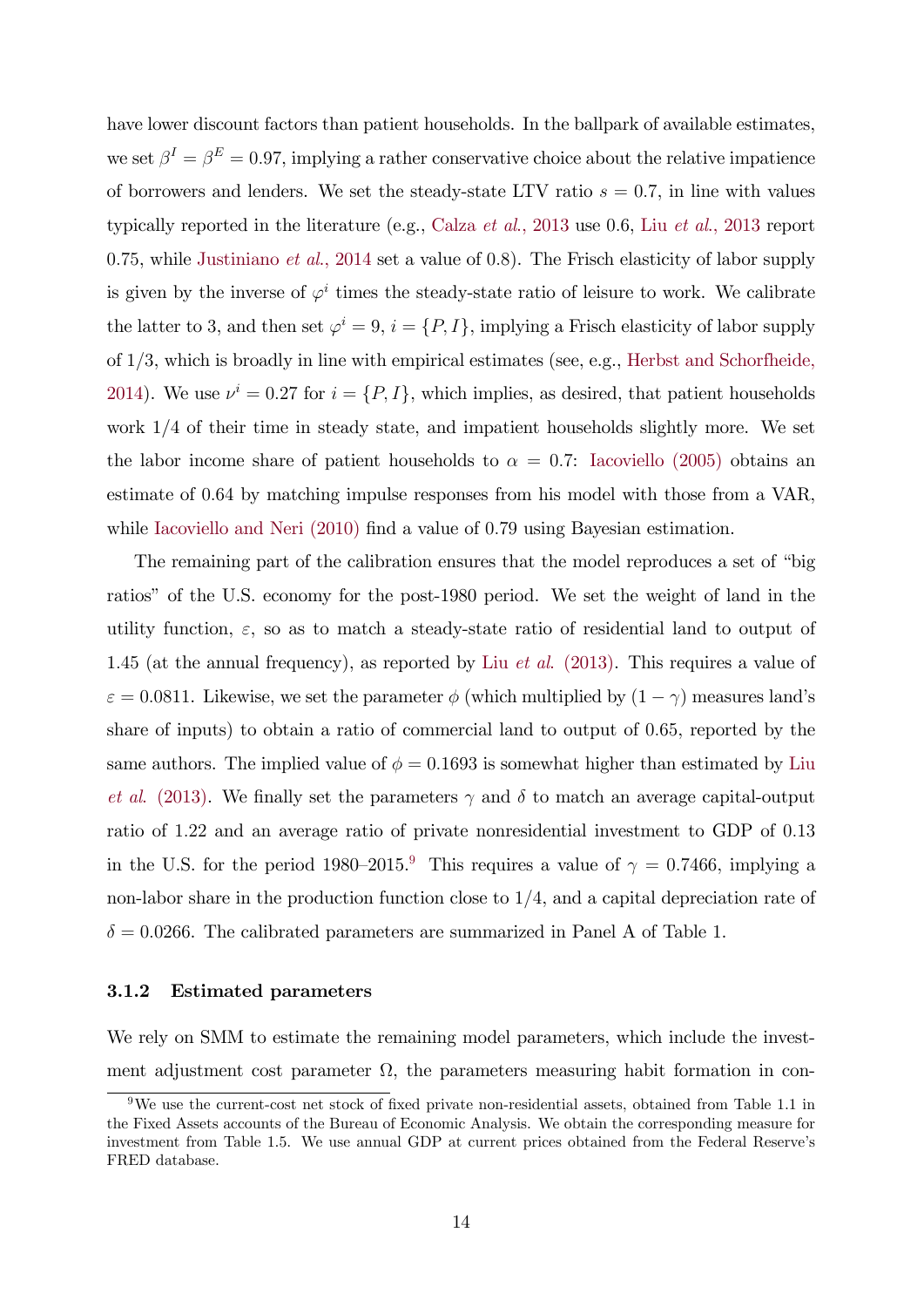sumption,  $\rho^i$ , and the parameters governing the persistence and volatility of the shocks;  $\rho_A, \rho_s, \rho_s, \sigma_A, \sigma_s$ , and  $\sigma_{\varepsilon}$ . Since we observe only aggregate consumption in the data, we assume that the habit formation parameter is the same for all agents;  $\rho^i = \rho$ ,  $i = \{P, I, E\}$ .<sup>[10](#page-15-0)</sup> In the estimation, we use five macroeconomic time series for the U.S. economy spanning the sample period  $1980:Q1-2016:Q2$ : Real GDP, real private consumption, real non-residential investment, real house prices, and the average of the two LTA series reported in Figure [1.](#page-2-0) We use the HP filter to detrend the data series. We plot the data and provide more details in Appendix [E.](#page-31-0) To estimate the model, the following data moments are used: The standard deviations and first-order autoregressive parameters of each of the five variables, as well as the correlation of consumption, investment, and house prices with output.<sup>[11](#page-15-1)</sup> This gives a total of 13 moment conditions to estimate eight parameters. We match these data moments to their corresponding moments from the model, obtained from a 2000-periods simulation.<sup>[12](#page-15-2)</sup> In the estimation, we impose only very general bounds on parameter values: All parameters are bounded below at zero, and the habit formation parameter along with all  $AR(1)$ -coefficients are bounded above at 0.99. We use an identity weighting matrix, since [Altonji and Segal \(1996\)](#page-35-5) have shown that the use of an optimal weighting matrix leads to biased parameter estimates when method-of-moments estimation is applied to covariances, as is the case here, whereas equally weighted method-of-moments estimation avoids this bias. Finally, standard errors are computed using an application of the delta method. Appendix [E](#page-31-0) contains further details about our estimation strategy.

<span id="page-15-0"></span><sup>&</sup>lt;sup>10</sup>Unlike the other estimated parameters,  $\rho$  also affects the steady state of the model. To account for this, we use the following iterative procedure: We first calibrate the model based on the starting value for  $\rho$  used to initiate the estimation ( $\rho = 0.7$ ), cf. Appendix [E.](#page-31-0) Upon estimation, we then recalibrate the model for the estimated value of  $\rho$ . As it turns out, this only leads to very small changes in the values of  $\varepsilon$  and  $\phi$ , while the remaining parameters are virtually unaffected.

<span id="page-15-1"></span><sup>&</sup>lt;sup>11</sup>We do not include the correlation of the LTA series with output in the estimation. In the data, this correlation is strongly negative, reflecting that when output declines, the denominator of the LTA series drops much faster than the numerator (see, e.g., the spike in the LTA ratios around 2008 observed in Figure [1\)](#page-2-0). In the model, instead, the LTV series is exogenous, and thus not affected by fluctuations in output.

<span id="page-15-2"></span><sup>&</sup>lt;sup>12</sup>Our simulated sample is thus more than 13 times longer than the actual dataset (which spans  $146$ ) quarters). [Ruge-Murcia \(2012\)](#page-40-8) finds that SMM is quite accurate already when the simulated sample is five or ten times longer than the actual data.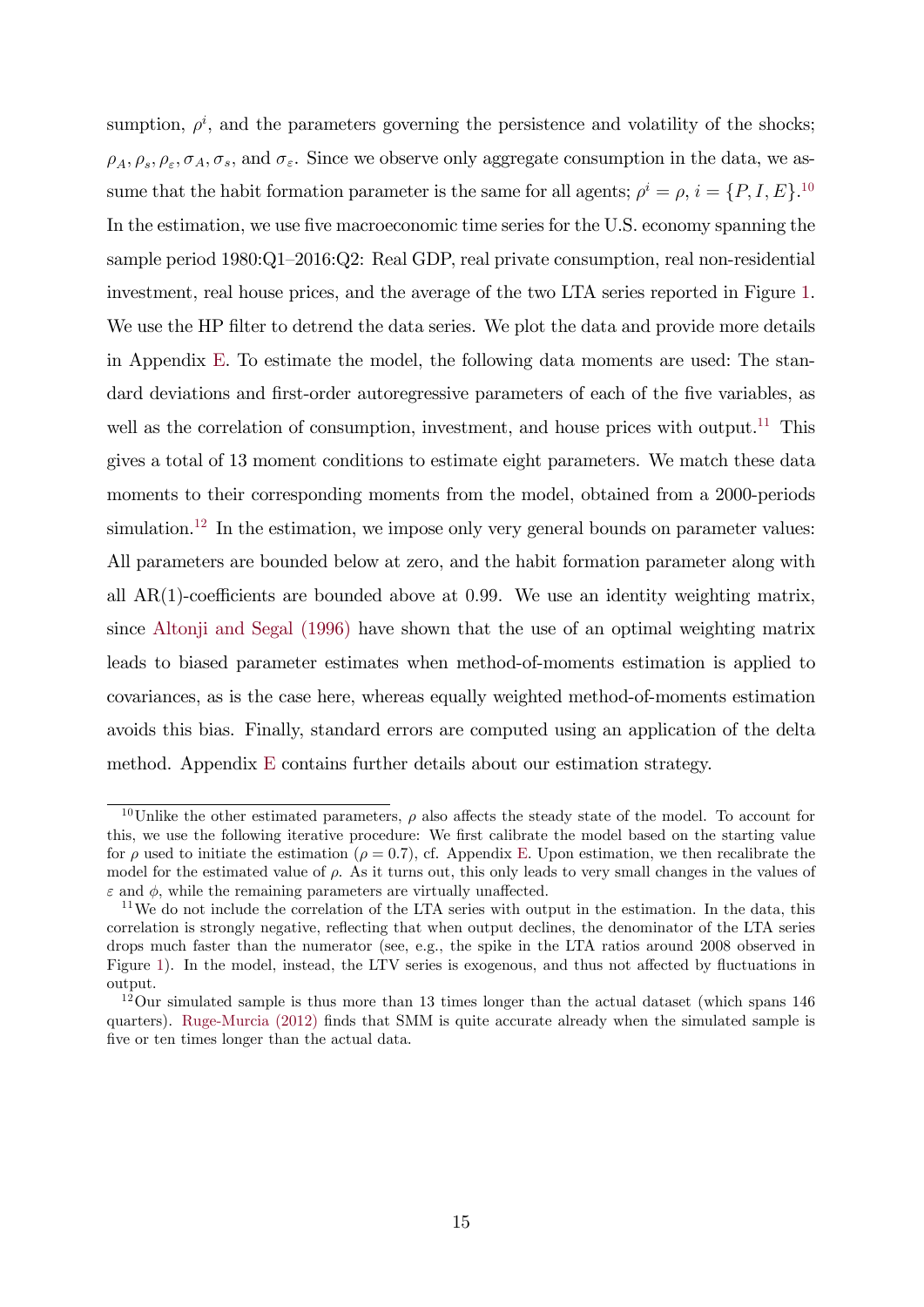Table 1: Parameter values

|                           | Panel A: Calibrated parameters       |                    |
|---------------------------|--------------------------------------|--------------------|
| Parameter                 | Description                          | Value              |
| $\beta^P$                 | Discount factor, patient households  | 0.99               |
| $\beta^i, i = \{I, E\}$   | Discount factor, impatient agents    | 0.97               |
| $\varphi^i, i = \{P, I\}$ | Curvature of utility of leisure      | 9                  |
| $\nu^i, i = \{P, I\}$     | Weight of labor disutility           | 0.27               |
| $\varepsilon$             | Weight of land utility               | 0.0811             |
| $\gamma$                  | Labor share of production            | 0.7466             |
| $\alpha$                  | Income share of patient households   | 0.7                |
| $\phi$                    | Land's share of non-labor input      | 0.1693             |
| $\delta$                  | Capital depreciation rate            | 0.0266             |
|                           | Panel B: Estimated parameters        |                    |
| Parameter                 | Description                          | Value              |
| $\Omega$                  | Investment adjustment cost parameter | 2.7025<br>(1.3103) |
| $\rho$                    | Habit formation in consumption       | 0.2121<br>(0.0410) |
| $\rho_A$                  | Persistence of technology shock      | 0.9781<br>(0.0823) |
| $\rho_s$                  | Persistence of credit-limit shock    | 0.9781<br>(0.0107) |
| $\rho_{\varepsilon}$      | Persistence of land-demand shock     | 0.99<br>(0.0110)   |
| $\sigma_A$                | Std. dev. of technology shock        | 0.0075<br>(0.0006) |
| $\sigma_s$                | Std. dev. of credit-limit shock      | 0.0187<br>(0.0004) |
| $\sigma_{\varepsilon}$    | Std. dev. of land-demand shock       | 0.0444<br>(0.0327) |

Note: For estimated parameters, standard errors are reported in brackets.

The estimated parameters are reported in the Panel B of Table 1. These are generally in line with the existing literature on estimated DSGE models. The estimated value of  $\Omega$ is well within the span of empirical estimates, which ranges from nearly zero in Liu [et al](#page-39-2).  $(2013)$  to above 10 in [Christiano](#page-36-3) *et al.*  $(2014)$ . The parameter measuring habit formation,  $\rho$ , is somewhat lower than the available estimates, which are typically in the range between 0:5 and 0:7; see, e.g., Liu et al[. \(2013\)](#page-39-2) or [Guerrieri and Iacoviello \(2017\).](#page-0-0) The volatility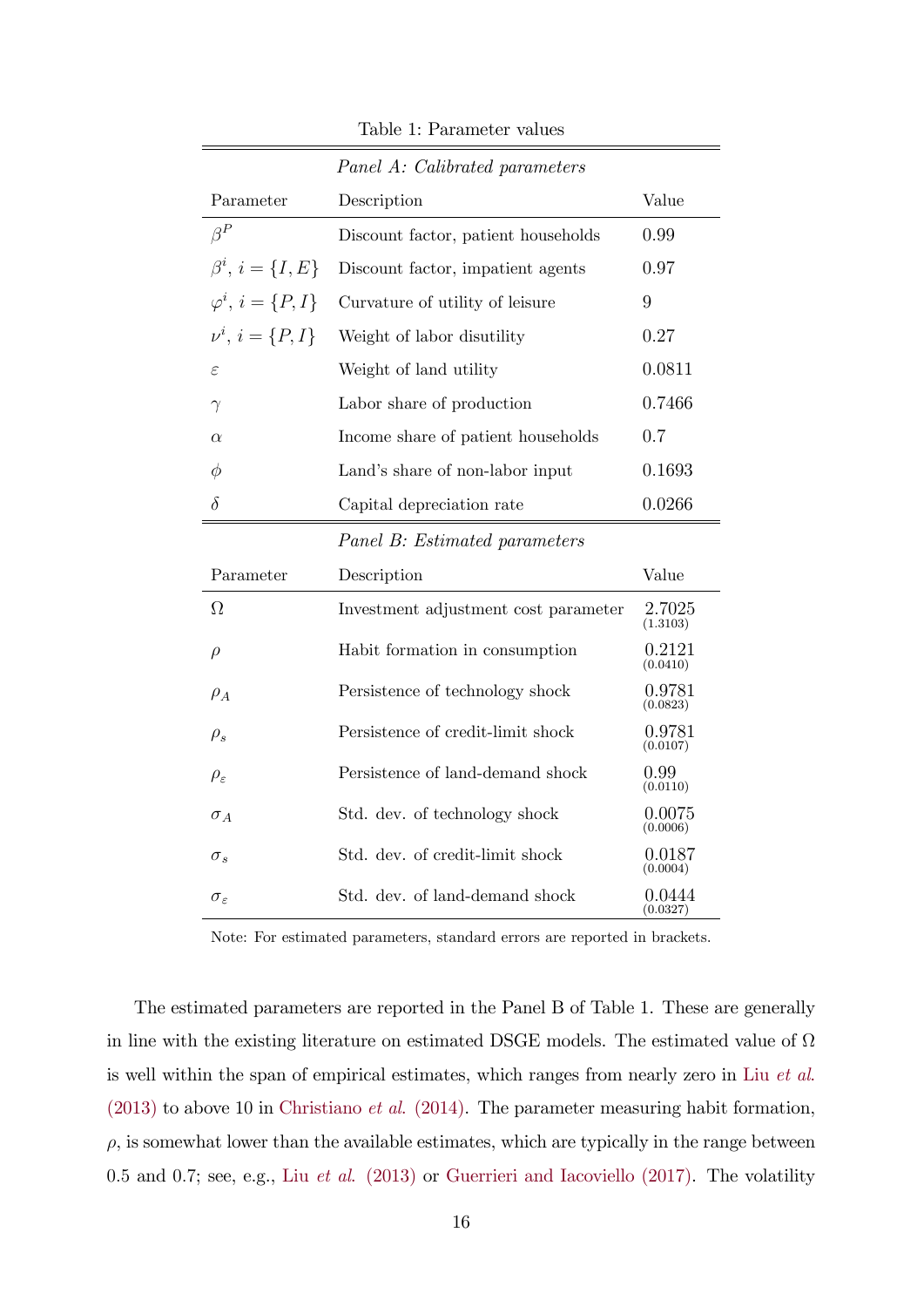and persistence of the technology shock are close to the estimates of [Jermann and Quadrini](#page-39-7) [\(2012\),](#page-39-7) and generally in line with values applied in the real business cycle literature (see, e.g., [Mandelman](#page-40-10) et al., 2011). The persistence of the credit-limit shock is close to the estimates of Jermann and Quadrini  $(2012)$  and Liu *et al.*  $(2013)$ , while we find this shock to be somewhat more volatile than that reported by these authors. The standard deviation and persistence of the land-demand shock are broadly in line with previous studies; see, e.g., [Iacoviello and Neri \(2010\).](#page-38-8) The implied business cycle moments and their empirical counterparts are shown in Table 2 in Appendix [E.](#page-31-0) In general, the estimated model succeeds in delivering a close match with the empirical moments, although some variables display less persistence than in the data.

## <span id="page-17-0"></span>4 Business cycles and credit limits

We now focus on the behavior of key business cycle statistics under different credit limits. We first devise a 'comparative statics' exercise to understand the effects of a relaxation of credit market tightness on the propagation of shocks to the economy. To this end, we let s vary over the range [0.5,0.9], while leaving other parameters at their calibrated/estimated value.[13](#page-17-1)

According to Figure [2,](#page-18-0) output volatility increases in the average LTV ratio up to  $s \approx 0.8$ , a value in line with the credit conditions on mortgage loans in a number of advanced countries (see, e.g., Calza *et al.*, 2013). An increase in the average LTV ratio implies that, ceteris paribus, credit-constrained agents acquire a higher borrowing capacity, so as to satisfy their relative impatience. As a result, financially-constrained households and entrepreneurs experience a proportionally larger expansion in their leverage in reaction to shocks that inflate their collateral values, as well as a more dramatic deleveraging in the face of contractionary shocks. This inevitably translates into larger fluctuations in debt-financed consumption and investment choices, as compared with economies featuring relatively lower credit limits.

<span id="page-17-1"></span>Beyond  $s \approx 0.8$ , however, output volatility declines in the LTV ratio. This drop results

<sup>&</sup>lt;sup>13</sup>We discretize this interval for 9 different values of s. We set the upper bound of this range so that, given the standard deviation of the process for  $s_t$ , the actual LTV ratio is bounded from above by 1 with about 90% probability. At each value of s, we simulate the model for 2000 periods, 501 times, and compute medians for a range of statistics of interest.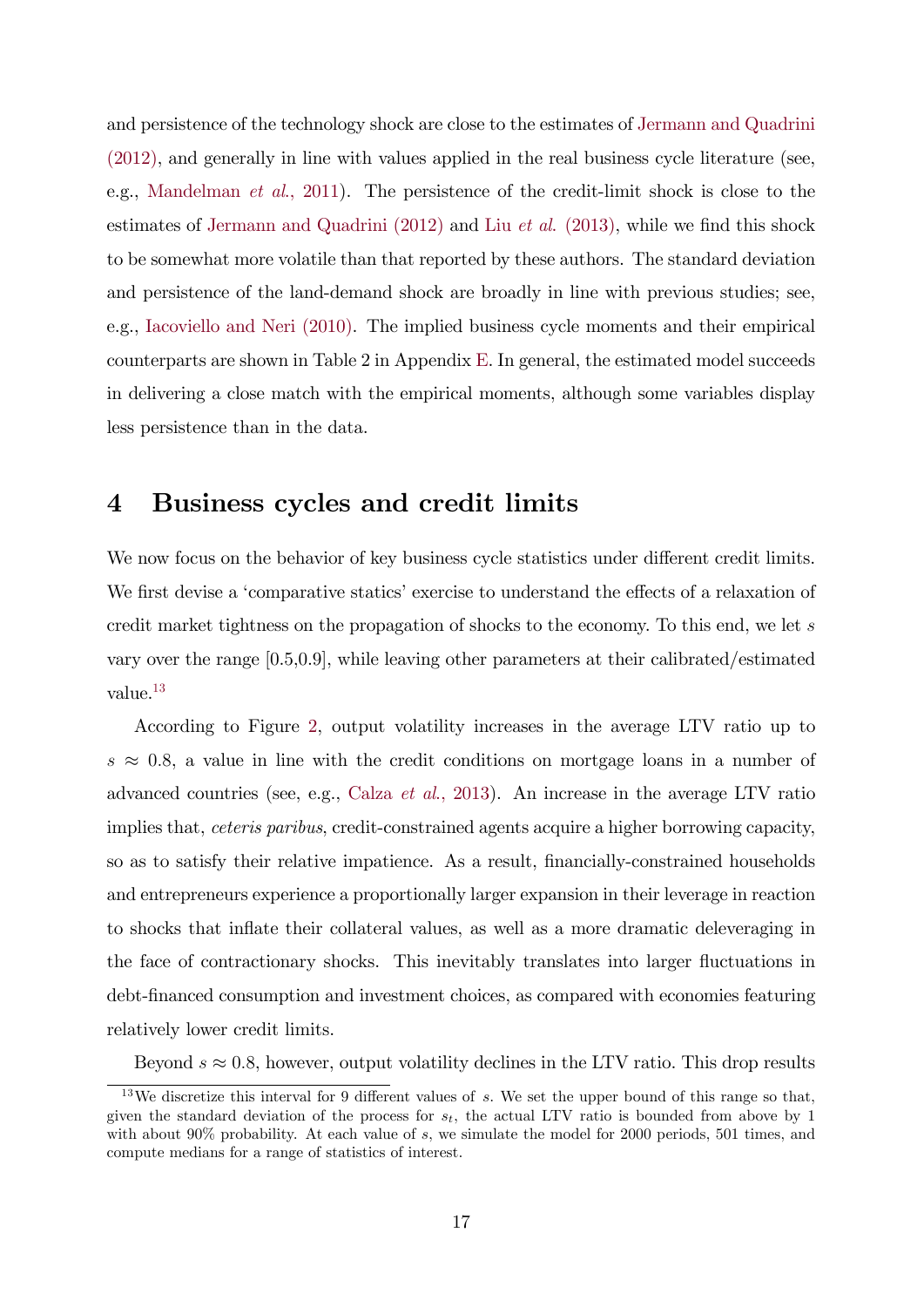

<span id="page-18-0"></span>Figure 2: Standard deviation of output for different LTV ratios. Note: Numbers are median values from 501 stochastic model simulations of 2000 periods.

from the increasing frequency of episodes in which borrowers face a slack financial con-straint. To support this claim, Figure [3](#page-19-0) shows that borrowers find themselves financially unconstrained more and more often beyond a certain agent-specific threshold (about 0.5) for the entrepreneurs and 0:8 for impatient households). In fact, entrepreneurs (impatient households) become unconstrained as much as two thirds (one Öfth) of the time at the upper end of the support for s. Looser credit conditions imply that, ceteris paribus, ex-ante constrained agents face a higher probability of behaving—at least temporarily as standard consumption smoothers. This translates into dampened fluctuations of both consumption and investment choices.<sup>[14](#page-18-1)</sup> As a result, we observe lower output volatility at relatively high values of s, as well as weaker co-movement between credit and economic activity, as we will discuss in Subsection [4.3.](#page-29-0) [15](#page-18-2)

<span id="page-18-1"></span>To examine the non-linear behavior of macroeconomic volatility in further detail, we

<sup>&</sup>lt;sup>14</sup>Figure [G.1](#page-61-0) in Appendix [G](#page-61-1) shows that an inverse U-shaped pattern emerges also for the volatility of investment and aggregate consumption.

<span id="page-18-2"></span> $^{15}$ By contrast, [Mendicino \(2012a\)](#page-40-2) finds that the amplification of technology shocks through collateral constraints increases in the credit limit, but tends to vanish as the LTV ratio approaches one, while constraints keep binding. This happens as the economy becomes near efficient when such full debt enforcement is possible in her simple [Kiyotaki and Moore \(1997\)](#page-39-0) model.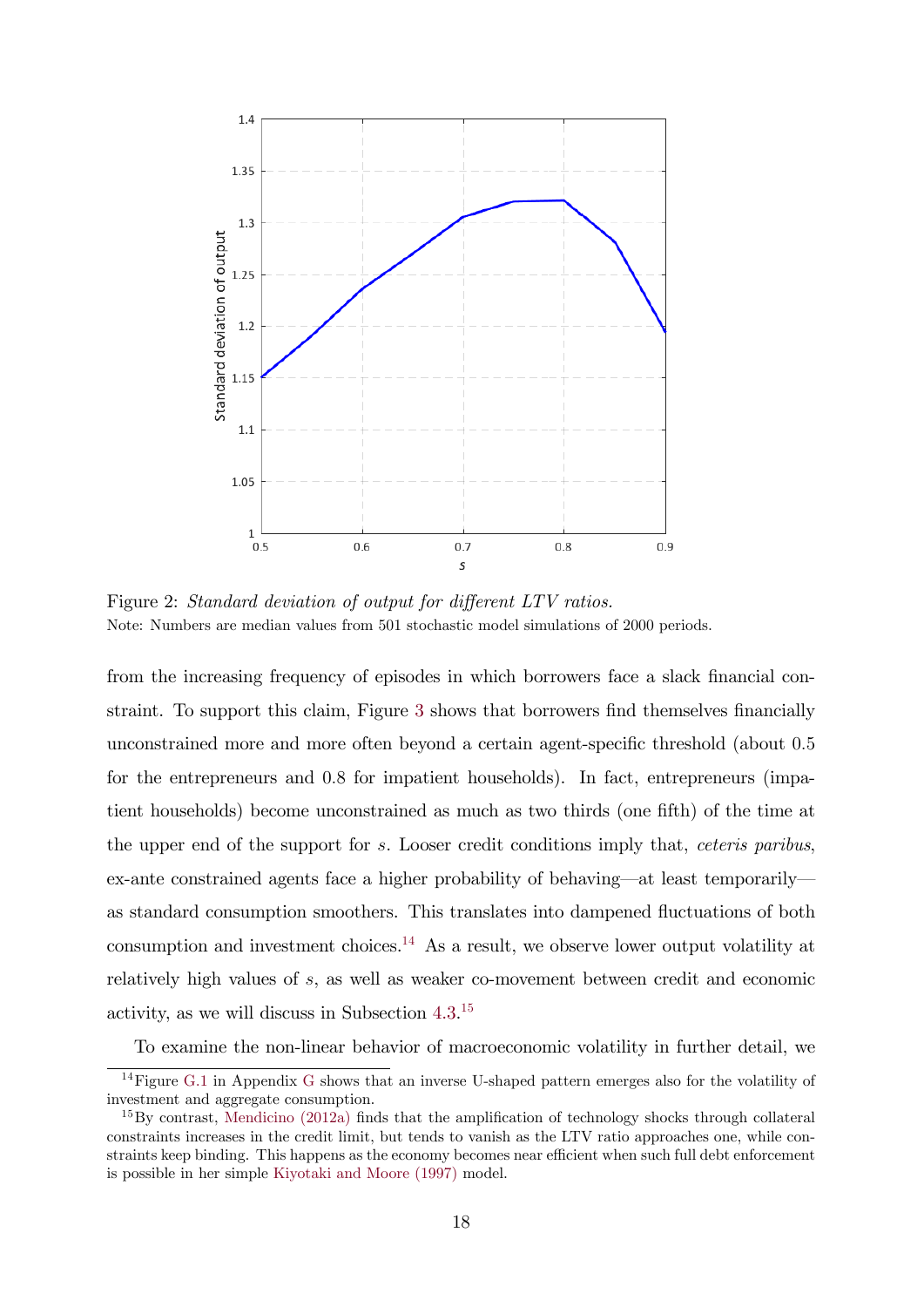

<span id="page-19-0"></span>Figure 3: Frequency of episodes of non-binding constraints for each agent. Note: See the notes to Figure 2.

turn next to the propagation of different shocks. We first report and discuss a set of numerical results that account for the increase in volatility observed in Figure [2.](#page-18-0) Thereafter, we examine the reversal in output volatility. To this end, we study the propagation of 'large' shocks, which bear a higher potential of making the borrowing constraints non-binding.

### 4.1 Dynamics of the model

We begin by contrasting the responses of output to our model's shocks under alternative degrees of credit market tightness. These are shown in Figure [4.](#page-20-0)<sup>[16](#page-19-1)</sup> We also report analogous responses under an alternative model, where the credit limits of credit-constrained agents are fixed at their respective steady-state levels of debt. Generally, higher steady-state LTV ratios are associated with larger responses of output to shocks of a given size. In other words, the endogenous amplification of shocks in our model is stronger when LTV ratios are higher, explaining the initial increase in volatility observed in Figure [2.](#page-18-0) The exception from this rule is that the output response to a land-demand shock is dampened at very

<span id="page-19-1"></span><sup>16</sup>See also Figures [G.2-](#page-62-0)[G.4](#page-63-0) in Appendix [G,](#page-61-1) which show the responses of six key variables to all our shocks.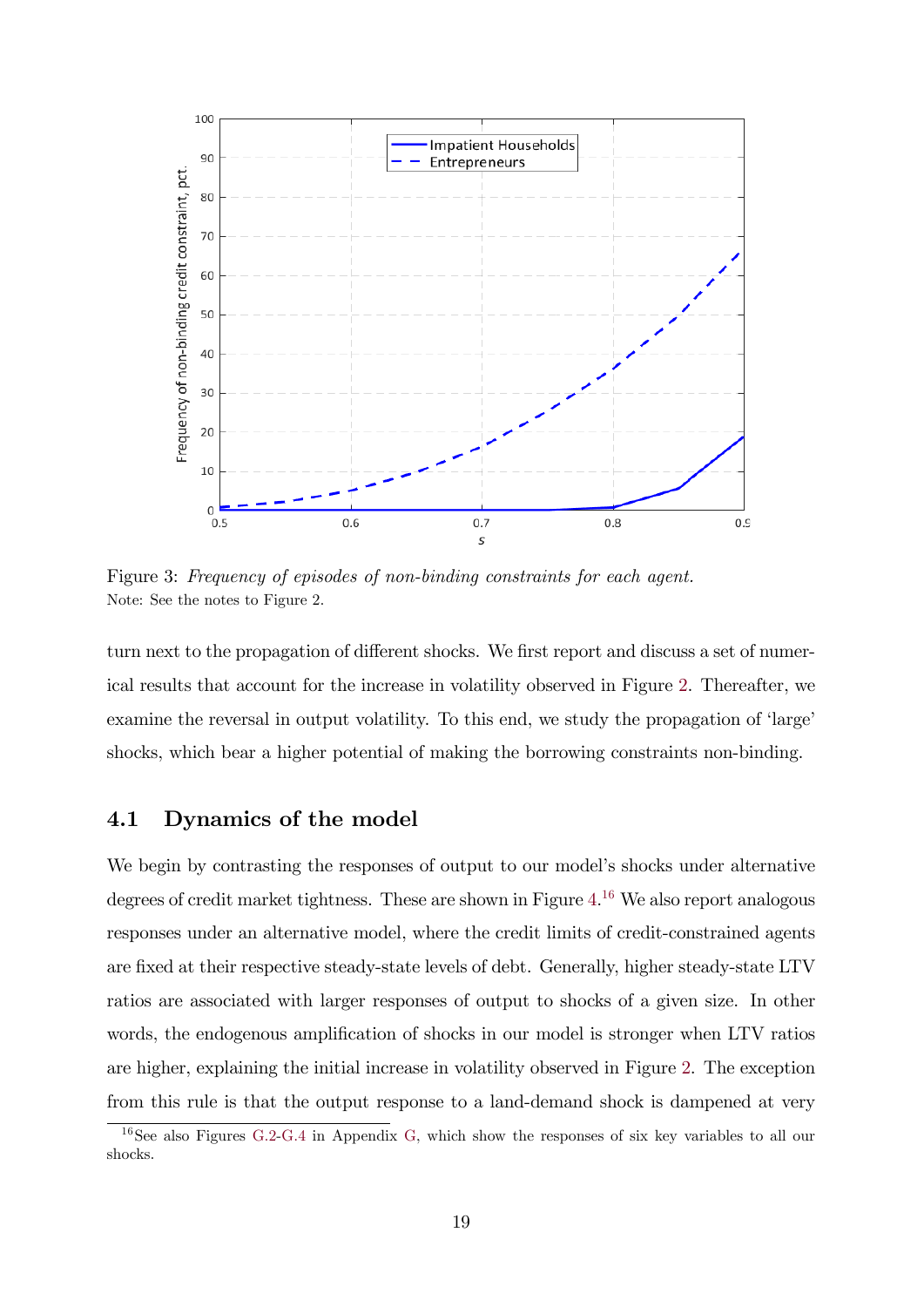

<span id="page-20-0"></span>Figure 4: Impulse responses of output (in percentage deviation from steady state) to a one standard deviation positive technology shock (row 1), a positive land-demand shock (row 2), and a positive credit-limit shock (row 3) for three different LTV ratios;  $s = 0.5$  (left column),  $s = 0.7$  (center), and  $s = 0.9$  (right column).

Notes: Solid lines denote the baseline model, dashed lines denote the model with fixed credit limits. Light-grey periods are ones in which the entrepreneurs become unconstrained. Impatient households always remain constrained in these experiments. In the case of credit-limit shocks, only the endogenous part of the credit limit is kept at its steady state.

high LTV ratios. This is discussed in detail in Subsection [4.1.2.](#page-23-0)

In light of the existing literature, the propagation of technology and land-demand shocks presents us with some intriguing aspects. We therefore devote the next two subsections to these shocks. Credit-limit shocks, on the other hand, display a more conventional propagation: Figure [4](#page-20-0) illustrates that these are associated with a sizeable amplification of the effect on output due to their direct impact on constrained agents' borrowing capacity. This type of shock gives rise to the largest differences between the responses under an endogenous relative to an exogenous credit limit, the main reason being a conventional ìÖnancial acceleratorî mechanism working through the relaxation of credit constraints. For an average LTV ratio of  $s = 0.9$ , a positive financial shock makes the entrepreneurs temporarily unconstrained for 3 periods. Section [4.2](#page-27-0) digs deeper into this point.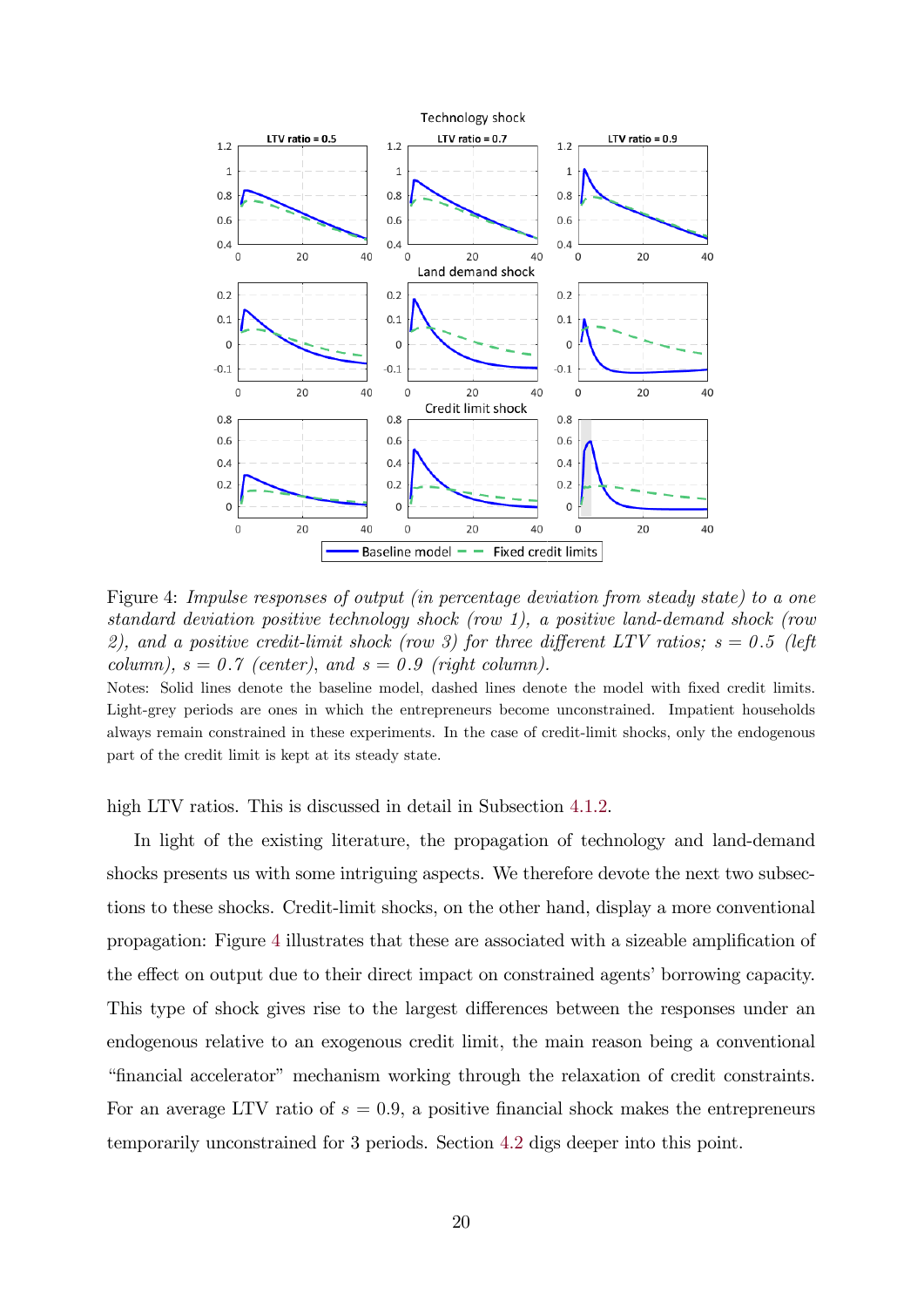#### 4.1.1 Technology shocks and amplification

It is worth noting that endogenous credit limits tend to amplify technology shocks, as compared with the alternative economy where endogenous collateral effects are shut off, and more so as the average LTV ratio increases. This result contrasts with the business cycle literature finding little or no amplification of income or technology shocks through credit constraints; cf. [Kocherlakota \(2000\)](#page-39-8) and [Cordoba and Ripoll \(2004\),](#page-36-0) inter alia. More recently, Liu *et al.* (2013) have reported analogous findings. To explain why our results stand in contrast with these contributions, it is crucial to highlight the role of two factors: i) first, the nature of the technology shock; ii) second, the dual role of land as a production factor and collateral asset.

As for point i), it is important to stress that Liu *et al.* (2013) report and analyze the transmission and amplification of the permanent component of their TFP shock, despite their model also featuring a transitory component. A permanent technology shock entails a sizeable increase in the lifetime income of patient households, thus boosting their expected consumption growth. All else equal, this reduces their labor supply through strong income and wealth effects. Due to the complementarity between production factors, this tends to lower the rental rates of land and capital, and the entrepreneurs' holdings of these assets, so that their borrowing capacity drops under the endogenous credit constraint. Concurrently, a permanent shock reduces households' incentive to save, exerting an upward pressure on the interest rate, thus reducing the present value of collateralizable assets further. In combination, these effects imply a muted role of collateral constraints for the amplification of permanent technology shocks in their model. In the case of a transitory shock, instead, the effect on households' lifetime income is much smaller, leading to weaker income and wealth effects on labor supply and a stronger incentive to save. This exerts an upward force on the marginal products of land and capital and their rental rates, thus positively stimulating the entrepreneurs' willingness to invest in both factors. These effects enhance the borrowing capacity of the entrepreneurs, thus facilitating the amplification of temporary shocks through the endogenous credit constraint, as compared with the Öxed credit limit. In fact, the model of Liu *et al.*  $(2013)$  features a substantial amplification of transitory technology shocks via collateral constraints.<sup>[17](#page-21-0)</sup> To have a full understanding of

<span id="page-21-0"></span><sup>&</sup>lt;sup>17</sup>This is documented in Figure [G.6](#page-64-0) in Appendix [G,](#page-61-1) where we report the effects of both a permanent and a transitory technology shock in the model of Liu  $et \ al.$  (2013), using their codes.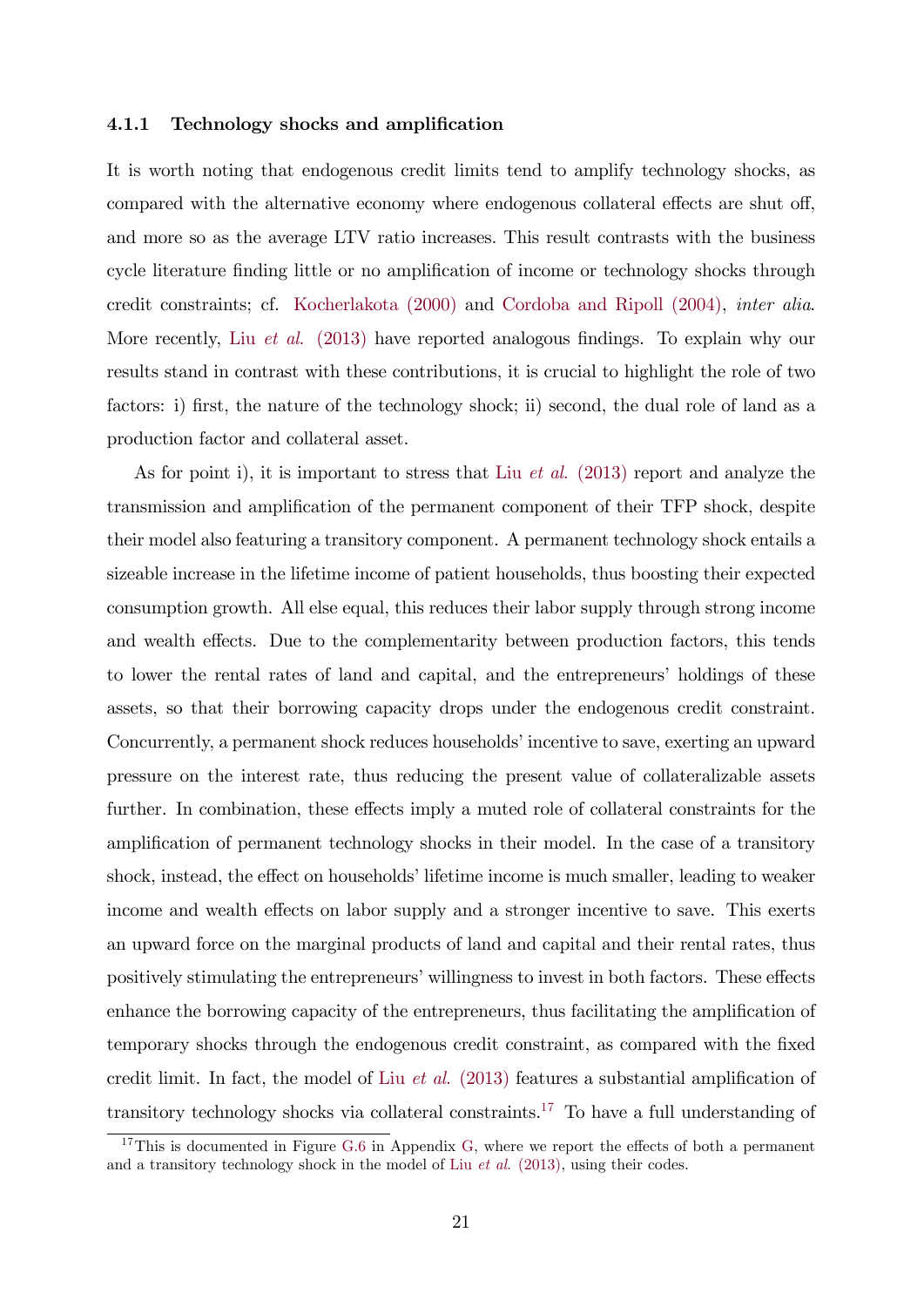

<span id="page-22-0"></span>Figure 5: Impulse responses (in percentage deviation from steady state) of output (left panel) and of land holdings of entrepreneurs in percent of total stock of land (right panel) to a one standard deviation positive technology shock at  $s = 0.7$ . Notes: Solid lines denote the baseline model, dashed lines denote the model with no land in production, dotted lines denote the model with no land in entrepreneurs' collateral constraint.

why this is the case, though, we need to examine point ii).

The dual role of land as a production factor and collateral asset plays a crucial role both in our setting and in that of Liu  $et$  al[. \(2013\),](#page-39-2) explaining the key differences with respect to the earlier literature. To see this, the left panel of Figure [5](#page-22-0) reports the response of output to a positive technology shock in three different model versions: our baseline model, a model with no land in production, and a model with no land in the collateral constraint of the entrepreneur. As the Ögure illustrates, the presence of land in the production function and in the collateral constraint is crucial to obtain a sizeable amplification: When land appears in the production function, a positive technology shock leads to an increase in its marginal product. This raises the rental rate of land, inducing the entrepreneurs to raise land investment. As it is also discussed in Liu *et al.*  $(2013)$ , the price of land is effectively determined by patient households via their land Euler equation; see Equation [\(9\)](#page-9-1). How-ever, as pointed out by [Barsky](#page-35-6) *et al.*  $(2007)$ , this means that these agents' land-demand schedule is almost flat: Since they display an almost infinite intertemporal elasticity of substitution, they are willing to sell land to the entrepreneurs, who therefore increase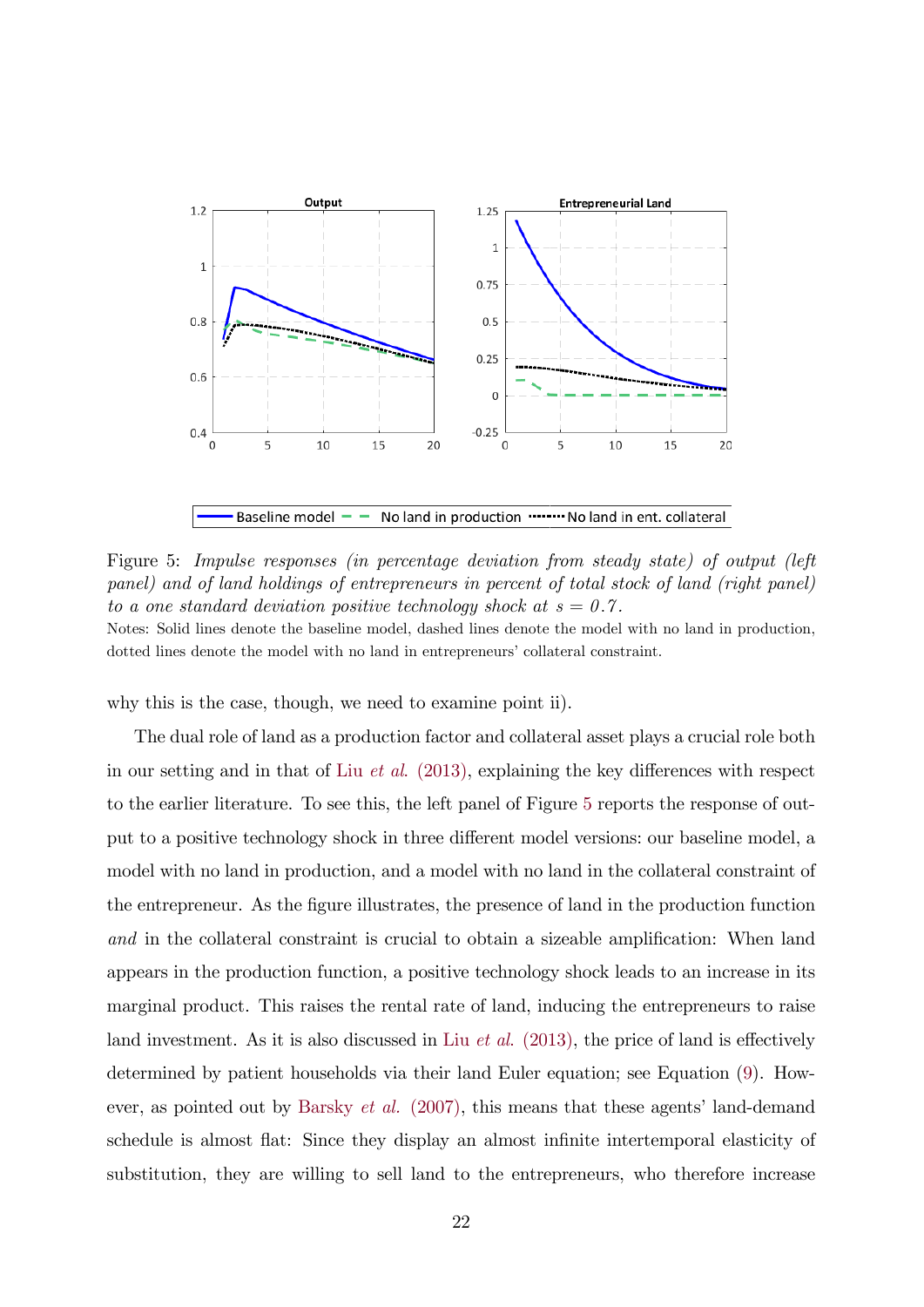their land holdings substantially. This implies that, while the price of land is relatively insensitive to a technology shock, the quantity of land held by the entrepreneurs responds strongly, as shown in the right panel of Figure [5.](#page-22-0) As a consequence, the entrepreneurial collateral value increases, provided that land is featured in the collateral constraint. In turn, this allows entrepreneurs to raise investment, thus fostering output growth.

In the alternative model versions displayed in Figure [5,](#page-22-0) either the marginal product of land is not directly affected by the technology shock, or the increase in the land holdings of the entrepreneurs has no bearing on their borrowing capacity. In either case, the collateral constraints lead to no amplification of technology shocks, like under a fixed credit limit.<sup>[18](#page-23-1)</sup>

#### <span id="page-23-0"></span>4.1.2 The role of land-demand shocks

Figure [4](#page-20-0) reveals a striking feature of the transmission of land-demand shocks. Compared with other sources of exogenous perturbation, these shocks have a rather small and short-lived impact on aggregate activity, eventually becoming contractionary despite a substantial persistence of the shock itself. This pattern, which is particularly evident at very high LTV ratios, contrasts with the findings of Liu  $et$  al[. \(2013\).](#page-39-2) These authors obtain much larger and more persistent positive effects of land-demand shocks on output, investment, and other aggregate variables.

Explaining this discrepancy crucially rests on the role played by the response of hours worked by each type of household: In our setup, a land-demand shock leads to an increase in the hours worked by patient households, and a decline in the labor hours of impatient households. In the model of Liu *et al.*  $(2013)$ , the first effect is greatly amplified, as they impose an infinite Frisch elasticity of labor supply; by contrast, the second effect is absent, by virtue of impatient households not being featured in their model. As a result, they obtain a much larger increase in aggregate labor hours, and thus in the other production factors and output itself. To illustrate this argument, Figure [6](#page-25-0) reports the responses of

<span id="page-23-1"></span> $18$ As mentioned, earlier literature has emphasized a lack of amplification by collateral constraints in related models. [Kocherlakota \(2000\)](#page-39-8) finds little amplification of a negative income shock in a small open economy. Important differences with our setup are that he assumes a fixed stock of land for production and collateral, and ampliÖcation is analyzed in a linearization around a steady state with a non-binding credit constraint. [Cordoba and Ripoll \(2004\)](#page-36-0) examine a positive productivity shock in an extended [Kiyotaki and](#page-39-0) [Moore \(1997\),](#page-39-0) model, and find that, even in the case where constrained producers manage to accumulate substantially more capital, the aggregate output effects are small, as any redistribution of capital from low- to high-productivity producers has minor aggregate effects for technological reasons. This differs from our setup, where an increase in a productive input does not come at the cost of reduced inputs elsewhere.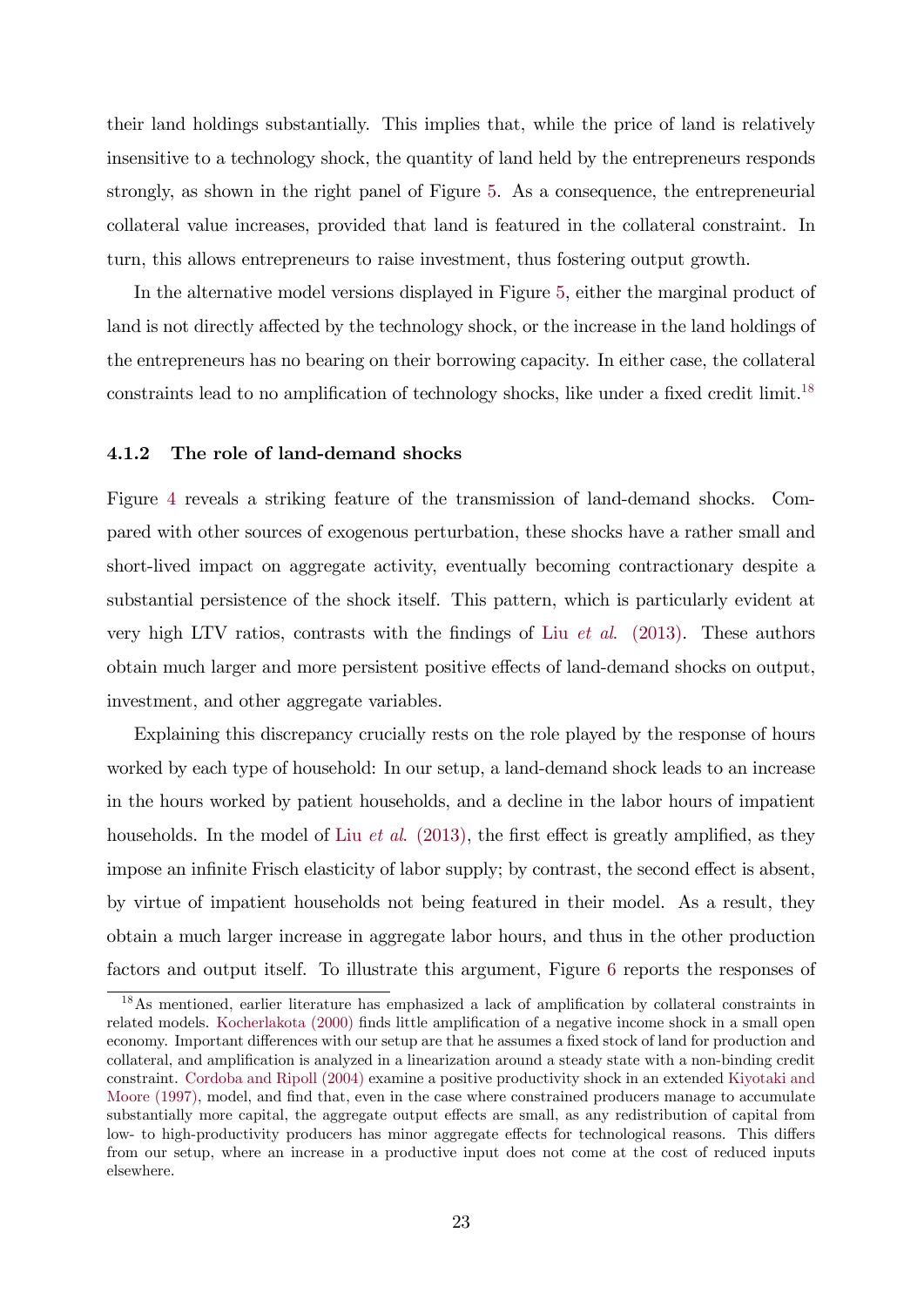the labor inputs and output to a land-demand shock in two different model versions: i) our baseline model, and ii) an alternative model featuring an income share of impatient households close to zero and a Frisch elasticity of  $10^{19}$  $10^{19}$  $10^{19}$  Thus, model ii) closely resembles the framework of Liu et al[. \(2013\).](#page-39-2)

In our baseline model, patient households decide to work more in order to smooth their purchases of non-durable goods and land, following a positive shock. By contrast, impatient households experience a relaxation of their borrowing constraint through higher land prices. In other words, the combination of the wealth and income effects for these agents is such that they reduce their labor supply. However, since their income share is only 30% of total labor income, this drop is dominated by the increase in the labor supply of patient households. As a result, the total labor input displays an expansion, albeit limited.<sup>[20](#page-24-1)</sup> In the alternative model, instead, the higher Frisch elasticity of labor supply leads to a much larger increase in the labor input of patient households, whereas the labor input of impatient households is almost invariant, as a result of imposing a very low income share. The ensuing increase in total labor hours exerts an upward force on output, which further expands due to the rise in the marginal products of land and capital, thus stimulating the investment in these factors of production.

In addition to these effects, the presence of impatient households in our setup implies a further weakening of the transmission mechanism of land-demand shocks. In response to a shock of this type, these agents increase their land holdings in a very persistent manner, due to their attitude towards accumulating durables for both utility and collateralization motives. This implies that land is effectively diverted away from entrepreneurs, and thus from productive use, explaining the modest effect on output.

We find it important to point out that our modeling choices, albeit different from those of Liu *et al.*  $(2013)$ , find ample support in the empirical literature. Credit constraints in the household sector have been documented, among others, by [Jappelli and Pagano \(1989\)](#page-38-9)

<span id="page-24-0"></span><sup>&</sup>lt;sup>19</sup>In practice, this is accomplished by setting  $1 - \alpha = 0.01$  along with  $\varphi = 0.3$  for both types of households. At the same time, we recalibrate the value of  $\nu^i$ ,  $i = \{P, I\}$ , so as to maintain a steady-state labor share of 0.25, as in the original calibration.

<span id="page-24-1"></span> $^{20}$  At very high LTV ratios, though, the wealth effect induced by an increase in the collateral value is so strong that the contraction in impatient households' labor supply overcomes the rise in patient households' supply of labor, thus driving down total labor hours. As diplayed in Figure [4,](#page-20-0) this eventually implies a small output response under the endogenous collateral constraint at  $s = 0.9$ . While this effect in isolation tends to dampen business cycle volatility at very high LTV ratios, even in the absence of occasionally non-binding credit constraints, it plays no role for our main results, since land-demand shocks account for virtually no variation in output at high LTV ratios.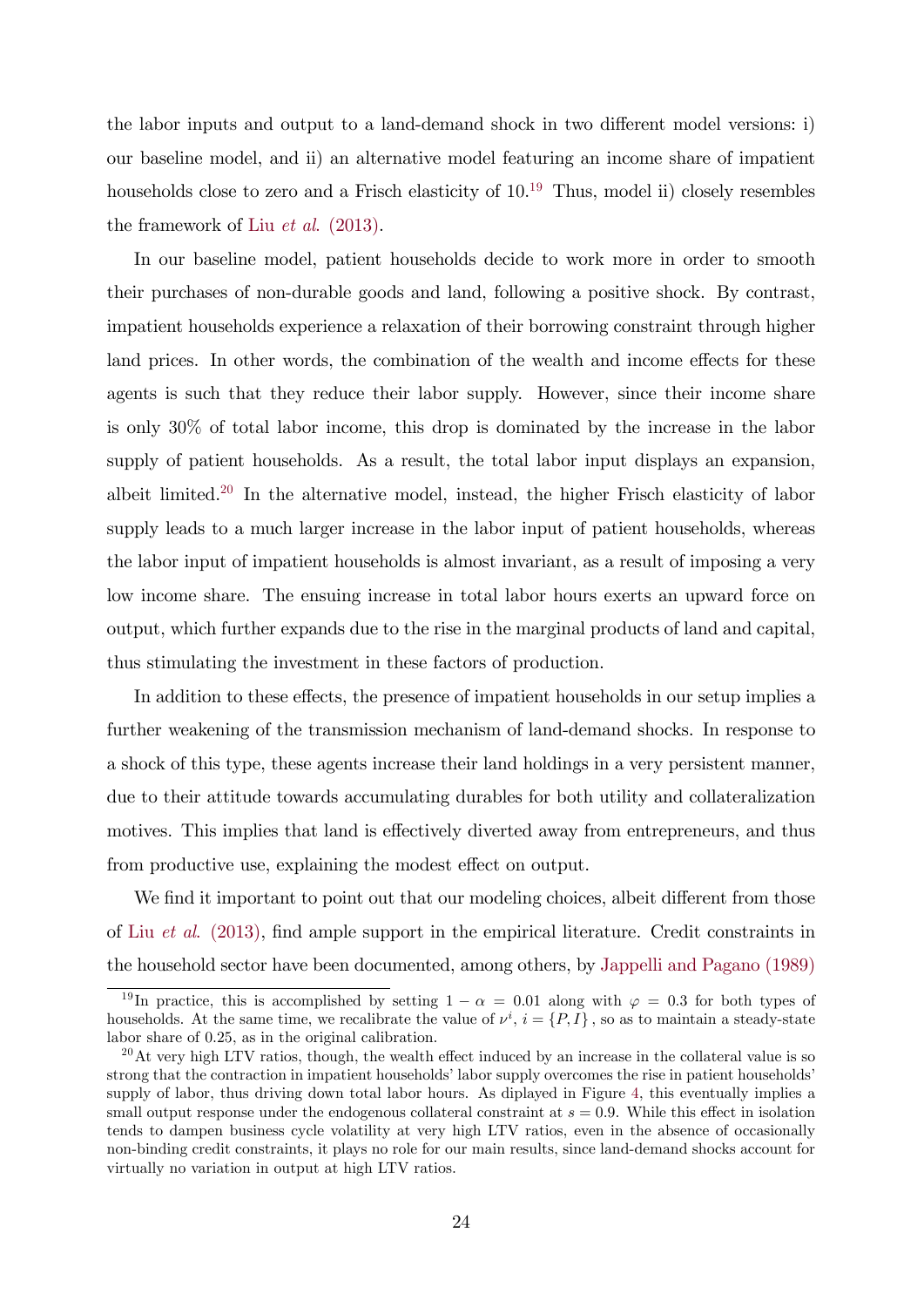

<span id="page-25-0"></span>Figure 6: Impulse responses of selected variables (in percentage deviation from steady state) to a one standard deviation positive land-demand shock at  $s = 0.7$ . Notes: Solid lines denote the baseline model, dashed lines denote the alternative model with high Frisch elasticity and very low income share of impatient households. "Labor input" indicates the impulse-response of labor multiplied by the relevant income share.

and [Campbell and Mankiw \(1989\),](#page-36-4) and are routinely featured in business-cycle models. Regarding the value of the Frisch elasticity, the surveys by Chetty et al[. \(2011,](#page-36-5) [2013\)](#page-36-6) report that values above 1 are inconsistent with microeconometric evidence, while much of the recent macroeconomic literature on estimated DSGE models Önds Frisch elasticities between 0 and 2 (e.g., [Smets and Wouters, 2007;](#page-40-11) [Justiniano](#page-39-9) *et al.*, 2013). Our finding of a limited amplification of land-demand shocks is robust to values of the Frisch elasticity along this interval.

#### 4.1.3 Relative importance of shocks

A complementary route to assess the role of each specific shock for aggregate dynamics is to compute their relative contribution to output áuctuations. To this end, it is possible to devise a simple measure of our three structural shocks' relative contribution to the volatility of various aggregates. For a generic variable  $x$ , we define the contribution of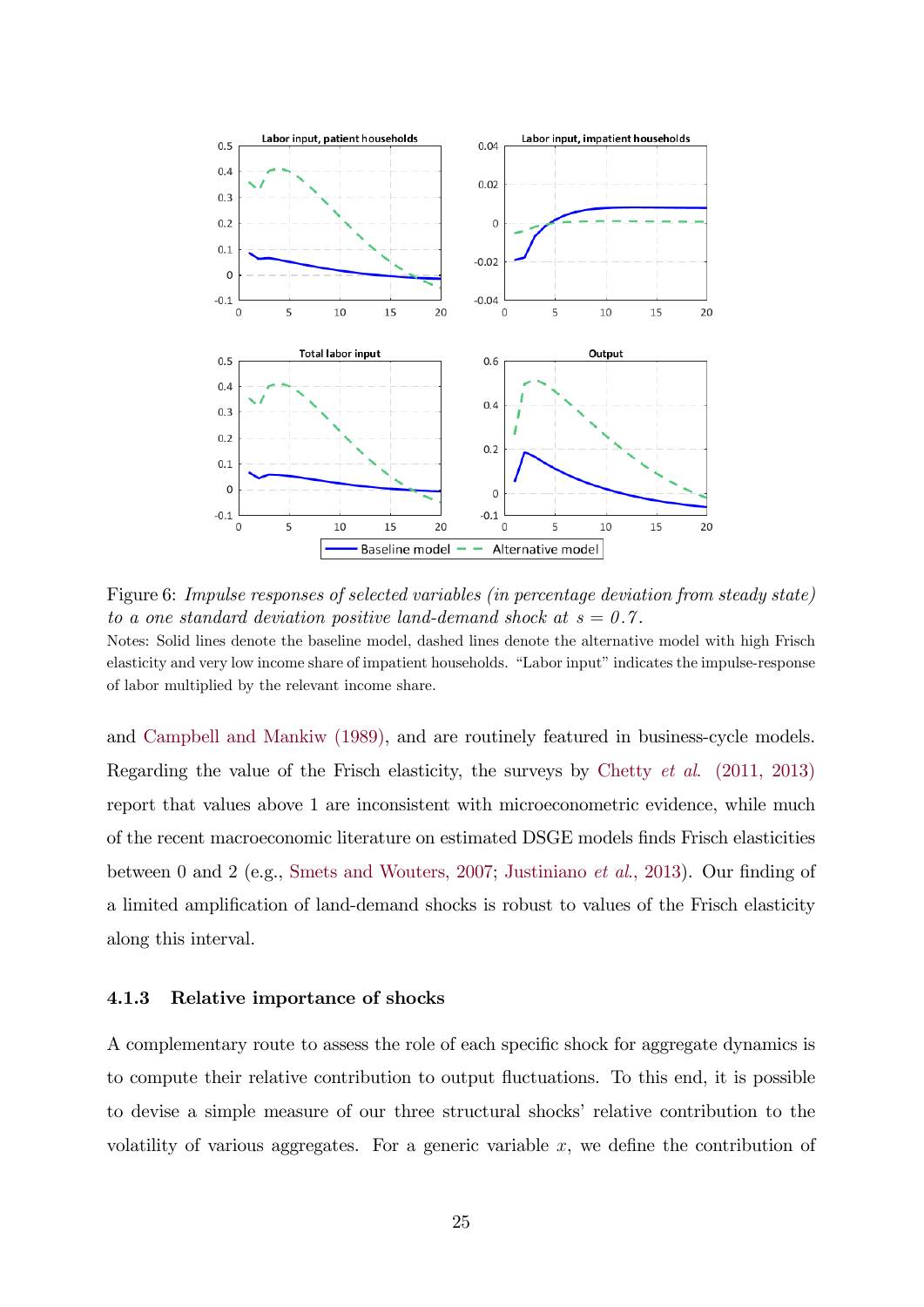

<span id="page-26-1"></span>Figure 7: Contribution to output fluctuations of each of the three shocks in the model, for different  $LTV$  ratios. Note: See the notes to Figure 2.

shock  $\xi$  to its variance as

$$
V(x,\xi) \equiv \frac{\text{var}[x] - \text{var}[x]_{-\xi}}{3\text{var}[x] - \sum_{\xi} \text{var}[x]_{-\xi}}, \qquad \xi = A, \varepsilon, s,
$$
\n(35)

where  $var[x]_{-\xi}$  is the unconditional variance of x, when the structural shock  $\xi$  is turned  $\mathrm{off.}^{21}$  $\mathrm{off.}^{21}$  $\mathrm{off.}^{21}$ 

Technology and financial shocks respectively account for about  $81\%$  and  $19\%$  of output volatility, at our baseline calibration of  $s = 0.7$  $s = 0.7$ . Figure 7 shows that technology shocks emerge as the main driver of real activity, while financial shocks play a significant role mainly at levels of the average LTV ratio close to the calibrated value.<sup>[22](#page-26-2)</sup> In fact, their importance increases over the range of LTV ratios up to  $s \approx 0.7$ . Beyond this point, the contribution of financial shocks reduces, consistent with credit constraints becoming

<span id="page-26-0"></span> $21$ We use this measure since our numerical solution method does not allow us to carry out a standard variance decomposition. However, for a linear model, the  $V(x, \xi)$ s are equal to the ratios found by conventional variance decompositions, as we show in Appendix [F.](#page-34-0)

<span id="page-26-2"></span> $^{22}$ As expected on a priori grounds, financial shocks are the predominant driver of debt fluctuations, no matter the average LTV value, cf. Figure [G.5](#page-63-1) in Appendix [G.](#page-61-1)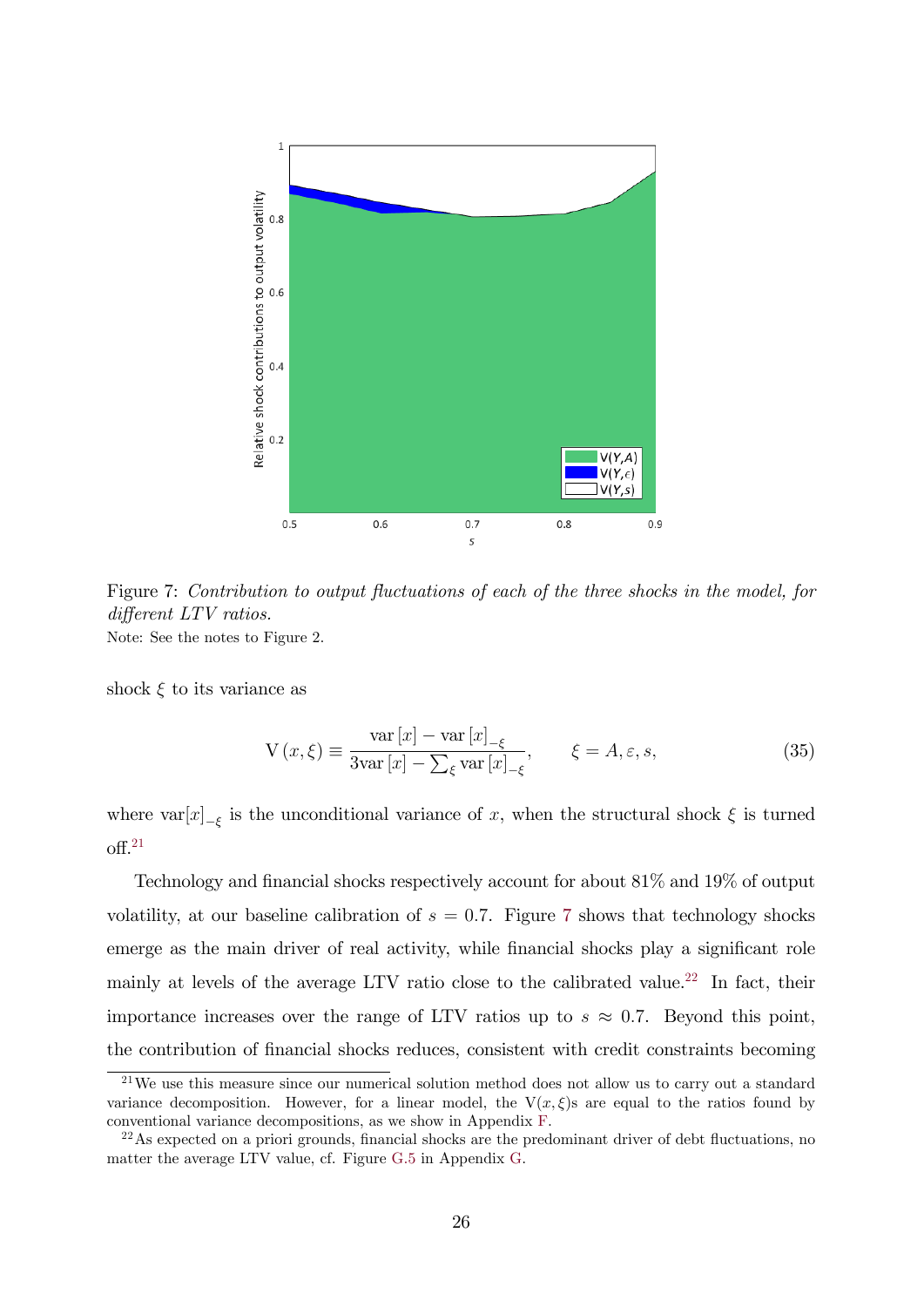non-binding more frequently. Importantly, land-demand shocks contribute very little to the volatility of output at relatively low values of the average LTV ratio, and not at all at higher credit limits.<sup>[23](#page-27-1)</sup> While this property is distinct from the findings of Liu *et al.* (2013), where this shock is shown to account for a substantial fraction of output fluctuations, it is intimately linked to its limited effects on output and most other aggregate variables discussed in the previous subsection.<sup>[24](#page-27-2)</sup>

#### <span id="page-27-0"></span>4.2 Responses to 'large' shocks

In this subsection we perturb the model with large shocks of each type. Figure [8](#page-28-0) displays the response of output to a set of 3-standard deviations, positive shocks, as well as the mirror image of the response to equally-sized negative shocks, under alternative values of the average LTV ratio. This exercise is aimed at building intuition on the functioning of occasionally binding constraints, conditional on each separate shock. In our stochastic simulations, instead, combinations of shocks of 'regular' size are sufficient to make the constraints non-binding.

At low LTV ratios, collateral constraints remain binding at all times. Therefore, the model economy is still linear, with positive and negative shocks producing the same absolute effect on output. However, as the average LTV ratio increases, this generally raises the likelihood of financial constraints becoming slack in the face of expansionary shocks, as indicated by the grey areas in Figure [8.](#page-28-0) Notably, positive financial shocks bear a high potential of making the constraint non-binding—and more so for entrepreneurs—due to their direct impact on the credit limit. However, at  $s = 0.9$  all types of shocks lead to episodes of non-binding constraints. This is in line with the implications of Figure [3.](#page-19-0)

Episodes of non-binding credit constraints dampen the magnitude of the resulting boom, as impatient households and entrepreneurs choose not to exhaust their increased borrowing capacity. The ensuing attenuation of economic expansions is the key driving force behind the drop in macroeconomic volatility at high average LTV ratios documented

<span id="page-27-1"></span> $^{23}$ However, as Figure [G.5](#page-63-1) in Appendix [G](#page-61-1) shows, land-demand shocks represent the main source of variation in the land price.

<span id="page-27-2"></span><sup>&</sup>lt;sup>24</sup>Land-demand shocks are found to be more persistent in Liu *et al.* (2013) than in our model. If we extend the alternative model of Subsection [4.1.2,](#page-23-0) which features a very high Frisch elasticity and a negligible income share of impatient households, with their  $AR(1)$ -parameter of 0.9997, we obtain a quantitative role of land-demand shocks in line with that reported by Liu *et al.* (2013): At our baseline calibration of  $s = 0.7$ , land-demand shocks then account for more than 20% of output fluctuations.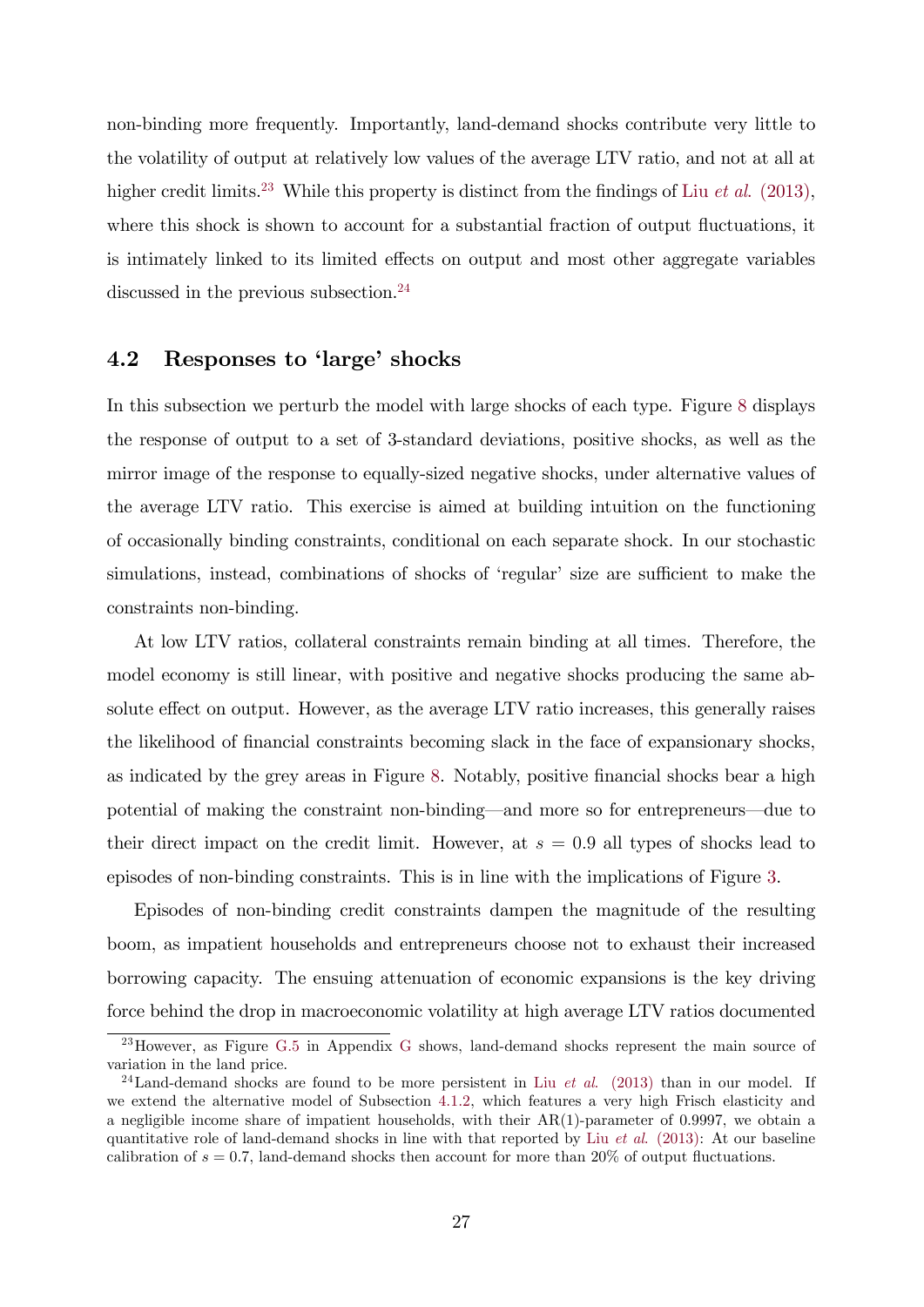

<span id="page-28-0"></span>Figure 8: Impulse responses of output to large (3 standard deviations) shocks to technology (row 1), land demand (row 2), and credit limits (row 3) for three different LTV ratios;  $s = 0.5$  (left column),  $s = 0.7$  (center), and  $s = 0.9$  (right column).

Notes: Light-grey periods are ones where the entrepreneurs are unconstrained; dark-grey periods are ones where both agents are unconstrained. Solid lines are the impulse response to a positive shock, dashed lines are the mirror image (i.e., the negative) of a similar-sized negative shock.

in Figure [2.](#page-18-0) On the other hand, in the face of contractionary shocks both types of borrowers remain financially constrained at all levels of the average LTV ratio, making their debt reduction increasingly burdensome.[25](#page-28-1) As a result, economic contractions generally become deeper at high average LTV ratios. An implication of this finding is that the business cycle becomes more negatively skewed. In related work [\(Jensen](#page-38-4) et al., 2017), we present evidence that the U.S. business cycle has in fact become increasingly negatively skewed over the last decades, suggesting that looser credit conditions may indeed have been a driver of this tendency.

<span id="page-28-1"></span> $^{25}$ In our stochastic simulations, however, at high LTV ratios episodes of non-binding constraints may occur also during contractions, contributing further to the reduction in macroeconomic volatility. Such situations may arise if, e.g., a negative technology shock coincides with a positive credit-limit shock that makes the borrowing constraint slack.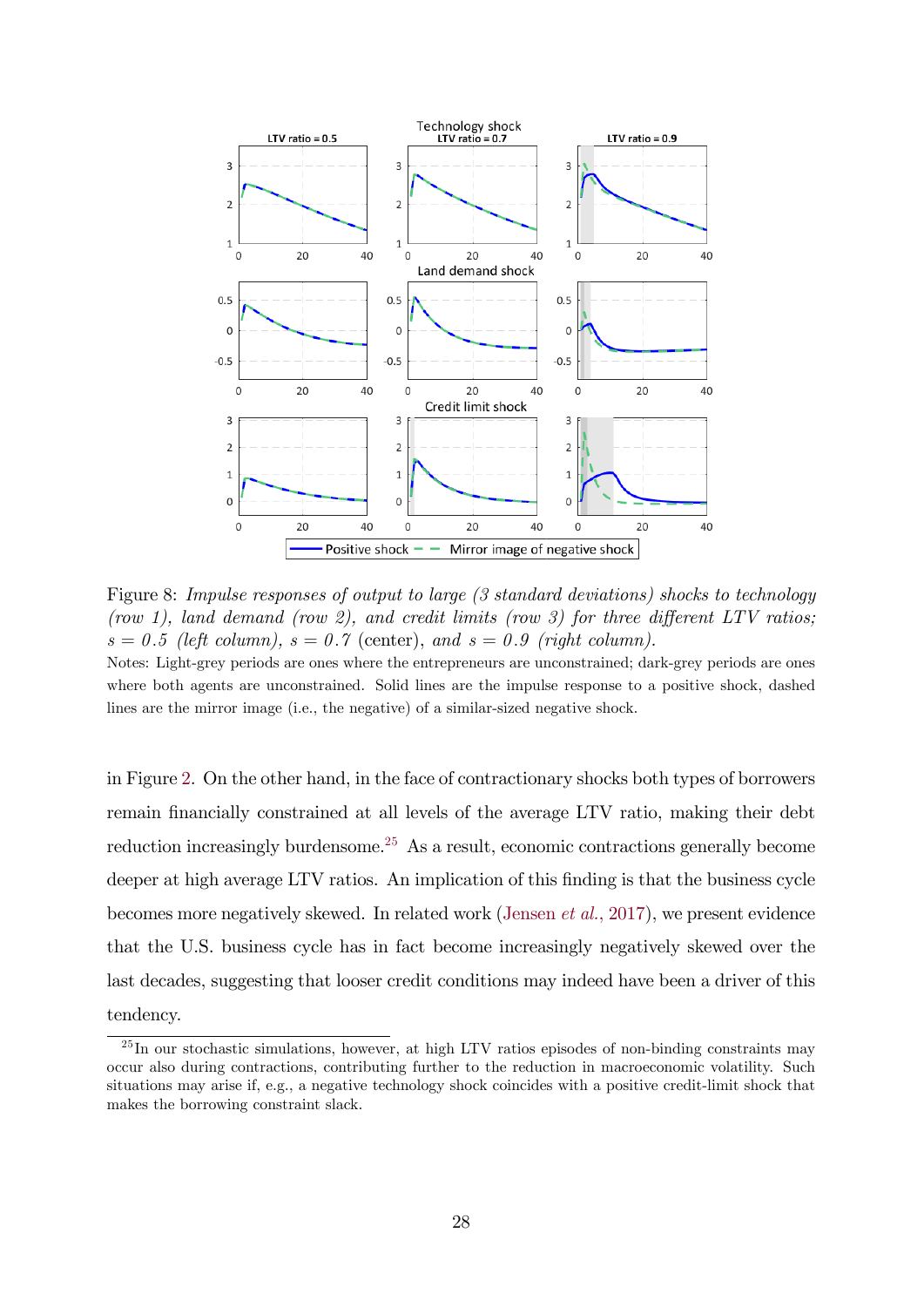

<span id="page-29-1"></span>Figure 9: Correlation coefficient between output and aggregate debt for different LTV ratios. Notes: See the notes to Figure 2.

### <span id="page-29-0"></span>4.3 Co-movement between debt and output

Both the theoretical and the empirical literature have emphasized the role of co-movement between real activity and credit to understand the effect of financial liberalization on the business cycle [\(den Haan and Sterk, 2010;](#page-37-4) [Campbell and Hercowitz, 2011\)](#page-36-7). This subsection examines the connection between credit limits and the degree of procyclicality of private debt. It turns out that the enhanced ability of impatient households and entrepreneurs to engage in debt-Önanced consumption and investment has important implications for the co-movement between credit and real economic activity.

Figure [9](#page-29-1) plots the correlation between aggregate debt and output: This increases in the average LTV ratio up to  $s \approx 0.7$ , thus reverting as s approaches its upper bound and credit constraints become non-binding more frequently. To understand this pattern, it is useful to study how each type of agent makes consumption and investment decisions under different credit limits. Focusing on entrepreneurs, Figure [10](#page-30-0) shows that the correlation between their consumption and debt is high when s is relatively low, but declines at higher average LTV ratios. At relatively low values of s, a marginal relaxation of the collateral constraint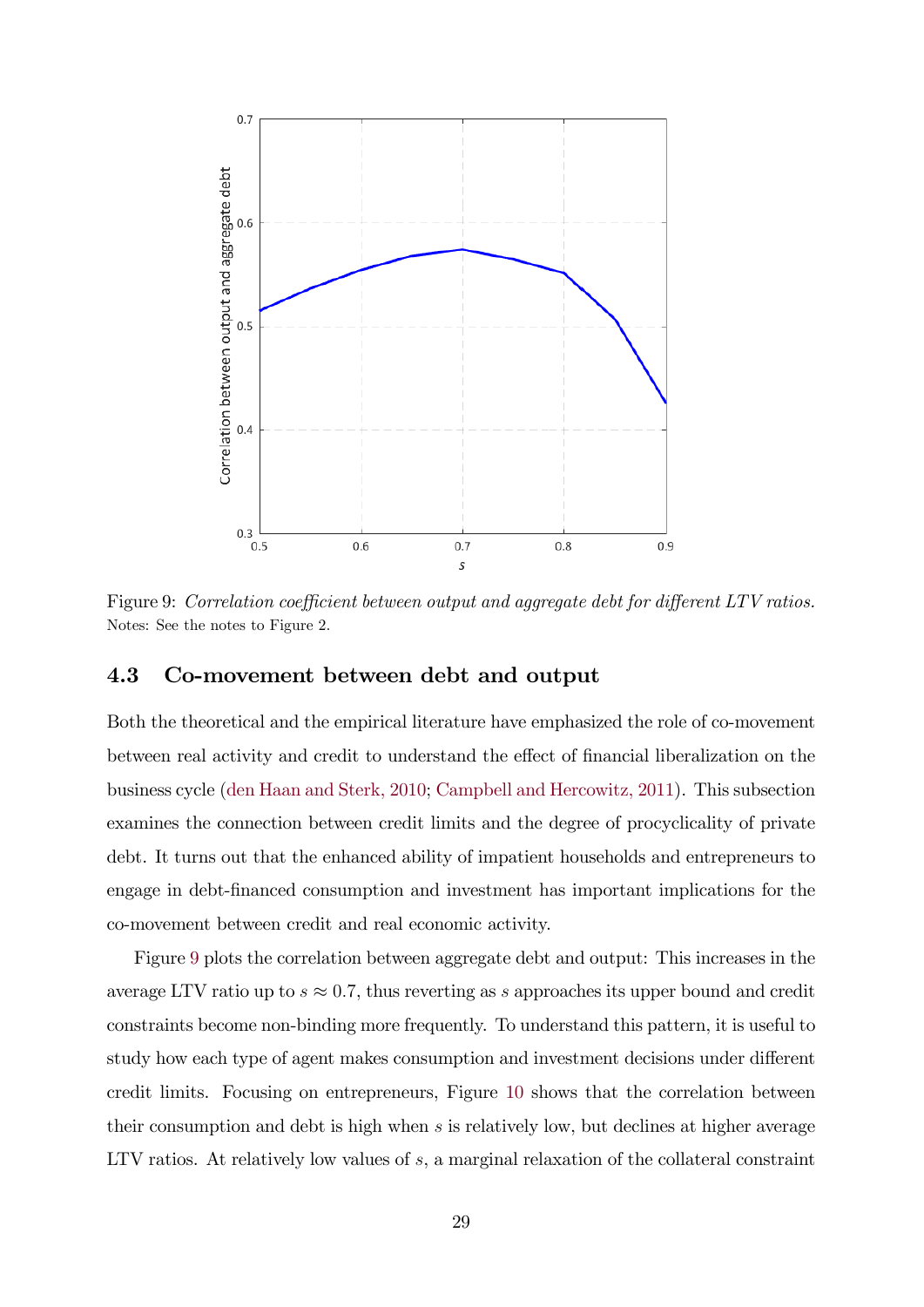

<span id="page-30-0"></span>Figure 10: Correlation coefficients between key variables for different LTV ratios. Notes: See the notes to Figure 2.

allows this type of agent to increase its consumption by accessing more credit. However, as s increases, entrepreneurs find themselves unconstrained more and more often. This reduces the correlation between entrepreneurial consumption and debt, as occasionally non-binding constraints produce a delinking between debt and consumption dynamics. A similar reasoning applies to the co-movement between debt and investment in capital goods, although the correlation between these variables displays less sizeable changes.

Like the entrepreneurs, also impatient households exploit higher credit limits to increase debt-financed consumption. However, we have seen that impatient households find themselves Önancially unconstrained less often, even at the upper end of the support of the average LTV ratio. As a result, the correlation between consumption and debt of impatient households increases monotonically, albeit more slowly as s approaches its upper limit; cf. Figure [10.](#page-30-0) It is worth noting that impatient households behave in accordance with the "financial labor supply accelerator" channel of Campbell and Hercowitz  $(2009,$ [2011\),](#page-36-7) according to which looser credit conditions weaken the co-movement between  $B_t^1$ and  $N_t^I$ : As credit constraints become more lax, households are no longer forced to work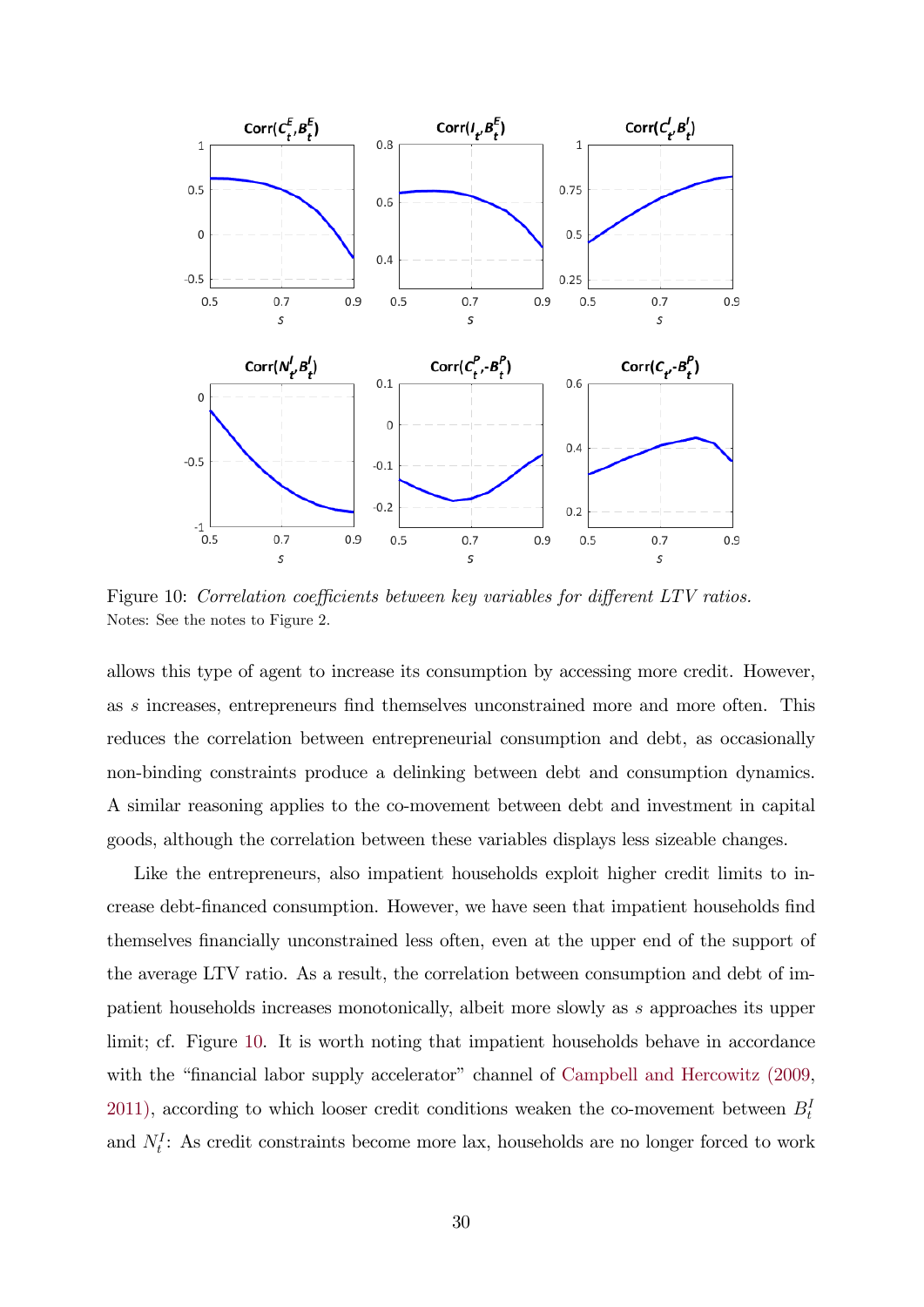longer hours in order to increase their spending in response to a generic positive shock, but may instead rely on access to credit. In our model with multiple agents and input factors, however, this effect does not translate into a weakened co-movement between aggregate debt and output.[26](#page-31-1)

The intertemporal choices of patient households mirror those of their credit-constrained counterparts in the debt market. Indeed, starting from low average LTV ratios, the correlation between consumption and savings (i.e., aggregate credit) declines up to  $s \approx 0.65$ . This indicates that patient households are increasingly willing to postpone consumption, while lending their available resources. Beyond this point, as down-payment requirements drop further and credit constraints are relaxed, borrowers' demand for additional credit slows down, and so does patient households' propensity to save. This reverses the correlation pattern. Finally, Figure [10](#page-30-0) shows that the co-movement between aggregate consumption and debt displays a pattern roughly similar to that between output and debt.

## <span id="page-31-0"></span>5 Macroprudential policy implications

In the face of the 2007–2008 financial crisis, several authorities have reacted by introduc-ing limits to the LTV ratios for mortgages [\(IMF, 2011\)](#page-38-2). Cerutti *et al.* (2017) survey the use of macroprudential policy tools in 119 countries, and report that around one fifth of these have enforced restrictions on LTV ratios. Among other countries, Hong Kong, the Netherlands, New Zealand, Singapore, and Sweden have imposed limits to the LTV ratio as the main macroprudential tool; cf. [Darbar and Wu \(2016\).](#page-36-9) [27](#page-31-2) However, the non-linear relationship between macroeconomic volatility and credit limits highlighted in Figure [2](#page-18-0) questions the adequacy of such measures, as it implies that macroprudential policymakers might unintentionally raise output volatility by lowering the LTV ratio in situations characterized by lax down-payment requirements. On one hand, a reduction of credit limits may succeed in dampening the asset price sensitivity of borrowers' spending and investment decisions when they are credit constrained before and after the intervention.

<span id="page-31-1"></span> $26$ This contrasts with the framework of [Campbell and Hercowitz \(2009,](#page-35-7) [2011\),](#page-36-7) where labor of creditconstrained households equals output, and there is no endogenous asset price.

<span id="page-31-2"></span><sup>&</sup>lt;sup>27</sup> Jácome and Mitra (2015) examine the implementation of LTV limits (along with limits to the debtservice-to-income ratio) in six countries, showing that they were effective in reducing loan-growth and improving debt-servicing performances of borrowers, while experiencing more difficulties in curbing house price growth.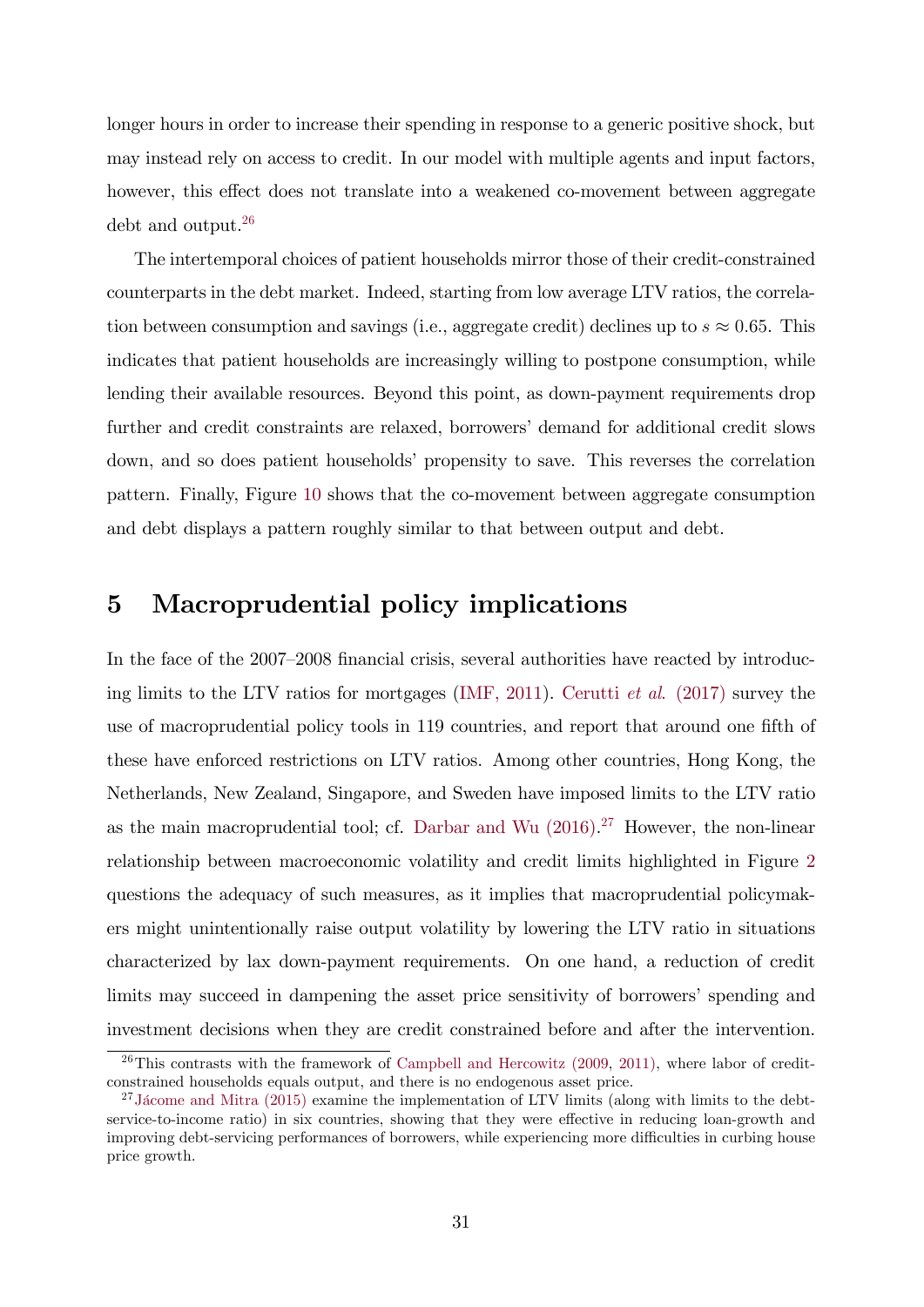On the other hand, lower credit limits increase the frequency at which credit constraints bind, subjecting borrowers more heavily to fluctuations in credit availability. At very high LTV ratios, we have seen that the latter effect dominates.

As an alternative to imposing a cap on the LTV ratio, several academics and policymakers have suggested to reduce the amplitude of housing and financial boom-bust cycles through the introduction of a countercyclical financial sector regulation. In fact, both the [Basel Committee on the Global Financial System \(2010\)](#page-35-8) and the [IMF \(2011\)](#page-38-2) have suggested that the LTV ratio could be envisaged as an automatic stabilizer to be adjusted countercyclically around a certain cap, while [Lambertini](#page-39-10) et al. (2013) have shown that such a policy can be effective in curbing fluctuations in output as well as household debt. This view is supported by widespread evidence showing that the institutional characteristics of mortgage Önance strongly contribute to the procyclicality of the housing market (see, e.g., Calza et al[., 2013\)](#page-35-4).

We now examine the stabilizing properties of this type of policy in our model. To this end, we expand [\(5\)](#page-8-2), so as to account for a systematic response of the LTV ratio to log-deviations of output from its steady state:

<span id="page-32-0"></span>
$$
\log s_t = \log s - \omega \log \left(\frac{Y_t}{Y}\right) + \rho_s \left(\log s_{t-1} - \log s\right) + v_t, \quad \omega > 0,
$$
\n(36)

where  $\omega$  indexes the degree of countercyclicality. The left-hand panel of Figure [11](#page-33-0) reports the results of our policy exercise for different values of the steady-state LTV ratio and alternative degrees of countercyclicality. As expected, output volatility decreases in  $\omega$ , at all values of the average LTV ratio. Moreover, the non-monotonic relationship between output volatility and the LTV ratio vanishes at high values of  $\omega$ , implying that the rule is effective at defusing the effects of occasionally binding constraints. This is confirmed by the right-hand panel of Figure [11,](#page-33-0) which focuses on the relative volatility of expansionary and contractionary episodes by reporting the interquartile range of the distributions of each of these: In the baseline scenario the volatility of expansions is considerably lower than that of contractions, and declines over a wide range of average credit limits, whereas the volatility of contractions declines only at the very end of the support for  $s$ . Notably, implementing  $(36)$  is effective at reducing the amplitude of contractions by more than that of expansions, counteracting the macroeconomic asymmetry caused by occasionally binding constraints.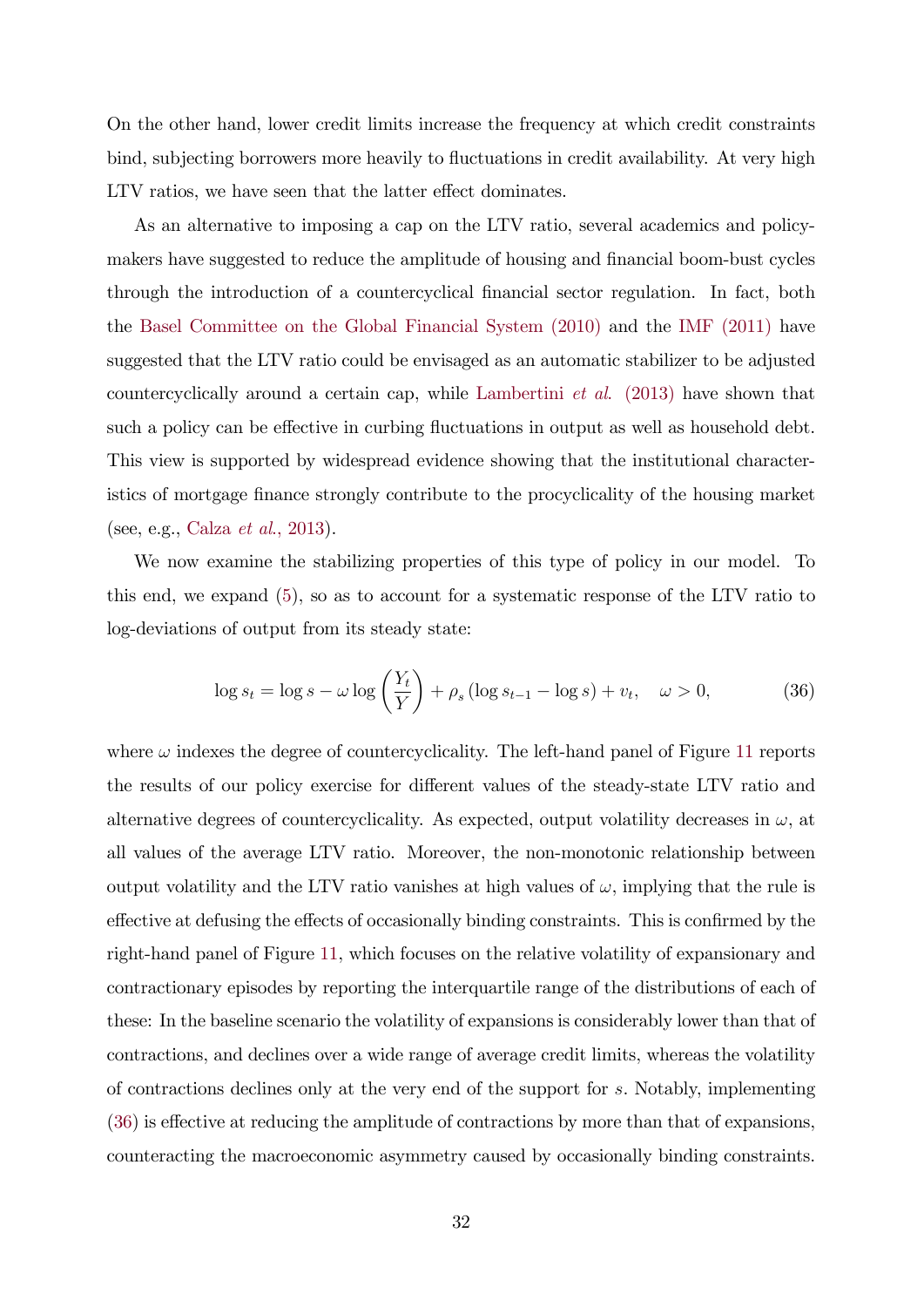

<span id="page-33-0"></span>Figure 11: Left panel: Standard deviation of output for different degrees of countercyclical LTV ratios. Right panel: Interquartile range for output contractions (green lines) and expansions (blue lines) for different degrees of countercyclical LTV ratios. Notes: In the right panel we split our simulated samples into expansions and contractions based on whether output is above or below its steady-state level, after which we compute the interquartile range for each of the two subsamples. See also the notes to Figure 2.

In fact, for a sufficiently countercyclical rule, contractions and expansions become almost symmetric.

Arguably the key objective of macroprudential policy is to minimize the likelihood of large output drops, rather than smoothing output fluctuations in either direction. For this reason, we now focus our policy analysis on a measure of GDP-at-risk, as in De Nicolò and [Lucchetta \(2013\).](#page-37-1) Consistent with common definitions of Value-at-Risk, we define GDPat-risk as the maximum negative deviation of output from steady state occurring within the top 95 percent of the distribution of output observations. We therefore look at the 5th percentile of the distribution of output in our stochastic simulations, which—rescaled by the steady-state level of output—is displayed in Figure [12](#page-34-1) for a range of steady-state LTV ratios and degrees of countercyclicality. At the baseline value of  $s = 0.7$ , GDP-at-risk in our baseline model is 2.18 percent of steady-state output. The implementation of a countercyclical LTV ratio leads to a quantitatively important attenuation of GDP-at-risk at all steady-state LTV ratios, while alleviating its hump-shaped pattern observed under a constant LTV ratio. In fact, depending on the degree of countercyclicality, this policy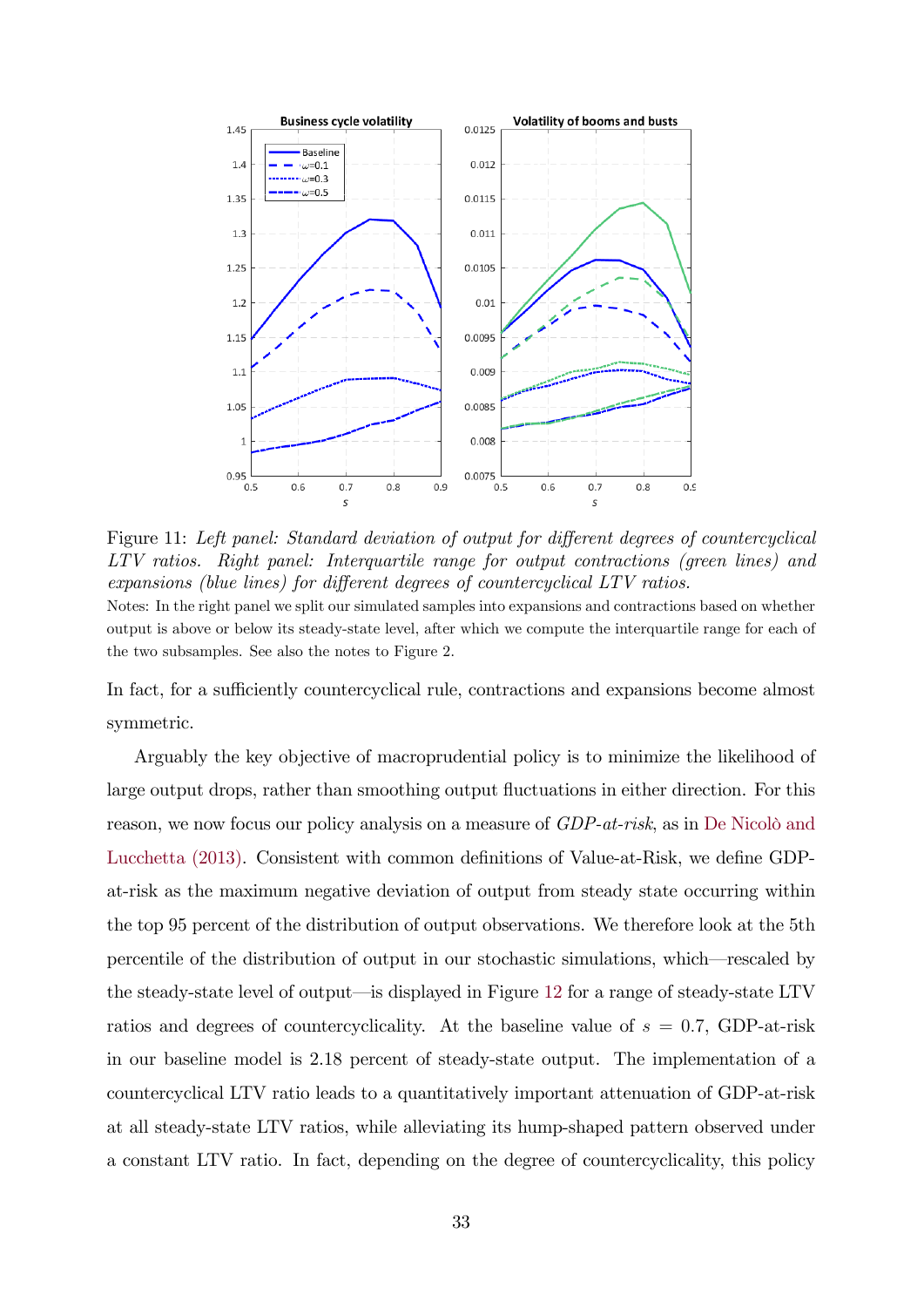

<span id="page-34-1"></span>Figure 12: GDP-at-risk for different degrees of countercyclical LTV ratios. Note: See the notes to Figure 2.

reduces GDP-at-risk by between 7 and 24 percent at  $s = 0.7$ . In other words, the statecontingent rule [\(36\)](#page-32-0) avoids large output drops by increasing credit availability when it is needed the most: As the onset of an economic contraction leads to a decline in asset prices and collateral values, an automatic relaxation of credit constraints reduces the necessary deleveraging by households and firms.

## <span id="page-34-0"></span>6 Concluding remarks

We construct a DSGE model with heterogeneous agents and multiple credit constraints, and show that looser credit conditions initially generate increasing business cycle volatility and stronger co-movement between private debt and real economic activity. The pattern reverses at LTV ratios not far from those currently observed in many advanced economies. These non-monotonic relationships are intertwined with the possibility of credit constraints becoming non-binding the higher are credit limits. While this pattern implies that a simple cap on the average LTV ratio may increase macroeconomic volatility, we show that a countercyclical LTV ratio dampens volatility and reduces the risk of large output drops.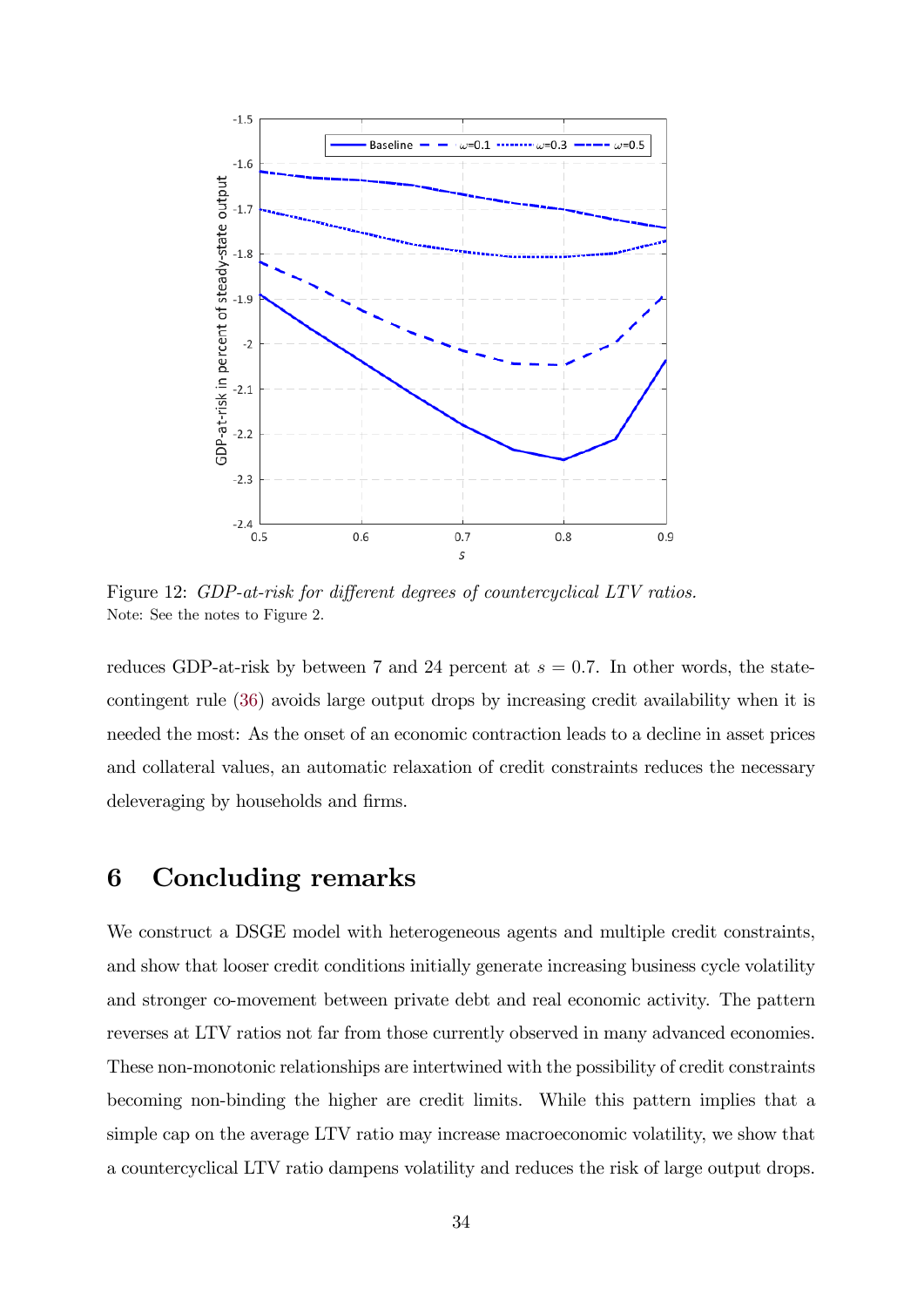## References

- <span id="page-35-1"></span>Acemoglu, D., S. Johnson, J. Robinson, and Y. Thaicharoen, 2003, Institutional Causes, Macroeconomic Symptoms: Volatility, Crises and Growth, Journal of Monetary Economics 50, 49–123.
- <span id="page-35-0"></span>Alatrash, Y., D. Leff, T. Minten, M. Soupre, and D. Van Schoot, 2014, Financial Development and Macroeconomic Volatility, mimeo, Barcelona Graduate School of Economics and Universitat Pompeu Fabra.
- <span id="page-35-5"></span>Altonji, J. G., and L. M. Segal, 1996, Small-Sample Bias in GMM Estimation of Covariance Structures, Journal of Business and Economic Statistics 14, 353–366.
- <span id="page-35-6"></span>Barsky, R. B., C. L. House, and M. S. Kimball, 2007, Sticky-Price Models and Durable Goods, American Economic Review 97, 984–998.
- <span id="page-35-8"></span>Basel Committee on the Global Financial System, 2010, Macroprudential Instruments and Frameworks: a Stocktaking of Issues and Experiences, CGFS Papers 38, Bank for International Settlements, Basel.
- Bates, T. W., K. M. Kahle, and R. M. Stulz, 2009, Why Do U.S. Firms Hold So Much More Cash than They Used To?, Journal of Finance 64, 1985–2021.
- <span id="page-35-2"></span>Beck, T., H. Degryse, and C. Kneer, 2014, Is More Finance Better? Disentangling Intermediation and Size Effects of Financial Systems, Journal of Financial Stability 10, 50-64.
- <span id="page-35-3"></span>Boivin, J., and M. Giannoni, 2006, Has Monetary Policy Become More Effective?, Review of Economics and Statistics 88, 445–462.
- <span id="page-35-9"></span>Boz, E., and E. Mendoza, 2014, Financial Innovation, the Discovery of Risk, and the U.S. Credit Crisis, Journal of Monetary Economics  $62$ ,  $1-22$ .
- <span id="page-35-4"></span>Calza, A., T. Monacelli, and L. Stracca, 2013, Housing Finance and Monetary Policy, Journal of the European Economic Association 11, 101–122.
- <span id="page-35-7"></span>Campbell, J. R. and Z. Hercowitz, 2009, Welfare Implications of the Transition to High Household Debt, Journal of Monetary Economics  $56$ ,  $1-16$ .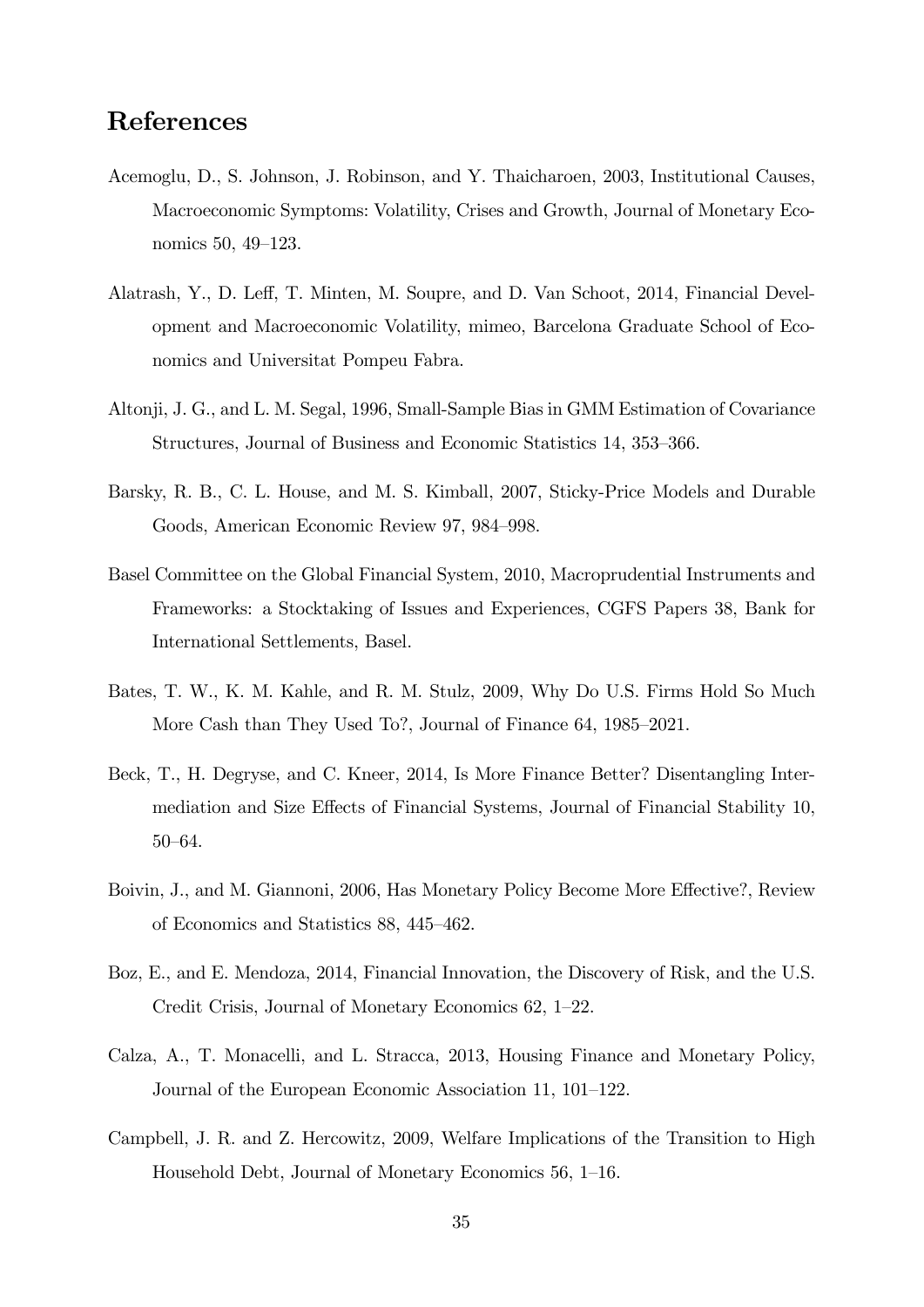- <span id="page-36-7"></span>Campbell, J. R. and Z. Hercowitz, 2011, The Financial Labor Supply Accelerator, Federal Reserve Bank of Chicago, Working Paper 2011–5.
- <span id="page-36-4"></span>Campbell, J. Y., and G. Mankiw, 1989, Consumption, Income, and Interest Rates: Reinterpreting the Time Series Evidence, in Blanchard, O. J. and S. Fischer (eds.), NBER Macroeconomics Annual 1989, 185–216.
- <span id="page-36-8"></span>Cerutti, E., S. Claessens, and L. Laeven, 2017, The Use and Effectiveness of Macroprudential Policies: New Evidence, Journal of Financial Stability 28, 203–224.
- <span id="page-36-10"></span>Chambers, M., C. Garriga, and D. Schlagenhauf, 2009, Accounting for Changes in the Homeownership Rate, International Economic Review 50, 677–726.
- <span id="page-36-2"></span>Chaney, T., D. Sraer, and D. Thesmar, 2012, The Collateral Channel: How Real Estate Shocks Affect Corporate Investment, American Economic Review 102, 2381–2409.
- <span id="page-36-5"></span>Chetty, R., A. Guren, D. Manoli, and A. Weber, 2011, Are Micro and Macro Labor Supply Elasticities Consistent? A Review of Evidence on the Intensive and Extensive Margins, American Economic Review Papers and Proceedings 101, 471–475.
- <span id="page-36-6"></span>Chetty, R., A. Guren, D. Manoli, and A. Weber, 2013, Does Indivisible Labor Explain the Difference Between Micro and Macro Elasticities? A Meta-Analysis of Extensive Margin Elasticities, in Acemoglu, D., J. A. Parker, and M. Woodford (eds.), NBER Macroeconomics Annual 2012, 1–56.
- <span id="page-36-3"></span>Christiano, L., R. Motto, and M. Rostagno, 2014, Risk Shocks, American Economic Review  $104, 27 - 65$ .
- <span id="page-36-0"></span>Cordoba, J. C. and M. Ripoll, 2004, Credit Cycles Redux, International Economic Review  $45, 1011 - 1046.$
- <span id="page-36-1"></span>Dabla-Norris, E., and N. Srivisal, 2013, Revisiting the Link Between Finance and Macroeconomic Volatility, IMF Working Papers 13/29.
- <span id="page-36-9"></span>Darbar, S., and X. Wu, 2016, Experiences with Macroprudential Policy, Journal of International Commerce, Economics and Policy 7, 1650014.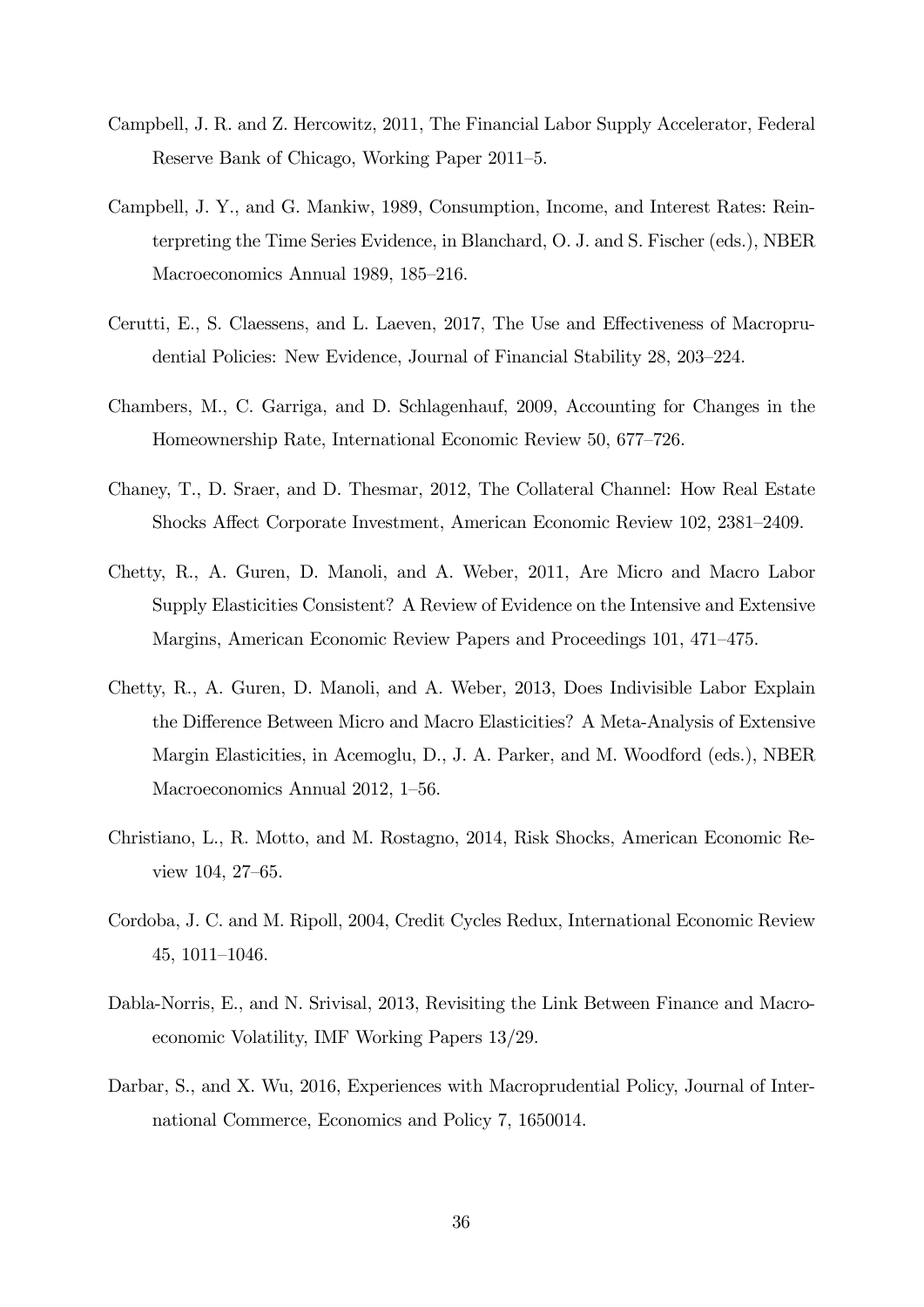- <span id="page-37-1"></span>De Nicolò, G., and Lucchetta, M., 2013, Systemic Risks and the Macroeconomy, in: NBER Chapters: Quantifying Systemic Risk, Haubrich, J., and A. Lo (eds.), 113–148, University of Chicago Press.
- <span id="page-37-4"></span>den Haan, W. and V. Sterk, 2010, The Myth of Financial Innovation and the Great Moderation, Economic Journal 121, 707–739.
- <span id="page-37-2"></span>Denizer, C., M. Iyigun, and A. Owen, 2002, Finance and Macroeconomic Volatility, Contributions to Macroeconomics 2.
- <span id="page-37-7"></span>Duca, J. V., J. Muellbauer, and A. Murphy, 2011, House Prices and Credit Constraints: Making Sense of the U.S. Experience, Economic Journal 121, 533–551.
- <span id="page-37-3"></span>Easterly, W., R. Islam, and J. Stiglitz, 2000, Shaken and Stirred: Explaining Growth Volatility, Annual World Bank Conference on Development Economics, World Bank, Washington D.C.
- <span id="page-37-6"></span>Fair, R. C., and J. B. Taylor, 1983, Solution and Maximum Likelihood Estimation of Dynamic Nonlinear Rational Expectations Models, Econometrica 51, 1169–1185.
- <span id="page-37-8"></span>Favilukis, J., S. C. Ludvigson, and S. Van Nieuwerburgh, 2017, The Macroeconomic Effects of Housing Wealth, Housing Finance, and Limited Risk-Sharing in General Equilibrium, Journal of Political Economy 125, 140–223.
- Fernández-Villaverde, J., J. F. Rubio-Ramírez, and F. Schorfheide, 2016, Solution and Estimation Methods for DSGE Models, in Taylor, J. B., and Uhlig, H. (eds.), Handbook of Macroeconomics 2A, 527–724.
- <span id="page-37-5"></span>Gerali, A., S. Neri, L. Sessa, and F. Signoretti, 2010, Credit and Banking in a DSGE Model of the Euro Area, Journal of Money, Credit and Banking 42, 107–141.
- <span id="page-37-9"></span>Gertler, M., and C. Lown, 1999, The Information in the High-Yield Bond Spread for the Business Cycle: Evidence and Some Implications, Oxford Review of Economic Policy  $15, 132-150.$
- <span id="page-37-0"></span>Graham, J. R., M. T. Leary, and M. R. Roberts, 2014, A Century of Capital Structure: The Leveraging of Corporate America, Journal of Financial Economics 118, 658–683.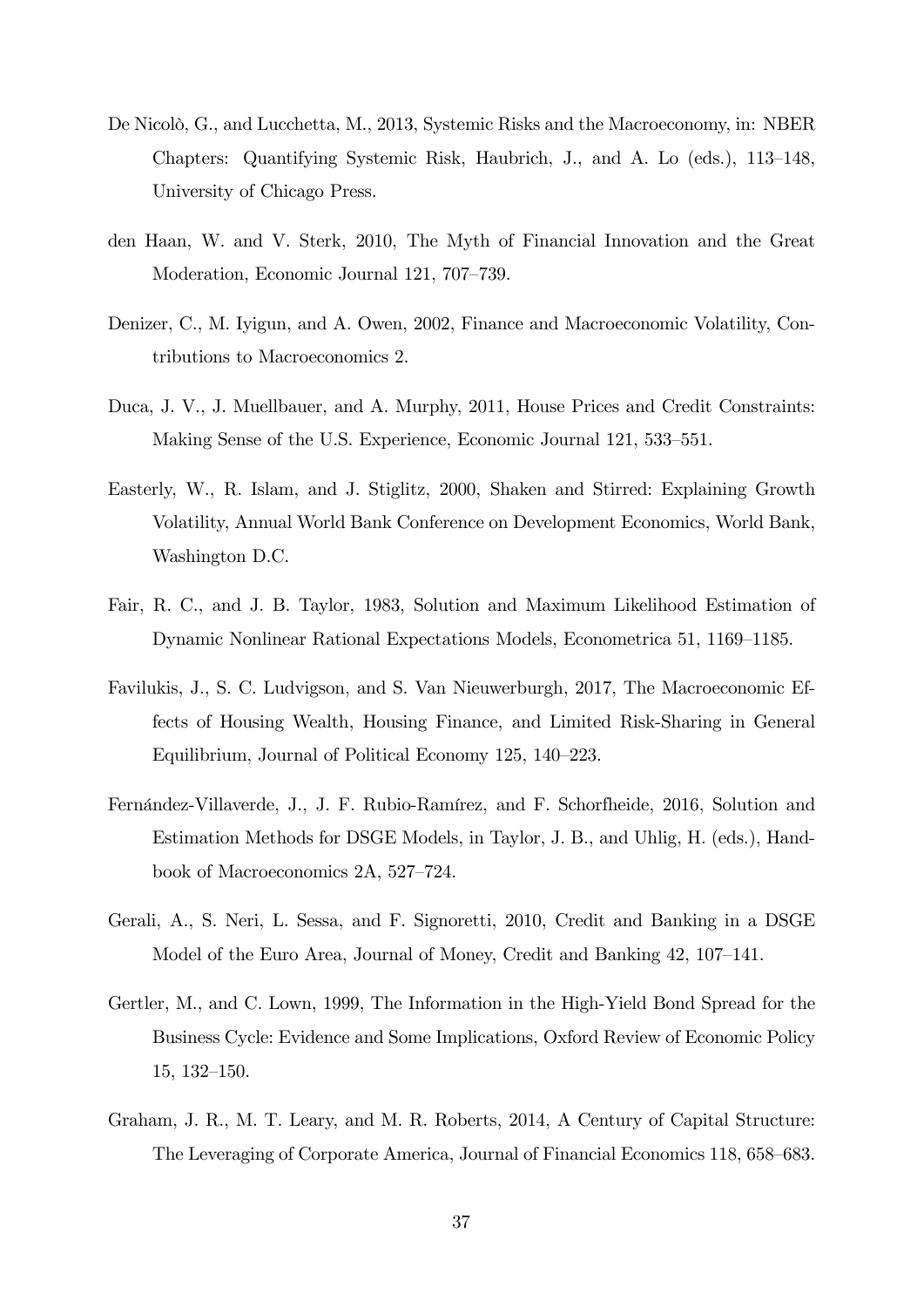- <span id="page-38-6"></span>Guerrieri, L., and M. Iacoviello, 2015, OccBin: A Toolkit for Solving Dynamic Models With Occasionally Binding Constraints Easily, Journal of Monetary Economics 70, 2238.
- <span id="page-38-1"></span>Guerrieri, L., and M. Iacoviello, 2017, Collateral Constraints and Macroeconomic Asymmetries, Journal of Monetary Economics 90, 28–49.
- <span id="page-38-12"></span>Hamilton, J. D., 1994, Time Series Analysis, Princeton University Press, Princeton, NJ.
- <span id="page-38-7"></span>Herbst, E., and F. Schorfheide, 2014, Sequential Monte Carlo Sampling for DSGE Models, Journal of Applied Econometrics 29, 1073–1098.
- <span id="page-38-5"></span>Holden, T., and M. Paetz, 2012, Efficient Simulation of DSGE Models with Inequality Constraints, School of Economics Discussion Papers 1612, University of Surrey.
- <span id="page-38-0"></span>Iacoviello, M., 2005, House Prices, Borrowing Constraints, and Monetary Policy in the Business Cycle, American Economic Review 95, 739–764.
- <span id="page-38-3"></span>Iacoviello, M., 2015, Financial Business Cycles, Review of Economic Dynamics 18, 140 163.
- <span id="page-38-8"></span>Iacoviello, M. and S. Neri, 2010, Housing Market Spillovers: Evidence from an Estimated DSGE Model, American Economic Journal: Macroeconomics 2, 125–164.
- <span id="page-38-2"></span>IMF, 2011, Macroprudential Policy: An Organizing Framework, International Monetary Fund, Washington D.C.
- <span id="page-38-10"></span>Jácome, L., and S. Mitra, 2015, LTV and DTI Limits—Going Granular, IMF Working Papers 15/154.
- <span id="page-38-9"></span>Jappelli, T., and M. Pagano, 1989, Consumption and Capital Market Imperfections: An International Comparison, American Economic Review 79, 1088-1105.
- <span id="page-38-4"></span>Jensen, H., I. Petrella, S. H. Ravn, and E. Santoro, 2017, Deepening Contractions and Collateral Constraints, CEPR Discussion Paper 12239.
- <span id="page-38-11"></span>Jermann, U. and V. Quadrini, 2009, Financial Innovations and Macroeconomic Volatility, working paper, Universities of Pennsylvania and Southern California.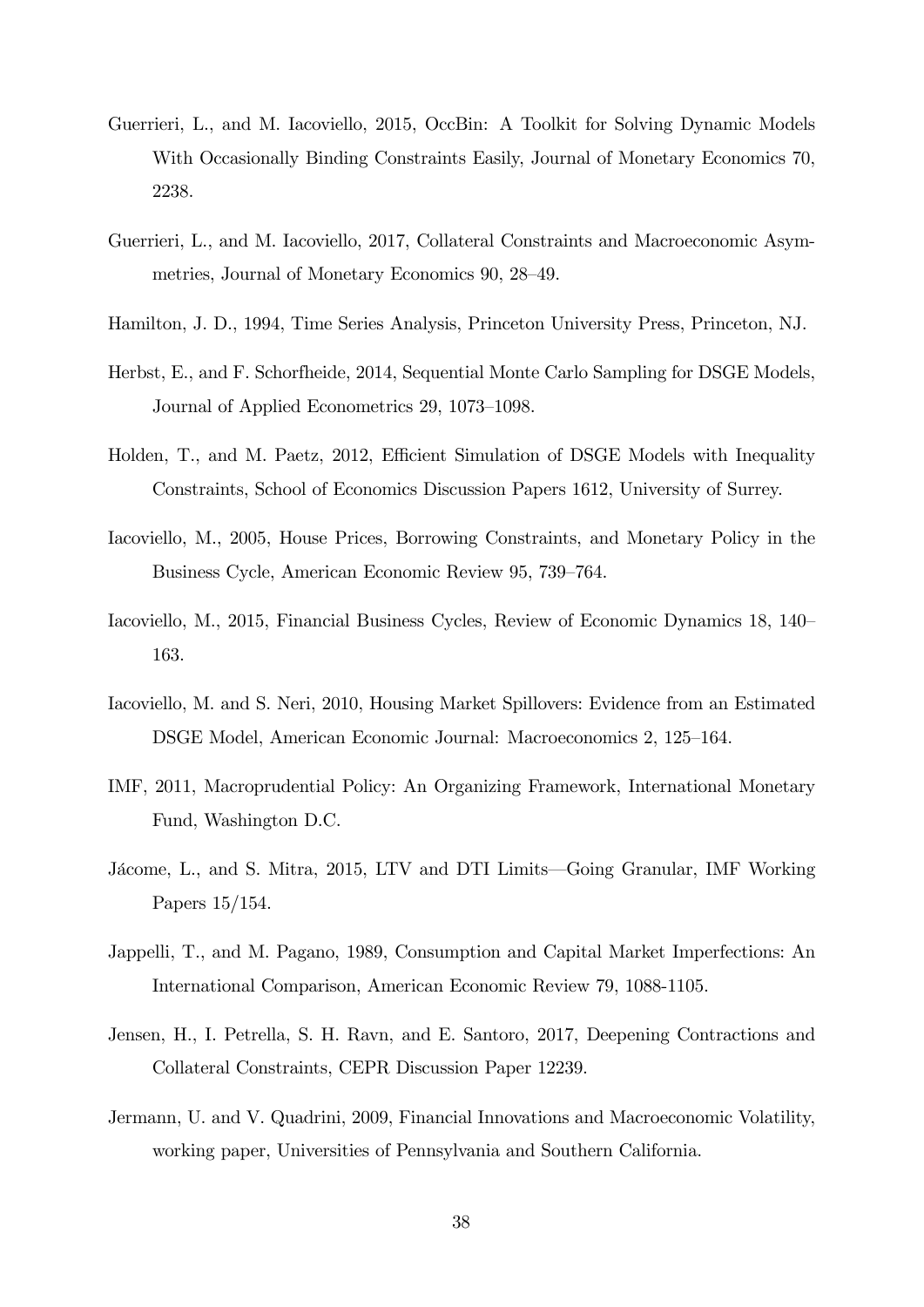- <span id="page-39-7"></span>Jermann, U. and V. Quadrini, 2012, Macroeconomic Effects of Financial Shocks, American Economic Review 102,  $238-271$ .
- <span id="page-39-5"></span>Jordà, O., M. Schularick, and A. M. Taylor, 2013, When Credit Bites Back, Journal of Money, Credit and Banking  $45, 3-28$ .
- <span id="page-39-1"></span>Jordà, O., M. Schularick, and A. M. Taylor, 2017, Macrofinancial History and the New Business Cycle Facts, in Eichenbaum, M. and J. A. Parker (eds.), NBER Macroeconomics Annual 2016, 213–263.
- <span id="page-39-9"></span>Justiniano, A., G. E. Primiceri, and A. Tambalotti, 2013, Is There a Trade-Off between Inflation and Output Stabilization?, American Economic Journal: Macroeconomics  $5, 1-31.$
- <span id="page-39-4"></span>Justiniano, A., G. E. Primiceri, and A. Tambalotti, 2014, Credit Supply and the Housing Boom, working paper, Federal Reserve Bank of Chicago, Northwestern University and Federal Reserve Bank of New York.
- <span id="page-39-3"></span>Justiniano, A., G. E. Primiceri, and A. Tambalotti, 2015, Household Leveraging and Deleveraging, Review of Economic Dynamics 18, 3–20.
- <span id="page-39-0"></span>Kiyotaki, N. and J. Moore, 1997, Credit Cycles, Journal of Political Economy 105, 211– 248.
- <span id="page-39-8"></span>Kocherlakota, N. R., 2000, Creating Business Cycles Through Credit Constraints, Quarterly Review, Federal Reserve Bank of Minneapolis, Summer, 2–10.
- <span id="page-39-6"></span>Laséen, S., and L. E. O. Svensson, 2011, Anticipated Alternative Policy Rate Paths in Policy Simulations, International Journal of Central Banking 7, 1–35.
- <span id="page-39-10"></span>Lambertini, L., C. Mendicino, and M. T. Punzi, 2013, Leaning Against Boom-Bust Cycles in Credit and Housing Prices, Journal of Economic Dynamics and Control 37, 1500– 1522.
- <span id="page-39-2"></span>Liu, Z., P. Wang, and T. Zha, 2013, Land-Price Dynamics and Macroeconomic Fluctuations, Econometrica 81, 1147–1184.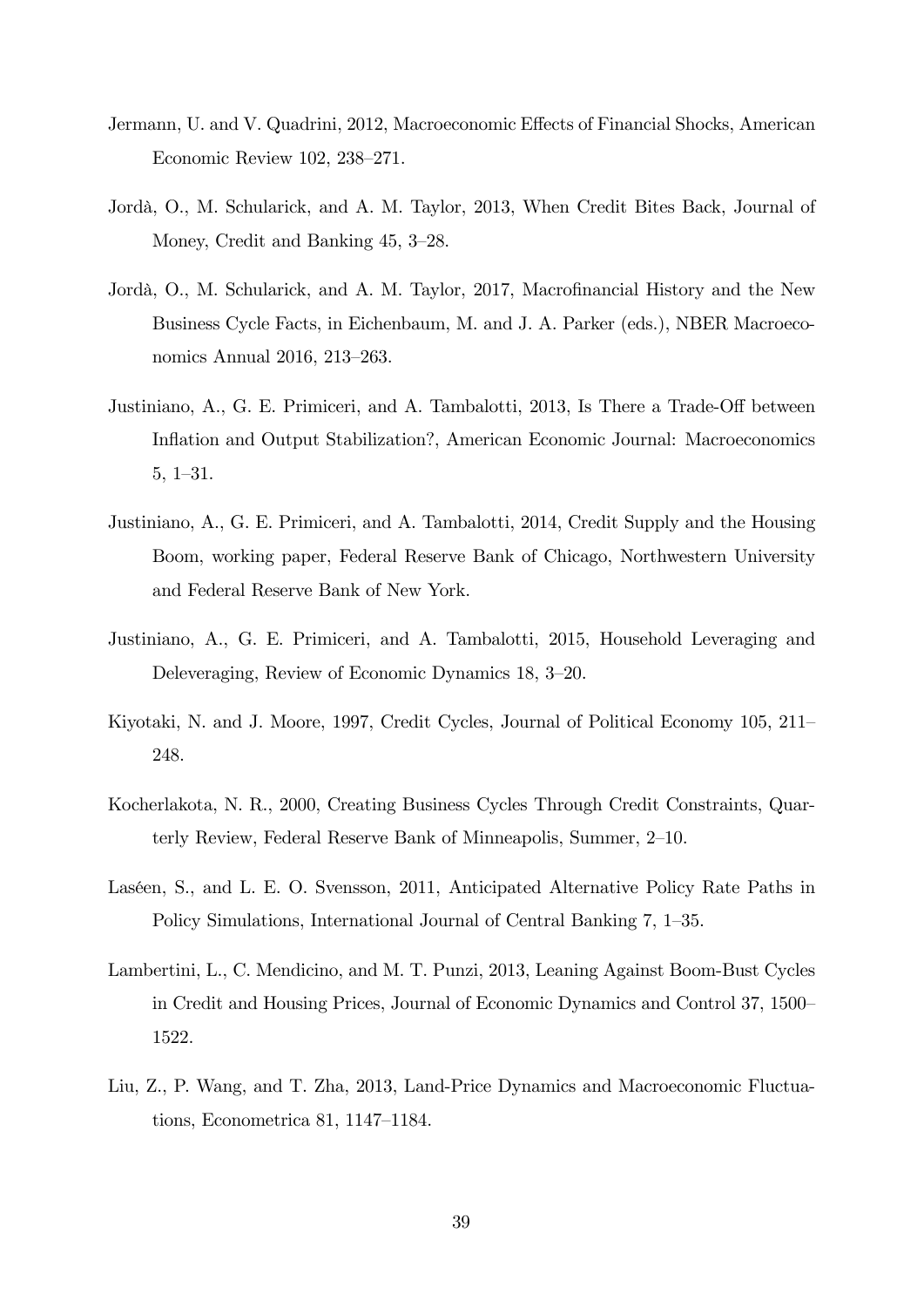- <span id="page-40-1"></span>Maffezzoli, M., and T. Monacelli, 2015, Deleverage and Financial Fragility, CEPR Discussion Papers 10531.
- <span id="page-40-5"></span>Mallick, D. 2014, Financial Development, Shocks, and Growth Volatility, Macroeconomic Dynamics 18, 651–688.
- <span id="page-40-10"></span>Mandelman, F. S., P. Rabanal, J. F. Rubio-Ramírez, and D. Vilán, 2011, Investment-Specific Technology Shocks and International Business Cycles: An Empirical Assessment, Review of Economic Dynamics 14, 136–155.
- <span id="page-40-2"></span>Mendicino, C., 2012a, On the Amplification Roles of Collateral Constraints, Economics Letters 117,  $429 - 435$ .
- <span id="page-40-3"></span>Mendicino, C., 2012b, Collateral Requirements: Macroeconomic Fluctuations and Macroprudential Policy, Bank of Portugal Working Papers 11/2012.
- <span id="page-40-7"></span>Nakov, A., and A. Pescatori, 2010, Oil and the Great Moderation, Economic Journal 120, 131-156.
- <span id="page-40-9"></span>Ruge-Murcia, Francisco, 2007, Methods to Estimate Dynamic Stochastic General Equilibrium Models, Journal of Economic Dynamics and Control 31, 2599–2636.
- <span id="page-40-8"></span>Ruge-Murcia, Francisco, 2012, Estimating Nonlinear DSGE Models by the Simulated Method of Moments: With an Application to Business Cycles, Journal of Economic Dynamics and Control 36, 914–938.
- <span id="page-40-4"></span>Schularick, M., and A. M. Taylor, 2012, Credit Booms Gone Bust: Monetary Policy, Leverage Cycles, and Financial Crises, 1870–2008, American Economic Review 102, 1029–1061.
- <span id="page-40-11"></span>Smets, F., and R. Wouters, 2007, Shocks and Frictions in US Business Cycles: A Bayesian DSGE Approach, American Economic Review 97, 586–606.
- <span id="page-40-6"></span>Stock, J., and M. Watson, 2003, Has the Business Cycle Changed and Why?, NBER Macroeconomics Annual 2002, 159–230.
- <span id="page-40-0"></span>Taylor, A. M., 2015, Credit, Financial Stability, and the Macroeconomy, Annual Review of Economics 7, 309–339.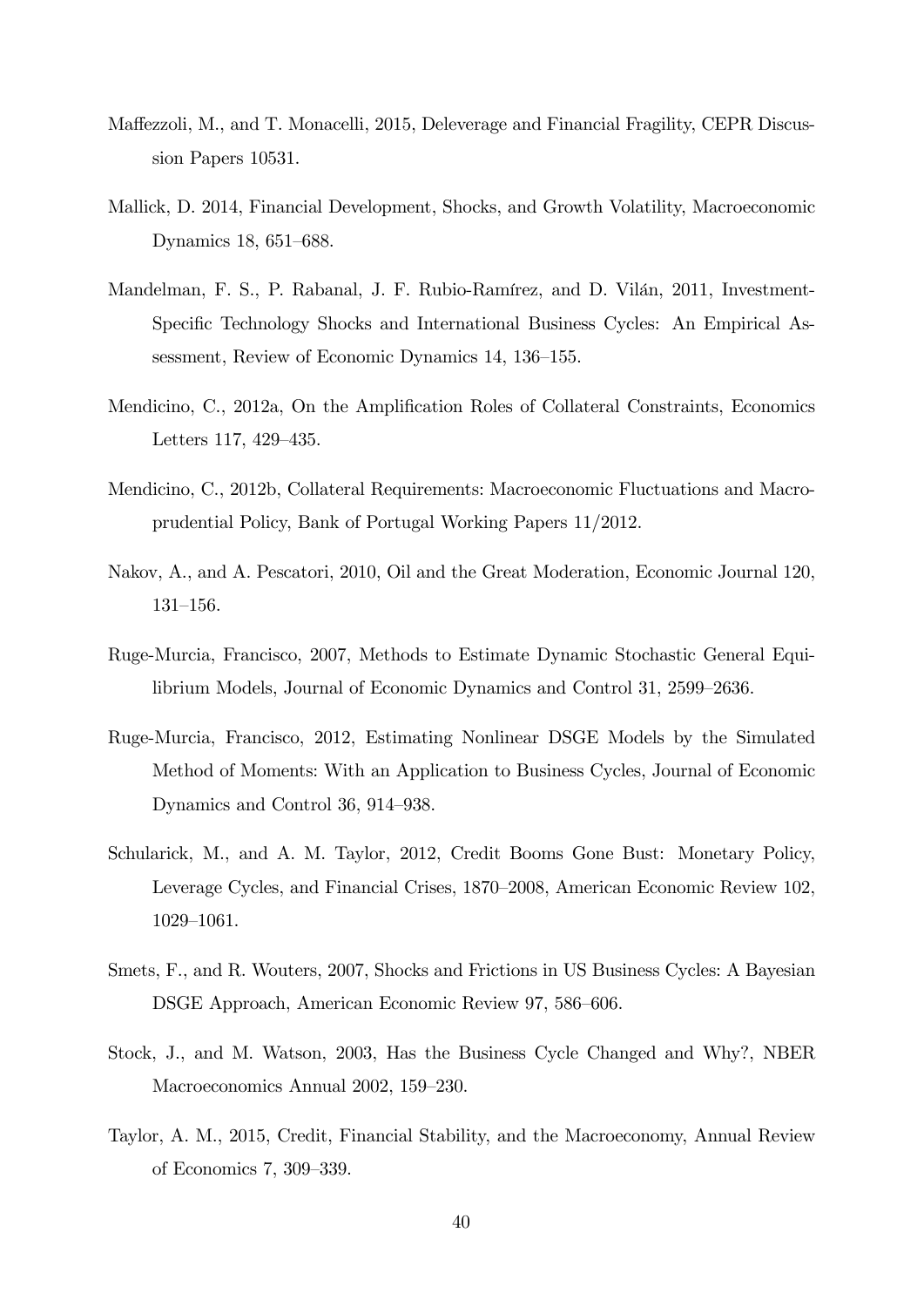- <span id="page-41-0"></span>Walentin, K., 2014, Housing Collateral and the Monetary Transmission Mechanism, Scandinavian Journal of Economics 116,  $635-668$ .
- <span id="page-41-1"></span>Woodford, M., 1986, Stationary Sunspot Equilibria in a Finance Constrained Economy, Journal of Economic Theory, 40, 128–137.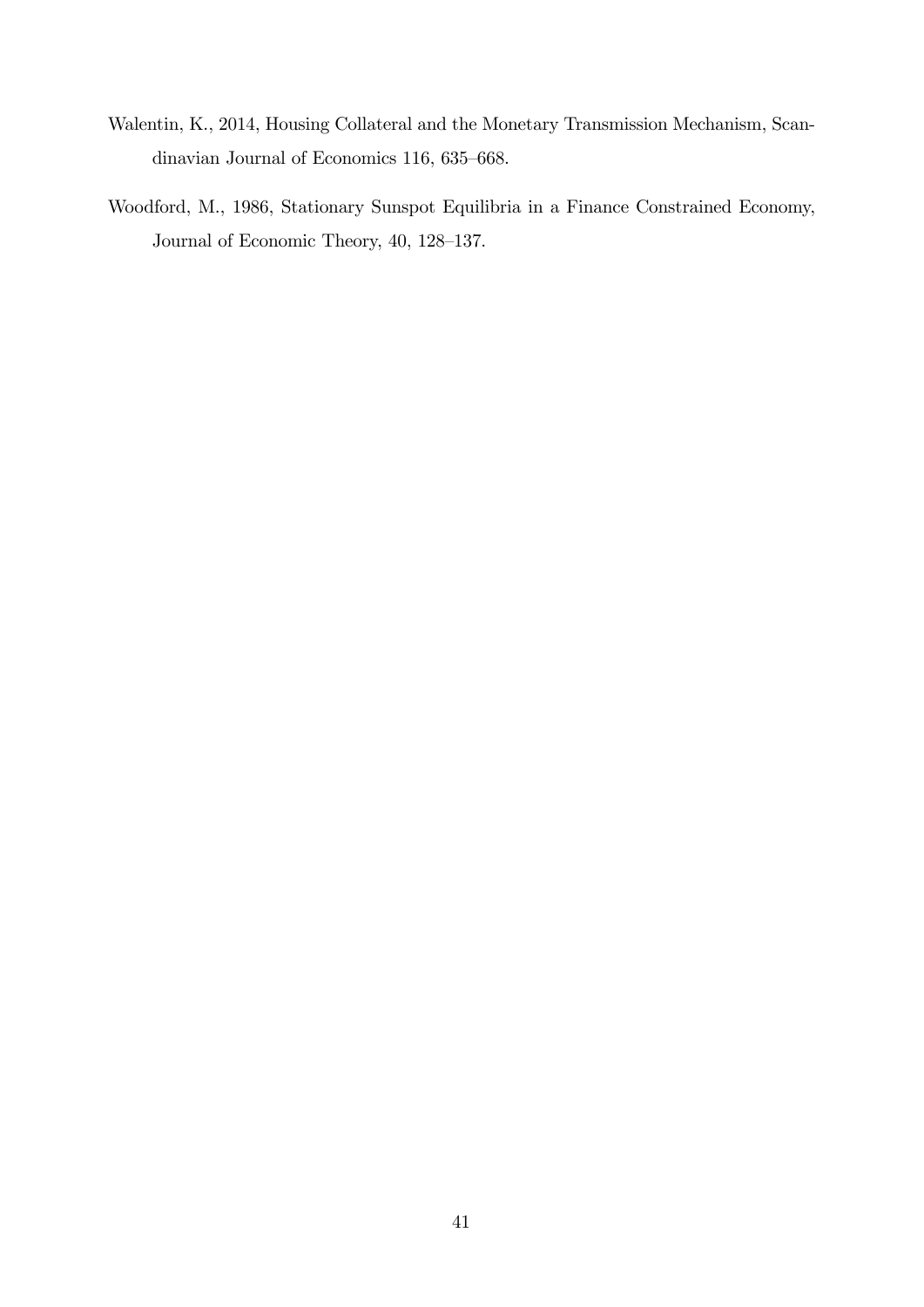## Appendices

## A Assets and liabilities in the US

Figure [1](#page-2-0) shows the ratio of liabilities to assets for households and firms in the United States. respectively. All data are taken from FRED (Federal Reserve Economic Data), Federal Reserve Bank of St. Louis. The primary source is Flow of Funds data from the Board of Governors of the Federal Reserve System. For business liabilities we use the sum of debt securities and loans of nonfinancial corporate and noncorporate businesses. As assets we follow Liu  $et$  al[. \(2013\)](#page-39-2) and use data on both sectors' equipment and software as well as real estate at market value. For households and nonprofit organizations, we again use the sum of debt securities and loans as data for liabilities and use as assets both groups' real estate at market value and equipment and software of nonprofit organizations.<sup>[28](#page-42-0)</sup> For the years 1945–1951, data is only available on an annual basis. For these years, we use linear interpolation to compute quarterly observations.

The ratios reported in Figure [1](#page-2-0) are aggregate measures, and may therefore not reflect actual loan-to-value (LTV) requirements for the marginal borrower. Nonetheless, we report these figures since the flow of funds data delivers a continuous measure of LTV ratios covering the entire period 1945–2016. For households, the aggregate ratio of credit to assets in the economy is likely to understate the actual down-payment requirements faced by households applying for a mortgage loan, since loans and assets are not uniformly distributed across households. In our model, we distinguish between patient and impatient households, and we assume that only the latter group is faced with a collateral constraint. In the data, we have not made this distinction, so that the LTV ratio for households reported in Figure [1](#page-2-0) represents an average of the LTV of "patient" households, who are likely to have many assets and small loans, and that of "impatient" households, who on average have larger loans and fewer assets. [Justiniano](#page-39-4) *et al.* (2014) use the Survey of Consumer Finances to make this distinction, and identify borrowers as households with liquid assets of a value less than two months of their income. Based on the surveys from 1992, 1995, and 1998, they arrive at an average LTV ratio for this group of around 0.8. Another approach, following Duca *et al.* (2011), is to focus on first-time home-buyers, who are likely to fully exploit their borrowing capacity. Using data from the American Housing Survey, these authors report LTV ratios approaching 0.9 towards the end of the 1990s; reaching a peak of almost 0.95 before the onset of the recent crisis. While these alternative approaches are thus likely to result in higher levels of LTV ratios, we are interested in the development over time of these ratios. While we believe the Flow of Funds data provide the most comprehensive and consistent time series evidence in this respect, substantial increases over time in LTV ratios faced by households have been extensively documented; see, e.g., [Campbell and Hercowitz \(2009\),](#page-35-7) [Duca](#page-37-7) et al.  $(2011)$ , [Favilukis](#page-37-8) et al.  $(2017)$ , Boz and Mendoza  $(2014)$ , and Jordá et al.  $(2017)$ . It should be noted that for households, various government-sponsored programs directed at lowering the down-payment requirements faced by low-income or Örst-time home buyers have been enacted by different administrations [\(Chambers](#page-36-10) *et al.*, 2009). These are likely to have contributed to the increase in the ratio of loans to assets illustrated in the left panel of Figure [1.](#page-2-0)

Likewise, the aggregate ratio of business loans to assets in the data may cover for a disparate distribution of credit and assets across firms. In general, the borrowing patterns and conditions of firms are more difficult to characterize than those of households, as their credit demand is more volatile, and their assets less uniform and often more difficult to assess. Liu *et al.* (2013) also use Flow of Funds data to calibrate the LTV ratio of entrepreneurs, and arrive at a value of 0.75. This ratio is based on an assumption that commercial real estate enters with a weight

<span id="page-42-0"></span> $^{28}$ Until 2015, debt securities and loans were aggregated under the title "Credit market instruments" for businesses as well as households in the Financial Accounts of the United States.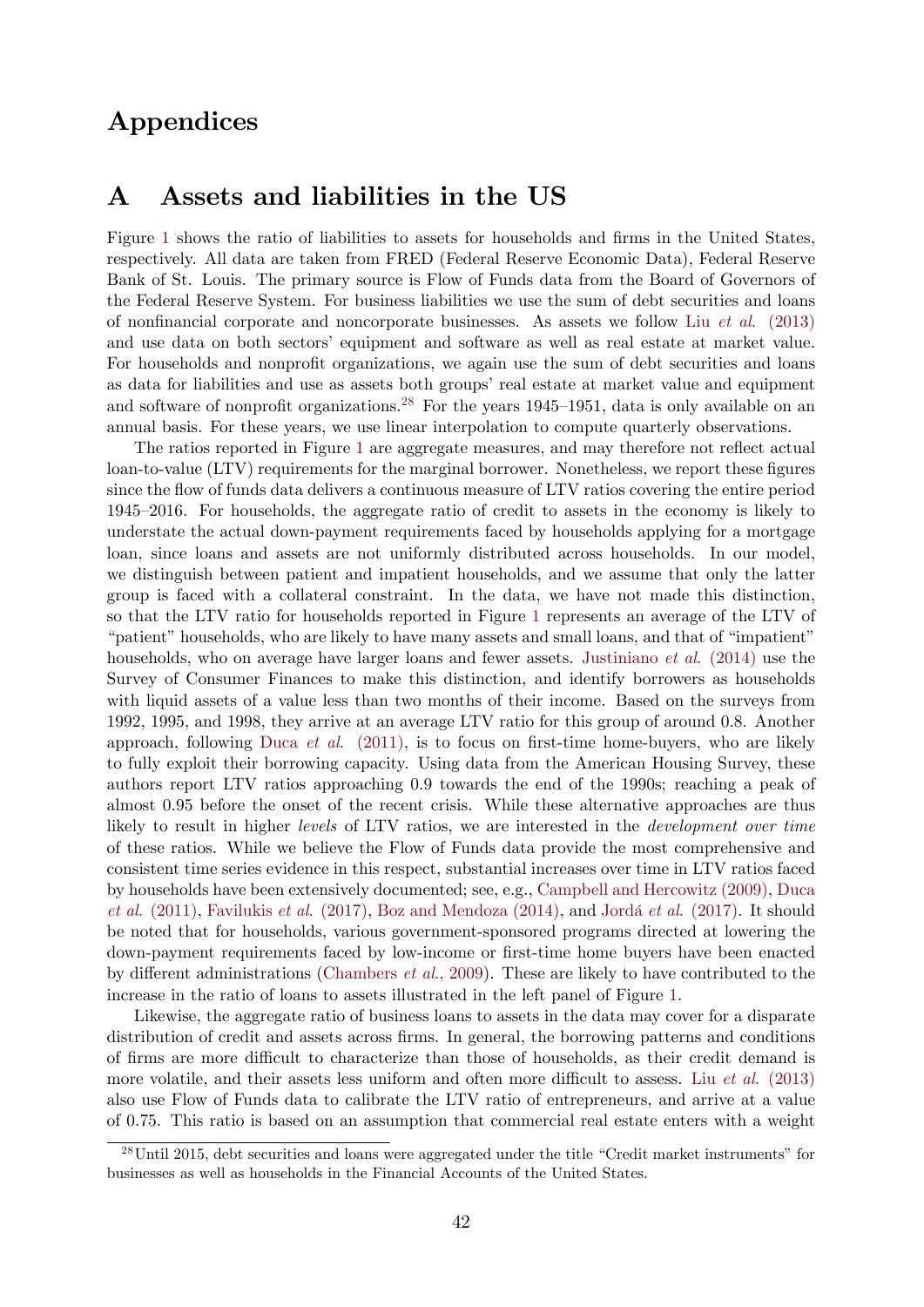of 0.5 in the asset composition of Örms. In contrast, the ratio we report in Figure [1](#page-2-0) assigns a weight of 1 to commercial real estate. While the transformation of Liu et al[. \(2013\)](#page-39-2) would result in higher LTV ratios at any point in time, it would not affect the finding of rising LTV ratios over time. The secular increase in firm leverage over the second half of the  $20<sup>th</sup>$  century has also been documented by [Graham](#page-37-0) *et al.* (2014) using data from the Compustat database.<sup>[29,](#page-43-0)[30](#page-43-1)</sup> These authors report loan-to-asset ratios that are broadly in line with those we present. More generally, an enhanced access of firms to credit markets over time has been extensively documented in the literature. This involves, for instance, the emergence of a market for high-risk, high-yield bonds [\(Gertler and Lown, 1999\)](#page-37-9), increased flexibility in firms' financing decisions, and the resulting immoderation in financial quantities [\(Jermann and Quadrini, 2009\)](#page-38-11).

<span id="page-43-0"></span> $29$ It should be mentioned that they also show a Flow of Funds-based measure of debt to total assets at historical cost (or book value) for firms. The increase over time in this measure is smaller. However, we believe that the ratio of debt to pledgeable assets at market values (as shown in Figure [1\)](#page-2-0) is the relevant measure for firms' access to collateralized loans, and hence more appropriate for our purposes.

<span id="page-43-1"></span> $30\,\text{We emphasize that Figure 1 reports a gross measure of firm leverage. Bates et al. (2009) report that}$  $30\,\text{We emphasize that Figure 1 reports a gross measure of firm leverage. Bates et al. (2009) report that}$  $30\,\text{We emphasize that Figure 1 reports a gross measure of firm leverage. Bates et al. (2009) report that}$  $30\,\text{We emphasize that Figure 1 reports a gross measure of firm leverage. Bates et al. (2009) report that}$  $30\,\text{We emphasize that Figure 1 reports a gross measure of firm leverage. Bates et al. (2009) report that}$ firm leverage net of cash holdings has been declining since 1980, but that this decline is entirely due to a large increase in cash holdings.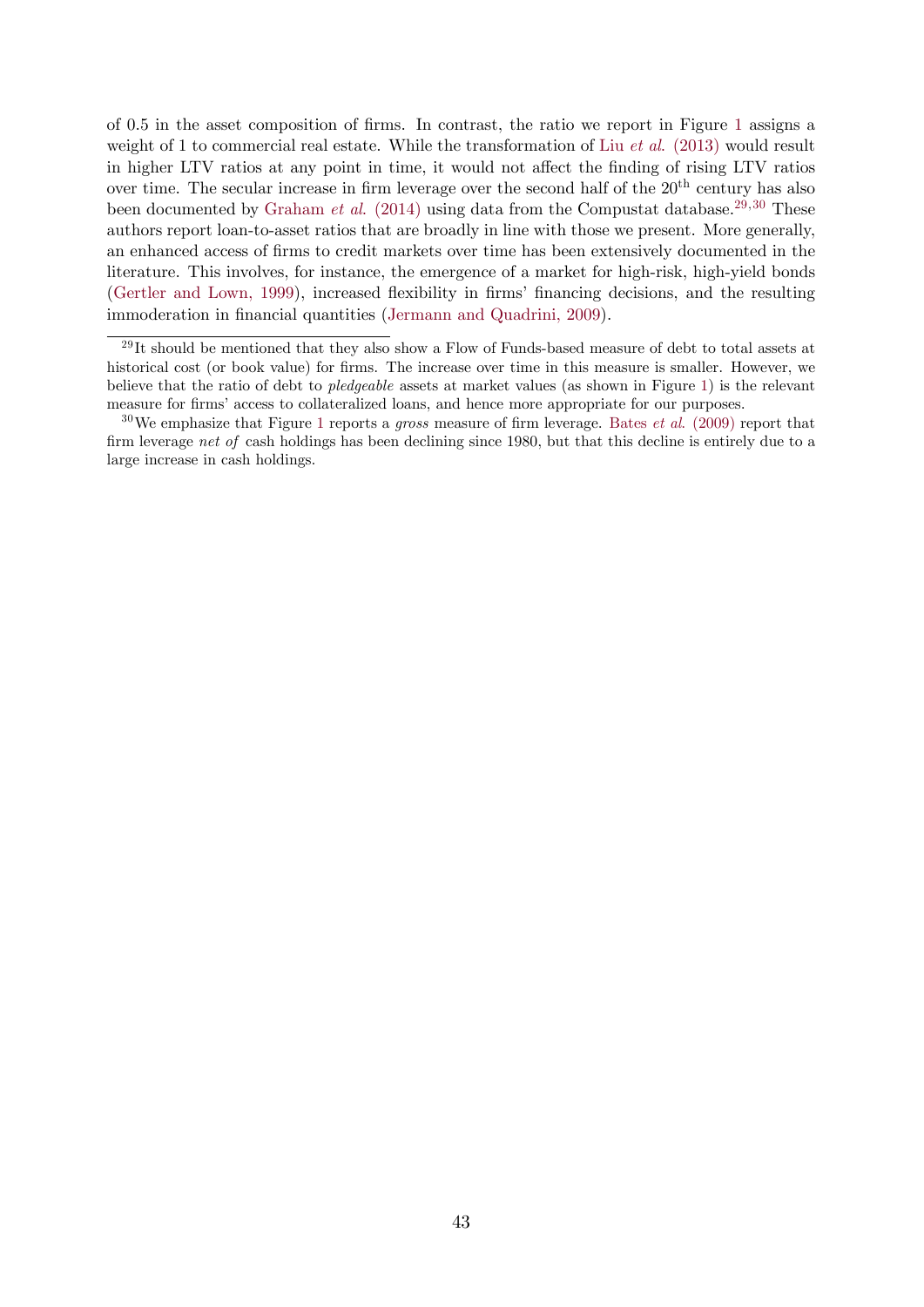## B The steady state (not intended for publication)

The deterministic steady state of our model is described in the following, where variables without time subscripts are the steady-state values. We first consider the implications of the patient households' optimality conditions. From  $(6)$  and  $(7)$ , we get

$$
\frac{1 - \beta^P \rho^P}{(1 - \rho^P) C^P} = \lambda^P,
$$
\n(B.1)

and

$$
\nu^P \left(1 - N^P\right)^{-\varphi^P} = \lambda^P W^P,\tag{B.2}
$$

respectively. The steady-state gross interest rate on loans is recovered from [\(8\)](#page-9-0):

$$
\beta^P R \lambda^P = \lambda^P,
$$
  
\n
$$
R = \frac{1}{\beta^P},
$$
\n(B.3)

emphasizing that it is the time preference of the most patient individual that determines the steady-state rate of interest. From  $(9)$  we find

$$
\frac{\varepsilon}{H^P} + \beta^P \lambda^P Q = \lambda^P Q,
$$
  

$$
H^P = \frac{\varepsilon}{Q\lambda^P (1 - \beta^P)}.
$$
 (B.4)

Turning to the impatient households, [\(10\)](#page-9-2) and [\(11\)](#page-9-2), leads to

$$
\frac{1 - \beta^I \rho^I}{(1 - \rho^I) C^I} = \lambda^I,
$$
\n(B.5)

and

$$
\nu^{I} \left(1 - N^{I}\right)^{-\varphi^{I}} = \lambda^{I} W^{I},\tag{B.6}
$$

respectively. From [\(12\)](#page-9-2) we obtain the steady-state value of the multiplier on the credit constraint:

$$
\mu^I = \lambda^I \left( 1 - \beta^I R \right),
$$

which by use of [\(B.3\)](#page-8-0) yields

<span id="page-44-0"></span>
$$
\mu^I = \lambda^I \left( 1 - \frac{\beta^I}{\beta^P} \right). \tag{B.7}
$$

From [\(B.7\)](#page-44-0), we see that in steady state  $\mu^I > 0$  since  $\beta^P > \beta^I$ , which proves that the credit constraint  $(4)$  is binding in steady state. In a similar fashion, we get from  $(20)$ :

<span id="page-44-1"></span>
$$
\mu^E = \lambda^E \left( 1 - \frac{\beta^E}{\beta^P} \right). \tag{B.8}
$$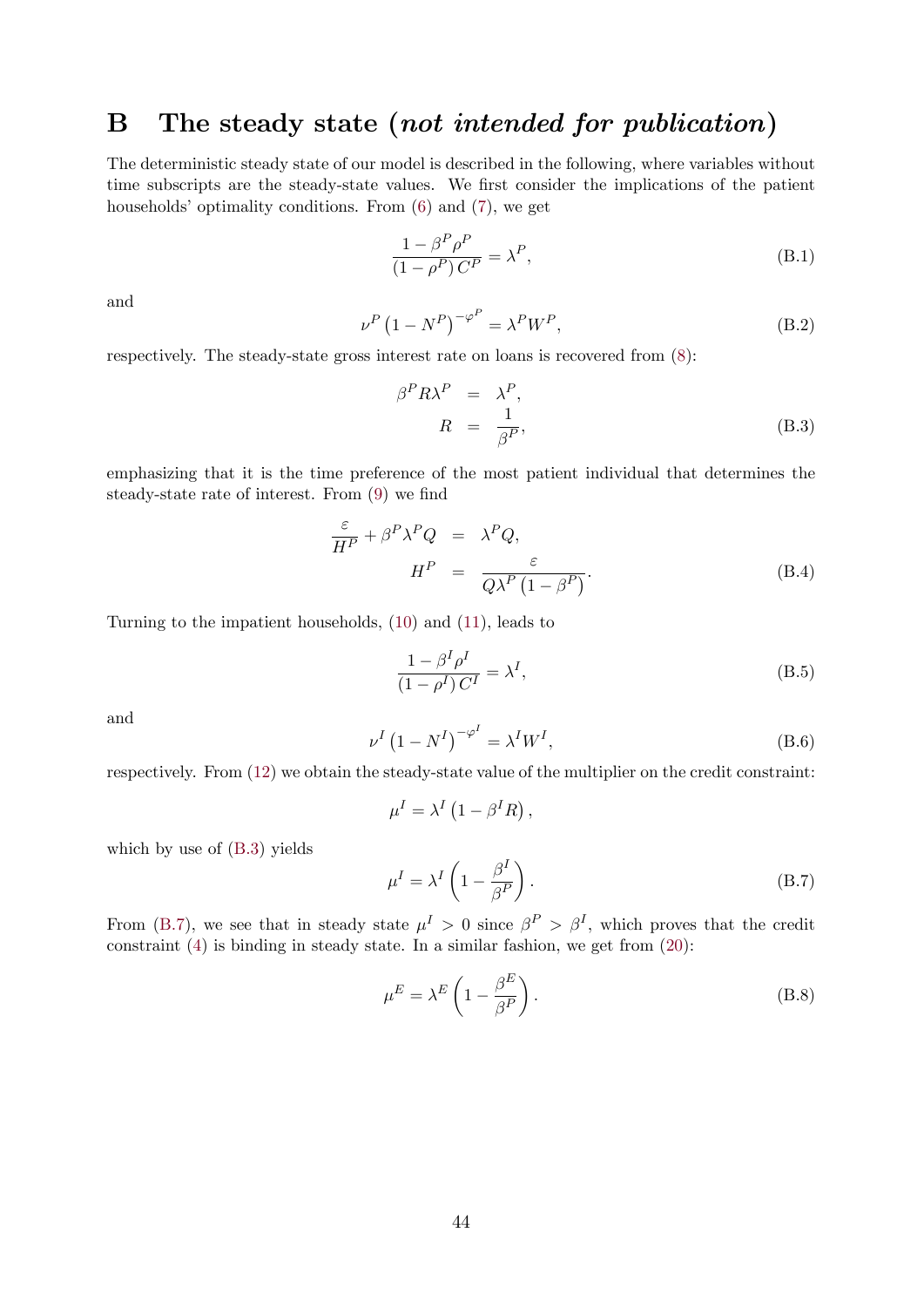Hence,  $\mu^E > 0$  since  $\beta^P > \beta^E$ , implying that the entrepreneurs' credit constraints, [\(18\)](#page-10-3), are also binding in steady state. From [\(13\)](#page-9-3) we get

$$
\frac{\varepsilon}{H^{I}} + \beta^{I} \lambda^{I} Q + \mu^{I} s \frac{Q}{R} = \lambda^{I} Q,
$$
\n
$$
H^{I} = \frac{\varepsilon}{Q \lambda^{I} \left[1 - \beta^{I} - \frac{\mu^{I}}{\lambda^{I}} s \frac{1}{R}\right]},
$$
\n
$$
H^{I} = \frac{\varepsilon}{Q \lambda^{I} \left[1 - \beta^{I} - \left(1 - \frac{\beta^{I}}{\beta^{P}}\right) s \beta^{P}\right]},
$$
\n
$$
H^{I} = \frac{\varepsilon}{Q \lambda^{I} \left[1 - \beta^{I} - \left(\beta^{P} - \beta^{I}\right) s\right]},
$$
\n(B.9)

where the next-to-last line makes use of [\(B.3\)](#page-8-0) and [\(B.7\)](#page-44-0).

Turning to the remaining optimality conditions of the entrepreneurs, [\(19\)](#page-10-5) gives

$$
\frac{1 - \beta^E \rho^E}{(1 - \rho^E) C^E} = \lambda^E,
$$
\n(B.10)

and [\(21\)](#page-10-6) implies

$$
\psi^E \left[ 1 - \frac{\Omega}{2} \left( \frac{I}{I} - 1 \right)^2 \right] - \psi^E \Omega \frac{I}{I} \left( \frac{I}{I} - 1 \right) + \beta^E \psi^E \Omega \left( \frac{I}{I} \right)^2 \left( \frac{I}{I} - 1 \right) = \lambda^E
$$

leading to

<span id="page-45-0"></span>
$$
\psi^E = \lambda^E. \tag{B.11}
$$

This reflects that there are no investment adjustment costs in steady state in our no-growth model. Therefore, the shadow value of a unit of capital equals the shadow value of wealth. Combining this with [\(25\)](#page-11-1), we readily obtain

<span id="page-45-1"></span>
$$
Q^K = 1.\tag{B.12}
$$

From [\(22\)](#page-11-0) we obtain

$$
\beta^{E}r^{K}\lambda^{E} + \beta^{E} (1 - \delta)\psi^{E} + \mu^{E} s \frac{Q^{K}}{R} = \psi^{E}
$$
  

$$
\beta^{E}\lambda^{E}r^{K} + \beta^{E} (1 - \delta)\psi^{E} + \lambda^{E} \left(1 - \frac{\beta^{E}}{\beta^{P}}\right)s \frac{Q^{K}}{R} = \psi^{E}
$$
  

$$
1 + r^{K} - \delta = \frac{1 - (\beta^{P} - \beta^{E})sQ^{K}}{\beta^{E}}, \quad (B.13)
$$

where the second line uses  $(B.8)$ , and the last uses  $(B.3)$  and  $(B.11)$ , respectively. From  $(23)$  we find:

$$
r^{H} = \frac{\left(1 - \beta^{E}\right)Q}{\beta^{E}} - \frac{\mu^{E}s}{\lambda^{E}\beta^{E}}\frac{Q}{R}.
$$
\n(B.14)

We then turn to the remaining equilibrium conditions in steady state. As we saw above, the two credit constraints are binding in steady state. Hence,

$$
B^I = \frac{sQH^I}{R},\tag{B.15}
$$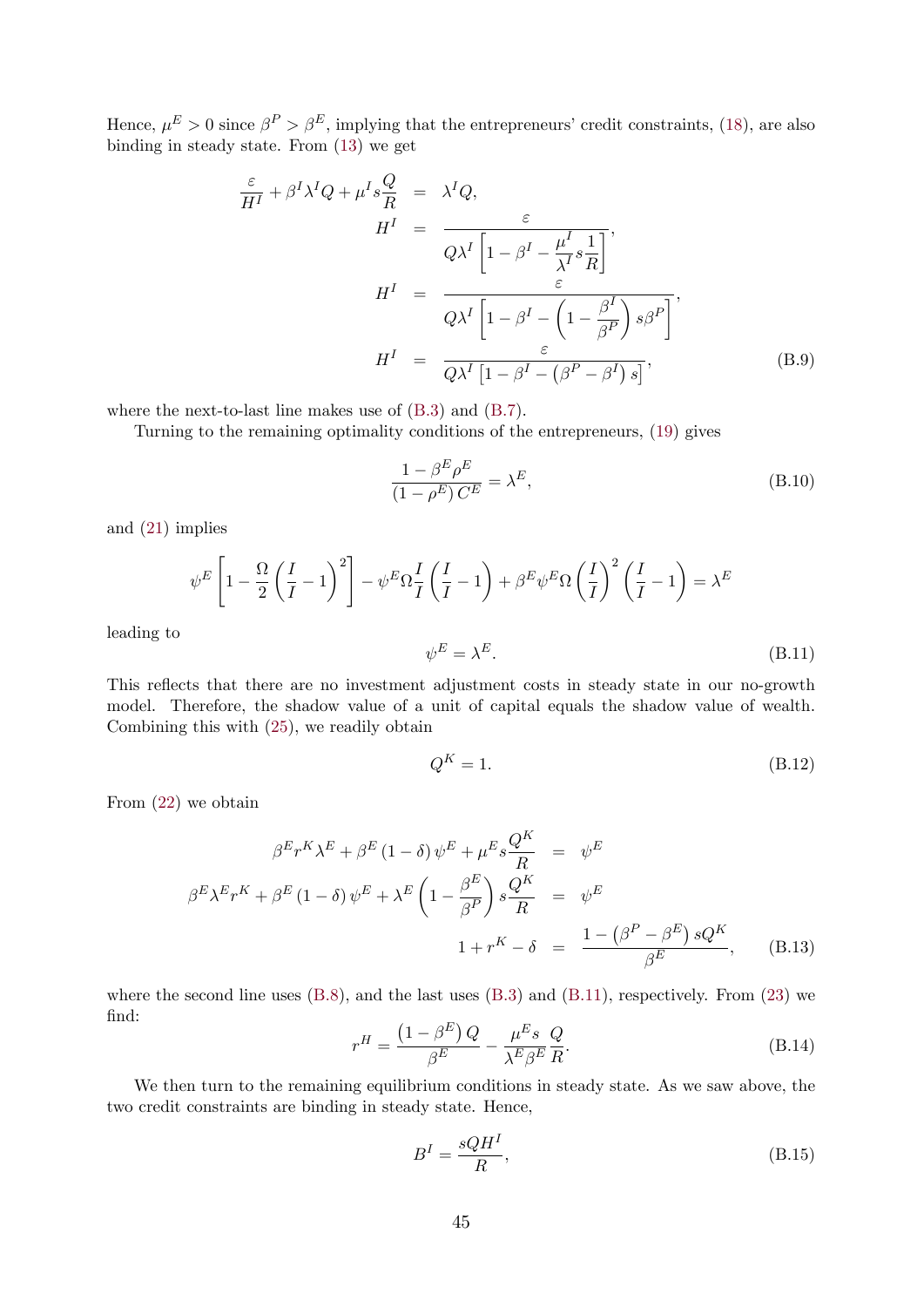$$
B^{E} = s \frac{Q^{K} K + Q H^{E}}{R}.
$$
\n(B.16)

The production function is

$$
Y = \left[ \left( N^P \right)^{\alpha} \left( N^I \right)^{1-\alpha} \right]^{\gamma} \left[ \left( H^E \right)^{\phi} K^{1-\phi} \right]^{1-\gamma} . \tag{B.17}
$$

The steady-state versions of the firms' first-order conditions,  $(28)$ – $(31)$ , taking market clearing conditions into account are

$$
\alpha \gamma \frac{Y}{N^P} = W^P, \tag{B.18}
$$

$$
(1 - \alpha) \gamma \frac{Y}{N^I} = W^I, \tag{B.19}
$$

$$
(1 - \gamma) (1 - \phi) \frac{Y}{K} = r^K,
$$
\n(B.20)

$$
(1 - \gamma) \phi \frac{Y}{H^E} = r^H. \tag{B.21}
$$

In steady state, the law of motion for capital implies

$$
I = \delta K. \tag{B.22}
$$

We have the following steady-state resource constraints:

<span id="page-46-0"></span>
$$
Y = C^{P} + C^{I} + C^{E} + I,
$$
\n(B.23)

$$
H = H^P + H^I + H^E,\tag{B.24}
$$

$$
B^P + B^I + B^E = 0.
$$
 (B.25)

Also, we have the steady-state versions of the agents' budget constraints:

$$
C^{P} = W^{P}N^{P} - (R - 1)B^{P}, \qquad (B.26)
$$

$$
C^{I} = W^{I}N^{I} - (R - 1)B^{I}, \qquad (B.27)
$$

$$
C^{E} + I = r^{K} K + r^{H} H^{E} - (R - 1) B^{E}
$$
 (B.28)

(One of these is redundant by Walras' law.)

We therefore have that the steady state is characterized by the vector

$$
\begin{bmatrix} Y, C^P, C^I, C^E, I, H^P, H^I, H^E, K, N^P, N^I, B^P, B^I, B^E, \\ Q, Q^K, R, r^K, r^H, W^P, W^I, \lambda^P, \lambda^I, \lambda^E, \mu^I, \mu^E, \psi^E \end{bmatrix}.
$$

These 27 variables are determined by the 27 equations [\(B.1\)](#page-7-2), [\(B.2\)](#page-7-3), [\(B.3\)](#page-8-0), [\(B.4\)](#page-8-1), [\(B.5\)](#page-8-2), [\(B.6\)](#page-9-0), [\(B.7\)](#page-44-0), [\(B.8\)](#page-44-1), [\(B.9\)](#page-9-1), [\(B.10\)](#page-9-2), [\(B.11\)](#page-45-0), [\(B.13\)](#page-9-3), [\(B.14\)](#page-9-4), [\(B.15\)](#page-9-5), [\(B.16\)](#page-10-2), [\(B.17\)](#page-10-4), [\(B.18\)](#page-10-3), [\(B.19\)](#page-10-3), ([B.20\)](#page-10-3), [\(B.21\)](#page-10-3), [\(B.22\)](#page-11-0), [\(B.23\)](#page-46-0), [\(B.24\)](#page-11-4), [\(B.25\)](#page-11-1), [\(B.26\)](#page-11-3), [\(B.27\)](#page-11-3), and [\(B.12\)](#page-45-1).

We now briefly proceed with a characterization of the steady state, wherein we compute some variables in ratios to output in closed form. Then we reduce the system to one of seven equations in central quantities, which is solved numerically, conditional on these ratios. The remaining 19 variables then follow explicitly from the characterizations given above. First, combine [\(B.20\)](#page-10-3) and [\(B.13\)](#page-9-3) to get an expression for capital-output ratio:

<span id="page-46-1"></span>
$$
\frac{K}{Y} = \frac{\beta^{E} (1 - \gamma) (1 - \phi)}{1 - (\beta^{P} - \beta^{E}) s - \beta^{E} (1 - \delta)},
$$
\n(B.29)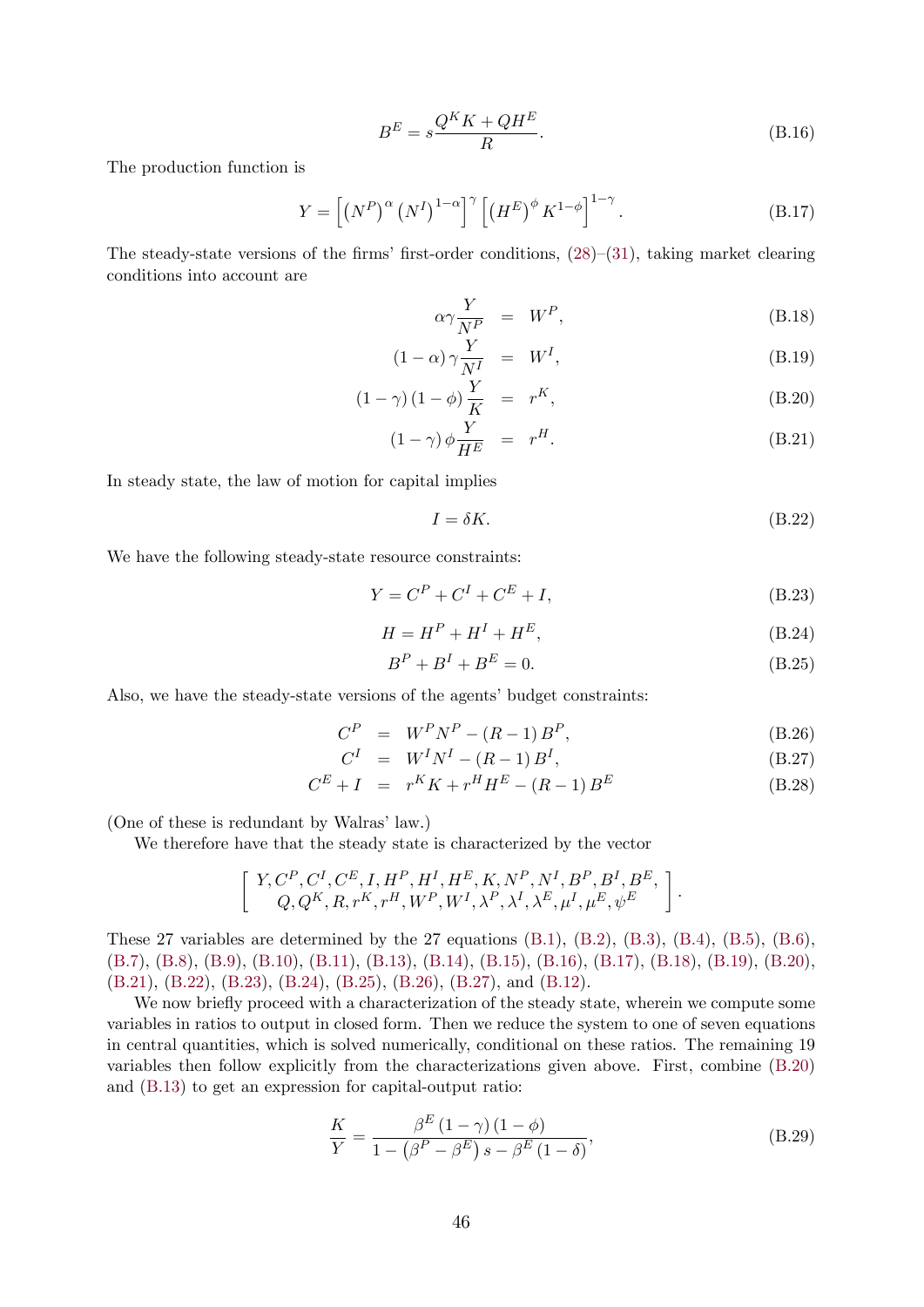where we have used that  $Q^{K} = 1$  by [\(B.12\)](#page-45-1), Then we combine [\(B.14\)](#page-9-4) and [\(B.21\)](#page-10-3) to get an expression for entrepreneurs' land-output ratio:

<span id="page-47-0"></span>
$$
(1 - \gamma) \phi \frac{Y}{H^E} = \frac{(1 - \beta^E) Q}{\beta^E} - \frac{\mu^E s}{\lambda^E \beta^E R},
$$
  

$$
\frac{Y}{H^E} = \frac{(1 - \beta^E) Q \lambda^E R - \mu^E s Q}{(1 - \gamma) \phi \beta^E \lambda^E R},
$$
  

$$
\frac{Q H^E}{Y} = \frac{(1 - \gamma) \phi \beta^E}{(1 - \beta^E) - (\beta^P - \beta^E) s},
$$
(B.30)

where the last line uses [\(B.8\)](#page-44-1). Again using that  $Q^{K} = 1$ , the borrowing constraint for entrepreneurs [\(B.16\)](#page-10-2) can be rewritten in terms of ratios to output as

$$
\frac{B^E}{Y} = \frac{s}{R} \left( \frac{K}{Y} + \frac{QH^E}{Y} \right),\,
$$

which by use of  $(B.29)$ ,  $(B.30)$  and  $(B.3)$  imply

<span id="page-47-1"></span>
$$
\frac{B^E}{Y} = \beta^P s \left( \frac{\beta^E (1 - \gamma) (1 - \phi)}{1 - (\beta^P - \beta^E) s - \beta^E (1 - \delta)} + \frac{(1 - \gamma) \phi \beta^E}{(1 - \beta^E) - (\beta^P - \beta^E) s} \right)
$$
(B.31)

This closed-form solution of the entrepreneurs' steady-state loan-to-output ratio is central in setting up a subsystem of seven central variables. First, it can be used with the entrepreneur's budget constraint, [\(B.28\)](#page-11-3), in ratio to output:

$$
\frac{C^E}{Y} + \frac{I}{Y} = r^K \frac{K}{Y} + r^H \frac{H^E}{Y} - (R - 1) \frac{B^E}{Y},
$$

which by use of [\(B.22\)](#page-11-0) becomes

$$
\frac{C^{E}}{Y} = (r^{K} - \delta) \frac{K}{Y} + r^{H} \frac{H^{E}}{Y} - (R - 1) \frac{B^{E}}{Y}.
$$

Using  $(B.13)$  and  $(B.21)$  we get

$$
\frac{C^{E}}{Y} = \left(\frac{1-\beta^{E}-(\beta^{P}-\beta^{E})s}{\beta^{E}}\right)\frac{K}{Y} + (1-\gamma)\phi - (R-1)\frac{B^{E}}{Y},
$$

which by use of  $(B.29)$  provides the entrepreneurs' consumption-to-output ratio:

$$
\frac{C^{E}}{Y} = \frac{(1-\gamma)(1-\phi)\left[1-\beta^{E}-(\beta^{P}-\beta^{E})s\right]}{1-(\beta^{P}-\beta^{E})s-\beta^{E}(1-\delta)} + (1-\gamma)\phi - \frac{1-\beta^{P}}{\beta^{P}}\frac{B^{E}}{Y},
$$
(B.32)

Then turn to the impatient households. In ratio to output, their budget constraint is, cf. [\(B.27\)](#page-11-3),

$$
\frac{C^I}{Y} = \frac{W^I N^I}{Y} - (R - 1)\frac{B^I}{Y},
$$

which, by use of  $(B.19)$  and  $(B.3)$ , becomes

$$
\frac{C^I}{Y} = (1 - \alpha) \gamma - \frac{1 - \beta^P}{\beta^P} \frac{B^I}{Y}.
$$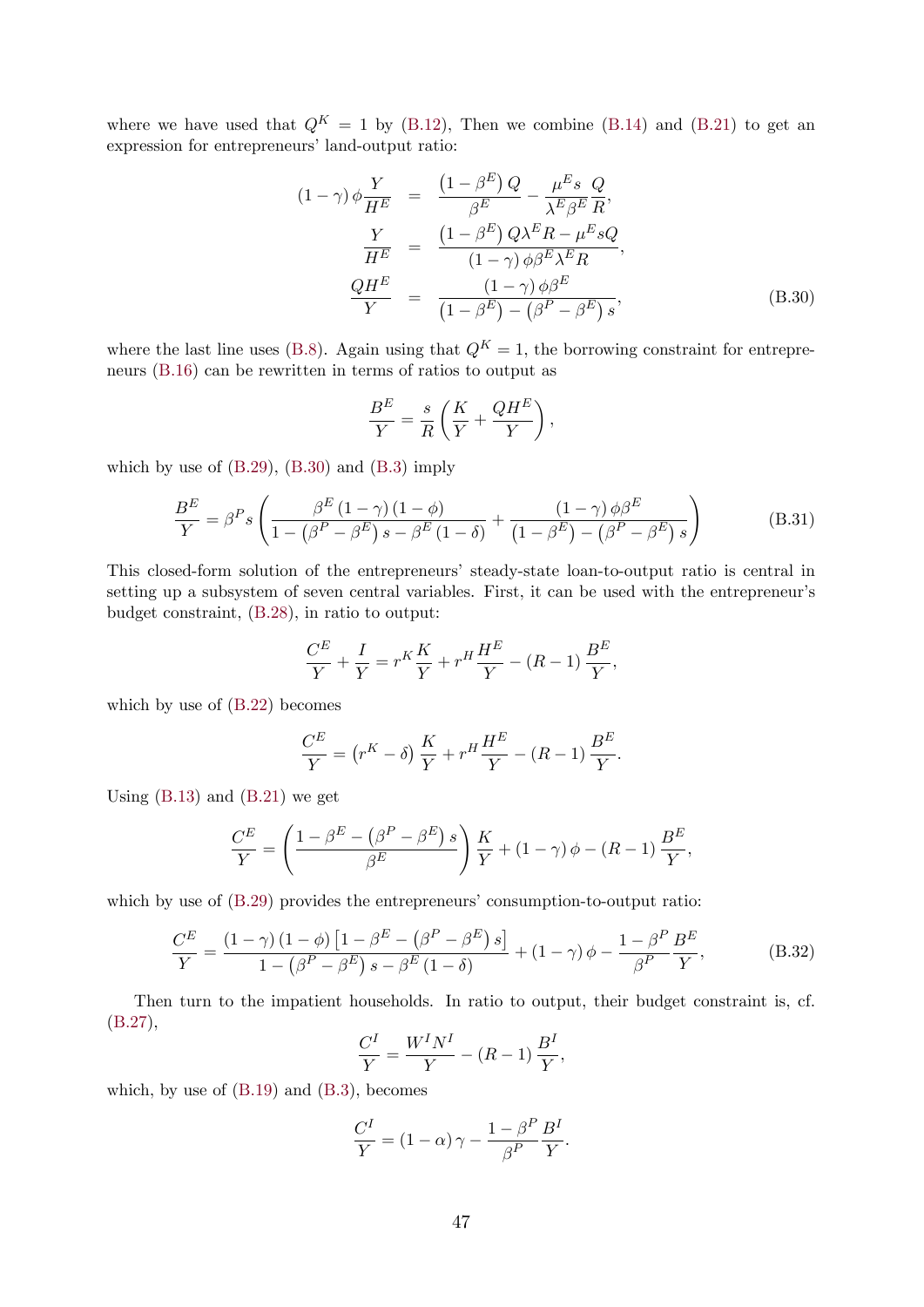Likewise, the patient households' budget constraints are written as, cf.  $(B.26)$ ,

$$
\frac{C^P}{Y} = \frac{W^P N^P}{Y} - (R - 1)\frac{B^P}{Y},
$$

which by use of  $(B.18)$  and  $(B.3)$  becomes

$$
\frac{C^P}{Y} = \alpha \gamma - \frac{1 - \beta^P}{\beta^P} \frac{B^P}{Y}.
$$

Adding these constraints gives

$$
\frac{C^I + C^P}{Y} = \gamma + \frac{1 - \beta^P}{\beta^P} \frac{B^E}{Y},
$$
\n(B.33)

where  $(B.25)$  has been invoked. Note that the right-hand-side of  $(B.33)$  is known by  $(B.31)$ .

Combining [\(B.1\)](#page-7-2), [\(B.2\)](#page-7-3) and [\(B.18\)](#page-10-3) gives the steady-state equilibrium condition for the labor market for patient households:

$$
\nu^P \left(1 - N^P\right)^{-\varphi^P} C^P \frac{1 - \rho^P}{1 - \beta^P \rho^P} = \alpha \gamma \frac{Y}{N^P}.
$$
\n(B.34)

Similarly,  $(B.5)$ ,  $(B.6)$  and  $(B.19)$  characterize the labor-market equilibrium for impatient households:

<span id="page-48-1"></span>
$$
\nu^{I} (1 - N^{I})^{-\varphi^{I}} C^{I} \frac{1 - \rho^{I}}{1 - \beta^{I} \rho^{I}} = (1 - \alpha) \gamma \frac{Y}{N^{I}}.
$$
 (B.35)

Combining the two households' land-demand expressions,  $(B.4)$  and  $(B.9)$ , gives

$$
\frac{H^I}{H^P} = \frac{\lambda^P (1 - \beta^P)}{\lambda^I [1 - \beta^I - (\beta^P - \beta^I) s]}.
$$

Eliminating the multipliers by  $(B.1)$  and  $(B.5)$ , and eliminating  $H^P$  by  $(B.24)$ , we obtain the following land-market equilibrium characterization:

<span id="page-48-2"></span>
$$
\frac{H^I}{H - H^I - H^E} = \frac{\frac{1 - \beta^P \rho^P}{(1 - \rho^P) C^P} (1 - \beta^P)}{\frac{1 - \beta^I \rho^I}{(1 - \rho^I) C^I} [1 - \beta^I - (\beta^P - \beta^I) s]},
$$
\n
$$
\frac{H^I}{H - H^I - H^E} \frac{C^P}{C^I} = \frac{(1 - \beta^P \rho^P) (1 - \rho^I)}{(1 - \rho^P) (1 - \beta^I \rho^I)} \frac{(1 - \beta^P)}{[1 - \beta^I - (\beta^P - \beta^I) s]}.
$$
\n(B.36)

We also take the impatient households' borrowing constraint into consideration. Using  $(B.15)$  to eliminate  $B<sup>I</sup>$  in the budget constraint, it becomes

<span id="page-48-0"></span>
$$
\frac{C^I}{Y} = (1 - \alpha)\gamma - \frac{1 - \beta^P}{\beta^P} \frac{sQH^I}{YR},
$$
  
= 
$$
(1 - \alpha)\gamma - (1 - \beta^P) \frac{sQH^I}{Y}.
$$
 (B.37)

We can use that  $(B.9)$  implies

$$
QH^{I} = \frac{\varepsilon}{\lambda^{I} \left[1 - \beta^{I} - (\beta^{P} - \beta^{I}) s\right]}
$$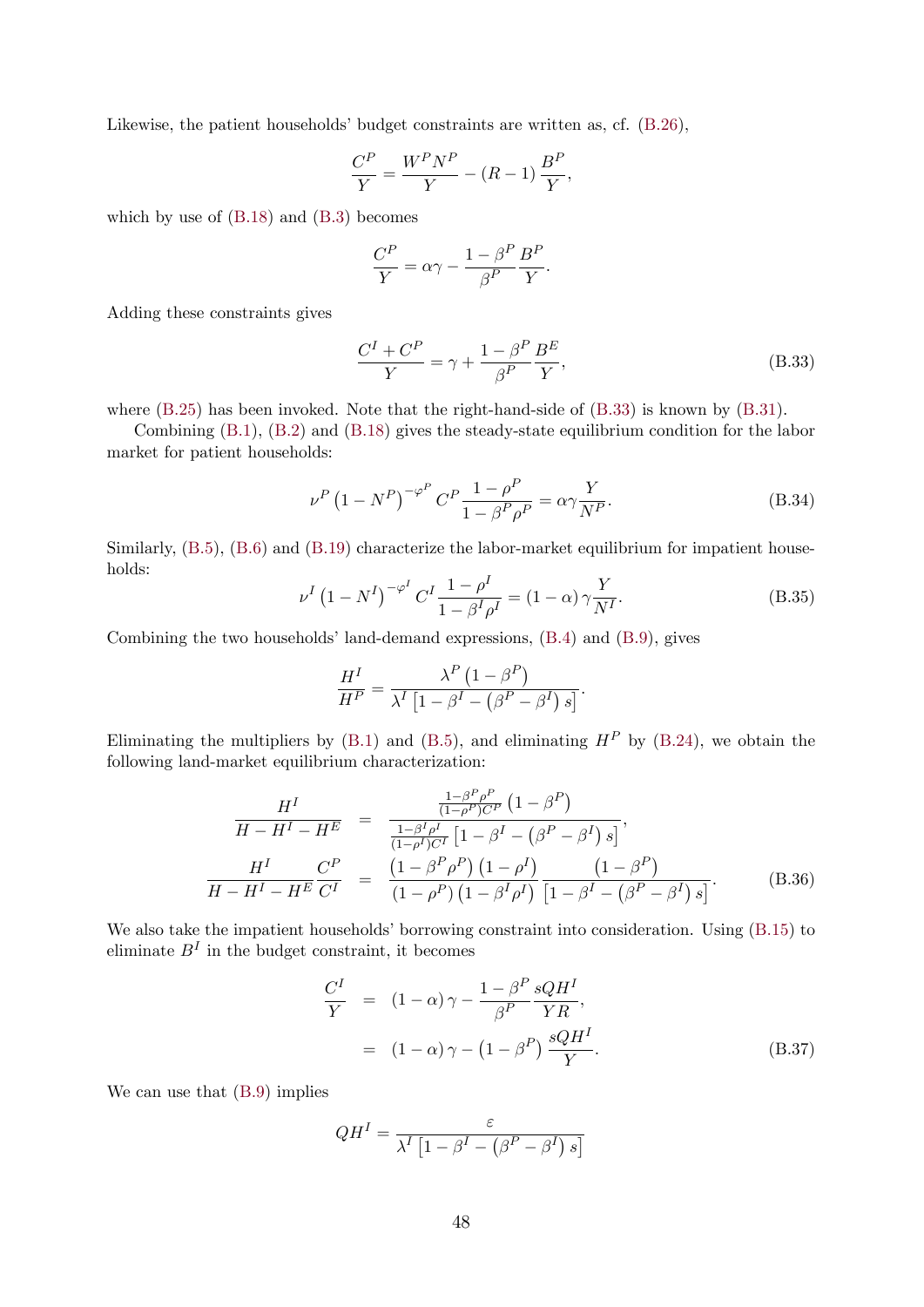and thus, again using [\(B.5\)](#page-8-2),

$$
QH^{I} = \frac{\frac{\varepsilon(1-\rho^{I})}{1-\beta^{I}\rho^{I}}C^{I}}{1-\beta^{I}-(\beta^{P}-\beta^{I})s},
$$
\n(B.38)

<span id="page-49-0"></span>
$$
Q = \frac{\frac{\varepsilon(1-\rho^{I})}{1-\beta^{I}\rho^{I}}C^{I}}{H^{I}\left[1-\beta^{I}-(\beta^{P}-\beta^{I})s\right]}.
$$
\n(B.39)

We then use  $(B.38)$  to rewrite the consumption-output ratio for impatient households  $(B.37)$  as:

<span id="page-49-1"></span>
$$
\frac{C^I}{Y} = (1 - \alpha)\gamma - (1 - \beta^P) \frac{sQH^I}{Y}
$$

$$
= (1 - \alpha)\gamma - (1 - \beta^P) \frac{s}{Y} \frac{\frac{\varepsilon (1 - \rho^I)}{1 - \beta^I \rho^I} C^I}{1 - \beta^I - (\beta^P - \beta^I)s}.
$$
(B.40)

Likewise, we rewrite the entrepreneurs' land to output ratio by using  $(B.39)$  to eliminate  $Q$  from [\(B.30\)](#page-47-0):

<span id="page-49-2"></span>
$$
\frac{H^{E}}{Y} = \frac{(1-\gamma)\phi\beta^{E}}{1-\beta^{E}-(\beta^{P}-\beta^{E})s} \frac{H^{I}\left[1-\beta^{I}-(\beta^{P}-\beta^{I})s\right]}{\frac{\varepsilon(1-\rho^{I})}{1-\beta^{I}\rho^{I}}C^{I}}.
$$
\n(B.41)

Finally, the production function [\(B.17\)](#page-10-4) is rewritten as a function of the derived ratios:

$$
Y^{\gamma} = A \left[ \left( N^{P} \right)^{\alpha} \left( N^{I} \right)^{1-\alpha} \right]^{\gamma} \left[ \left( \frac{H^{E}}{Y} \right)^{\phi} \left( \frac{K}{Y} \right)^{1-\phi} \right]^{1-\gamma},
$$

Using  $(B.29)$ , we finally obtain

<span id="page-49-3"></span>
$$
Y = A^{\frac{1}{\gamma}} \left( N^P \right)^{\alpha} \left( N^I \right)^{1-\alpha} \left[ \left( \frac{H^E}{Y} \right)^{\phi} \left( \frac{\beta^E \left( 1 - \gamma \right) \left( 1 - \phi \right)}{1 - \left( \beta^P - \beta^E \right) s - \beta^E \left( 1 - \delta \right)} \right)^{1-\phi} \right]^{\frac{1-\gamma}{\gamma}} . \tag{B.42}
$$

We have now reduced the steady-state to a matter of finding the vector

$$
\left[ Y, C^P, C^I, H^I, H^E, N^P, N^I \right],
$$

which satisfies the equations [\(B.33\)](#page-12-2), [\(B.34\)](#page-12-3), [\(B.35\)](#page-48-1), [\(B.36\)](#page-48-2), [\(B.40\)](#page-49-1), [\(B.41\)](#page-49-2) and [\(B.42\)](#page-49-3), given the solution for  $B^E/Y$ , [\(B.31\)](#page-47-1), and given all parameters and exogenous variables of the model. We compute the vector numerically using fsolve in MATLAB. The remaining 19 variables then follow analytically from the steady-state equations presented above.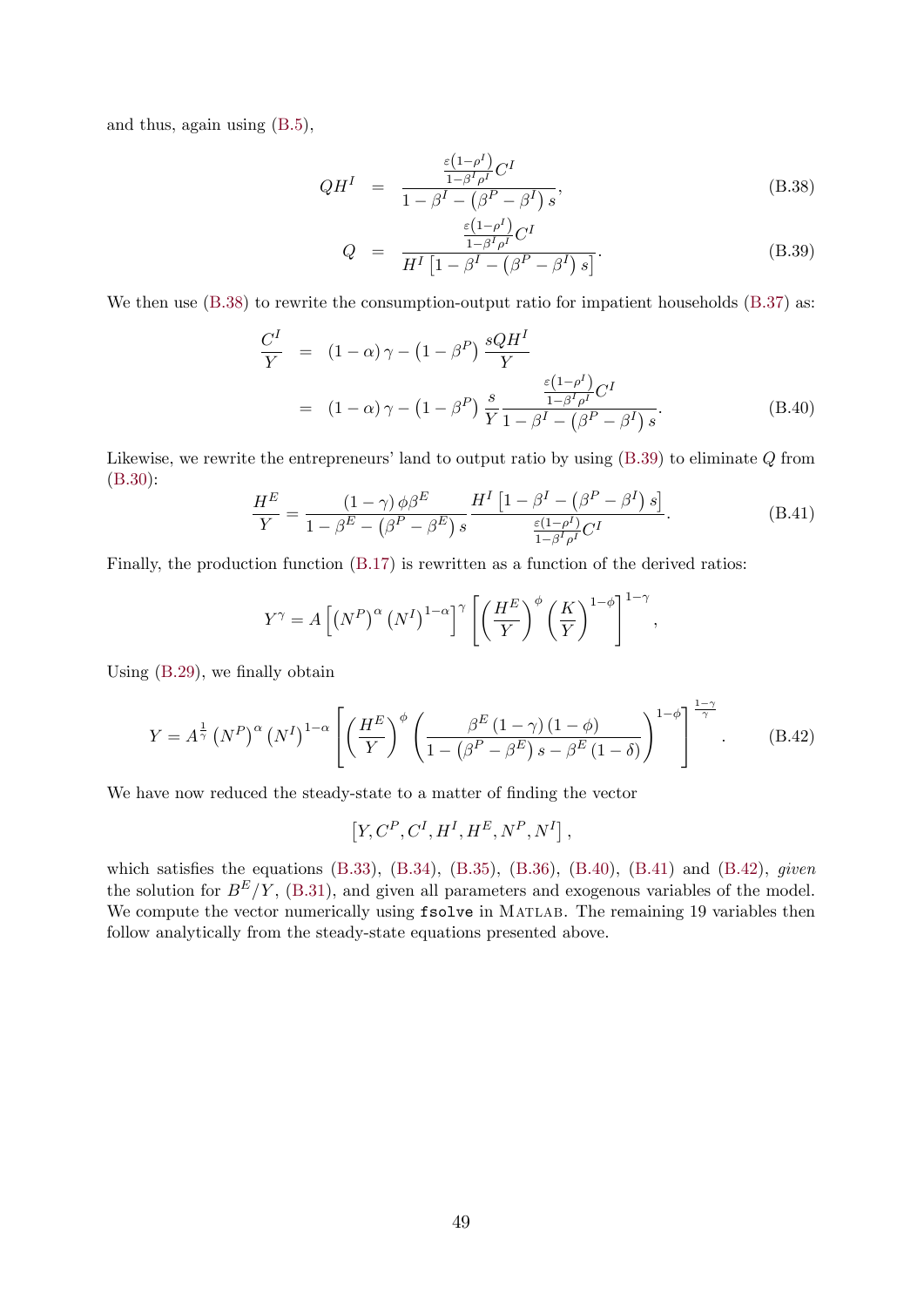# C The log-linearized model (not intended for publication)

We log-linearize the model around the steady state found in the previous section. In the following, we let  $\widehat{X}_t$  denote the log-deviation of a generic variable  $X_t$  from its steady state value X, except for the following variables. For the interest rates,  $\widehat{R}_t \equiv R_t - R$ ,  $\widehat{r}_t^H \equiv r_t^H - r^H$  and  $\widehat{r}_t^K \equiv r_t^K - r^K$ , and for debt,  $\hat{B}_t^i \equiv (B_t^i - B^i)/Y$ ,  $i = P, I, E$ . We first derive the log-linear versions of the agents' optimality conditions and conclude with the expressions for market clearing.

### C.1 Optimality conditions of the patient households

Equations  $(6)$ ,  $(7)$  and  $(8)$  readily becomes

<span id="page-50-0"></span>
$$
\beta^P \rho^P E_t \left\{ \hat{C}_{t+1}^P \right\} - \left( 1 + \beta^P \left( \rho^P \right)^2 \right) \hat{C}_t^P + \rho^P \hat{C}_{t-1}^P = \left( 1 - \rho^P \right) \left( 1 - \beta^P \rho^P \right) \hat{\lambda}_t^P, \tag{C.1}
$$

$$
\varphi^P \frac{N^P}{1 - N^P} \widehat{N}_t^P = \widehat{\lambda}_t^P + \widehat{W}_t^P
$$
\n(C.2)

$$
\beta^P \widehat{R}_t + \mathcal{E}_t \left\{ \widehat{\lambda}_{t+1}^P \right\} = \widehat{\lambda}_t^P, \tag{C.3}
$$

Log-linearization of [\(9\)](#page-9-1) yields

$$
\frac{\varepsilon}{H^P} \left( \widehat{\varepsilon}_t - \widehat{H}_t^P \right) + \beta^P \lambda^P Q \mathbf{E}_t \left\{ \widehat{\lambda}_{t+1}^P + \widehat{Q}_{t+1} \right\} = \lambda^P Q \left( \widehat{\lambda}_t^P + \widehat{Q}_t \right).
$$

Now use steady-state equation [\(B.4\)](#page-8-1) to get

$$
-Q\lambda^{P}\left(1-\beta^{P}\right)\widehat{H}_{t}^{P}+Q\lambda^{P}\left(1-\beta^{P}\right)\widehat{\varepsilon}_{t}+\beta^{P}\lambda^{P}Q\mathbf{E}_{t}\left\{\widehat{\lambda}_{t+1}^{P}+\widehat{Q}_{t+1}\right\}=\lambda^{P}Q\left(\widehat{\lambda}_{t}^{P}+\widehat{Q}_{t}\right),
$$

and thereby

$$
\beta^P \mathbf{E}_t \left\{ \widehat{\lambda}_{t+1}^P + \widehat{Q}_{t+1} \right\} - \left( 1 - \beta^P \right) \widehat{H}_t^P + \left( 1 - \beta^P \right) \widehat{\varepsilon}_t = \widehat{\lambda}_t^P + \widehat{Q}_t. \tag{C.4}
$$

Moreover, the log-linearized budget constraint holds:

$$
\frac{C^P}{Y}\widehat{C}_t^P + \frac{QH^P}{Y}\left(\widehat{H}_t^P - \widehat{H}_{t-1}^P\right) + \frac{B^P}{Y}\widehat{R}_{t-1} + \frac{1}{\beta^P}\widehat{B}_{t-1}^P
$$
\n
$$
= \widehat{B}_t^P + \alpha \gamma \left(\widehat{W}_t^P + \widehat{N}_t^P\right).
$$

where we have used [\(B.18\)](#page-10-3). This constraint, however, does not feature in our MATLAB codes (we use the impatient households' and entrepreneurs' budget constraint and the economy-wide resource constraint).

#### C.2 Optimality conditions of the impatient households

From  $(10)$ ,  $(11)$  and  $(12)$  we obtain

$$
\beta^I \rho^I \mathbf{E}_t \left\{ \widehat{C}_{t+1}^I \right\} - \left( 1 + \beta^I \left( \rho^I \right)^2 \right) \widehat{C}_t^I + \rho^I \widehat{C}_{t-1}^I = \left( 1 - \rho^I \right) \left( 1 - \beta^I \rho^I \right) \widehat{\lambda}_t^I, \tag{C.5}
$$

$$
\varphi^I \frac{N^I}{1 - N^I} \widehat{N}_t^I = \widehat{\lambda}_t^I + \widehat{W}_t^I,
$$
\n(C.6)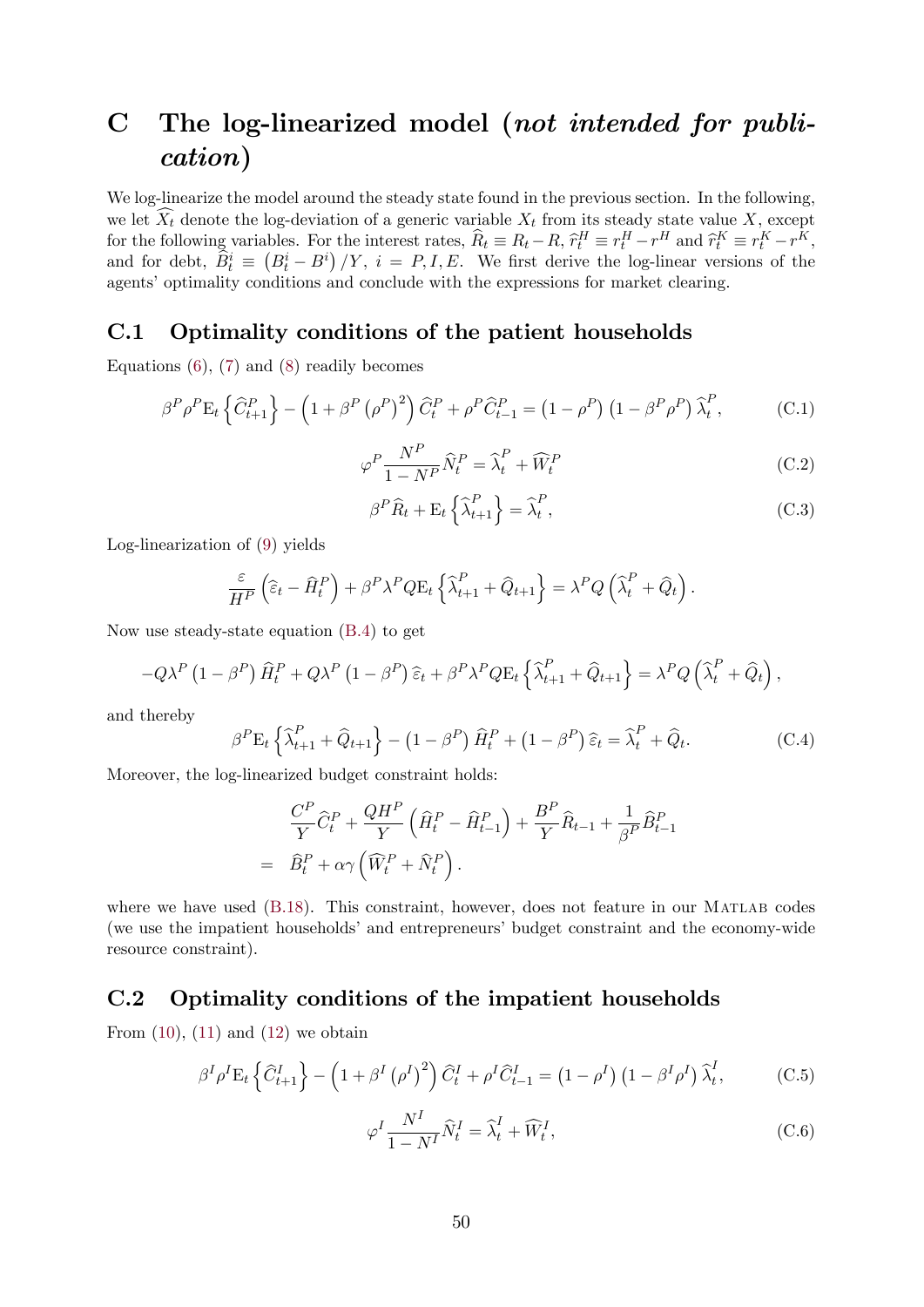and

$$
\beta^I \lambda^I \widehat{R}_t + \beta^I R \lambda^I E_t \left\{ \widehat{\lambda}_{t+1}^I \right\} + \mu^I \widehat{\mu}_t^I = \lambda^I \widehat{\lambda}_t^I,
$$

respectively. The last expression is rewritten by use of [\(B.7\)](#page-44-0):

$$
\beta^I \widehat{R}_t + \beta^I R E_t \left\{ \widehat{\lambda}_{t+1}^I \right\} + \left( 1 - \frac{\beta^I}{\beta^P} \right) \widehat{\mu}_t^I = \widehat{\lambda}_t^I. \tag{C.7}
$$

Furthermore, [\(13\)](#page-9-3) becomes

$$
\frac{\varepsilon}{H^I} \left( \widehat{\varepsilon}_t - \widehat{H}_t^I \right) + \beta^I \lambda^I Q E_t \left\{ \widehat{\lambda}_{t+1}^I + \widehat{Q}_{t+1} \right\} \n+ \mu^I \frac{sQ}{R} \left[ \widehat{\mu}_t^I + \widehat{s}_t + E_t \left\{ \widehat{Q}_{t+1} \right\} - \beta^P \widehat{R}_t \right] \n= \lambda^I Q \left( \widehat{\lambda}_t^I + \widehat{Q}_t \right),
$$

which by use of [\(B.7\)](#page-44-0) and [\(B.9\)](#page-9-1) becomes

$$
Q\lambda^{I} \left[1 - \beta^{I} - (\beta^{P} - \beta^{I}) s\right] \left(\hat{\varepsilon}_{t} - \hat{H}_{t}^{I}\right) + \beta^{I}\lambda^{I}QE_{t} \left\{\hat{\lambda}_{t+1}^{I} + \hat{Q}_{t+1}\right\} + \lambda^{I} \left(1 - \frac{\beta^{I}}{\beta^{P}}\right) \frac{sQ}{R} \left[\hat{\mu}_{t}^{I} + \hat{s}_{t} + E_{t} \left\{\hat{Q}_{t+1}\right\} - \beta^{P} \hat{R}_{t}\right] = \lambda^{I} Q \left(\hat{\lambda}_{t}^{I} + \hat{Q}_{t}\right),
$$

$$
\beta^{I} \mathbf{E}_{t} \left\{ \widehat{\lambda}_{t+1}^{I} + \widehat{Q}_{t+1} \right\} - \left[ 1 - \beta^{I} - s \left( \beta^{P} - \beta^{I} \right) \right] \widehat{H}_{t}^{I} \n+ \left[ 1 - \beta^{I} - \left( \beta^{P} - \beta^{I} \right) s \right] \widehat{\epsilon}_{t} \n+ s \left( \beta^{P} - \beta^{I} \right) \left[ \widehat{\mu}_{t}^{I} + \widehat{s}_{t} + \mathbf{E}_{t} \left\{ \widehat{Q}_{t+1} \right\} - \beta^{P} \widehat{R}_{t} \right] \n= \widehat{\lambda}_{t}^{I} + \widehat{Q}_{t}.
$$
\n(C.8)

where we have again used [\(B.3\)](#page-8-0). The budget constraint becomes

$$
\frac{C^I}{Y}\widehat{C}_t^I + \frac{QH^I}{Y}\left(\widehat{H}_t^I - \widehat{H}_{t-1}^I\right) + \frac{B^I}{Y}\widehat{R}_{t-1} + \frac{1}{\beta^P}\widehat{B}_{t-1}^I = \widehat{B}_t^I + (1-\alpha)\gamma\left(\widehat{W}_t^I + \widehat{N}_t^I\right),\tag{C.9}
$$

where we have used [\(B.19\)](#page-10-3). Finally, the log-linearized version of [\(4\)](#page-8-1) holds:

$$
\frac{Y}{B^I}\widehat{B}_t^I \le \widehat{s}_t + \mathcal{E}_t \left\{\widehat{Q}_{t+1}\right\} + \widehat{H}_t^I - \beta^P \widehat{R}_t. \tag{C.10}
$$

Note that while the credit constraint binds in steady state, cf. [\(B.15\)](#page-9-5), we allow it to be nonbinding outside steady state.

## C.3 Optimality conditions of the entrepreneurs

From  $(B.8)$  and  $(20)$  we get

$$
\beta^{E} \rho^{E} \mathbf{E}_{t} \left\{ \widehat{C}_{t+1}^{E} \right\} - \left( 1 + \beta^{E} \left( \rho^{E} \right)^{2} \right) \widehat{C}_{t}^{E} + \rho^{E} \widehat{C}_{t-1}^{E} = \left( 1 - \rho^{E} \right) \left( 1 - \beta^{E} \rho^{E} \right) \widehat{\lambda}_{t}^{E}, \tag{C.11}
$$

$$
\beta^{E}\widehat{R}_{t} + \beta^{E}R\mathbf{E}_{t}\left\{\widehat{\lambda}_{t+1}^{E}\right\} + \left(1 - \frac{\beta^{E}}{\beta^{P}}\right)\widehat{\mu}_{t}^{E} = \widehat{\lambda}_{t}^{E}.
$$
\n(C.12)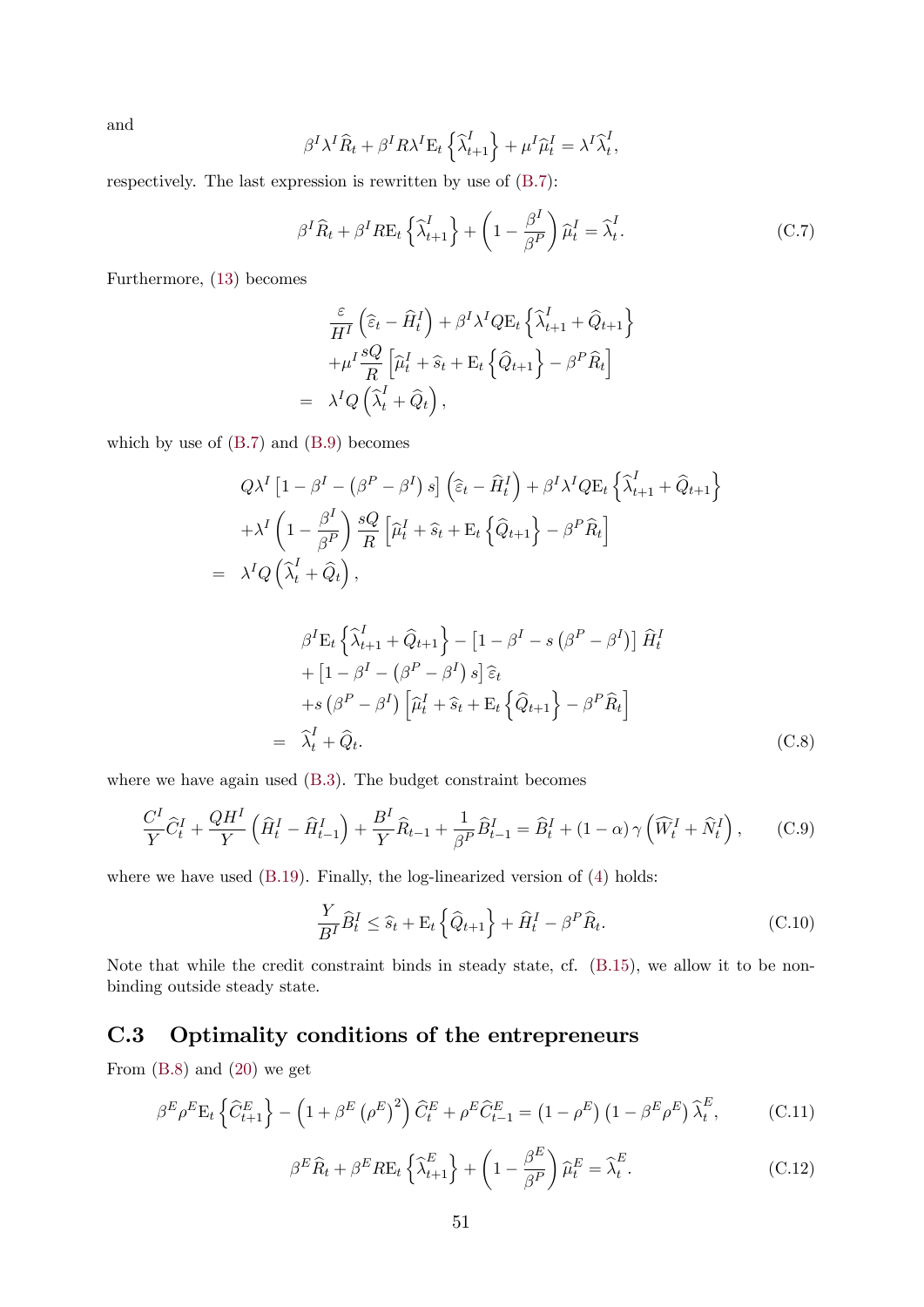From [\(21\)](#page-10-6) we derive

$$
\widehat{\psi}_t^E - \Omega \left( 1 + \beta^E \right) \widehat{I}_t + \Omega \widehat{I}_{t-1} + \beta^E \Omega E_t \left\{ \widehat{I}_{t+1} \right\} = \widehat{\lambda}_t^E, \tag{C.13}
$$

where we have made use of  $(B.11)$ . Equation  $(22)$  becomes

$$
\beta^{E} \hat{r}_{t}^{K} + \beta^{E} r^{K} \mathbf{E}_{t} \left\{ \hat{\lambda}_{t+1}^{E} \right\} + (1 - \delta) \beta^{E} \mathbf{E}_{t} \left\{ \hat{\psi}_{t+1}^{E} \right\} + \left( \beta^{P} - \beta^{E} \right) s Q^{K} \left( \hat{\mu}_{t}^{E} + \hat{s}_{t} + \mathbf{E}_{t} \left\{ \hat{Q}_{t+1}^{K} \right\} - \beta^{P} \hat{R}_{t} \right) = \hat{\psi}_{t}^{E}
$$
\n(C.14)

where we have used [\(B.11\)](#page-45-0) and [\(B.3\)](#page-8-0). Moreover, [\(25\)](#page-11-1) becomes

$$
\widehat{\psi}_t^E = \widehat{\lambda}_t^E + \widehat{Q}_t^K.
$$
\n(C.15)

Finally, [\(23\)](#page-11-0) is approximated as

$$
\beta^{E} Q\left(\mathbf{E}_{t}\left\{\widehat{\lambda}_{t+1}^{E}\right\} + \mathbf{E}_{t}\left\{\widehat{Q}_{t+1}\right\}\right) + \beta^{E} r^{H}\left(\mathbf{E}_{t}\left\{\widehat{\lambda}_{t+1}^{E}\right\} + \frac{1}{r^{H}}\widehat{r}_{t}^{H}\right) + \left(\beta^{P} - \beta^{E}\right) sQ\left(\widehat{\mu}_{t}^{E} + \widehat{s}_{t} + \mathbf{E}_{t}\left\{\widehat{Q}_{t+1}\right\} - \beta^{P}\widehat{R}_{t}\right) = Q\left(\widehat{\lambda}_{t}^{E} + \widehat{Q}_{t}\right).
$$
\n(C.16)

Furthermore, the budget constraint for entrepreneurs becomes

$$
\frac{C^{E}}{Y}\hat{C}_{t}^{E} + \frac{I}{Y}\hat{I}_{t} + \frac{QH^{E}}{Y}\left(\hat{H}_{t}^{E} - \hat{H}_{t-1}^{E}\right) + \frac{B^{E}}{Y}\hat{R}_{t-1} + \frac{1}{\beta^{P}}\hat{B}_{t-1}^{E}
$$
\n
$$
= \hat{B}_{t}^{E} + \frac{K}{Y}\hat{r}_{t-1}^{K} + \frac{H^{E}}{Y}\hat{r}_{t-1}^{H} + (1 - \gamma)\phi\hat{H}_{t-1}^{E} + (1 - \gamma)(1 - \phi)\hat{K}_{t-1}.
$$
\n(C.17)

where we have used  $(B.20)$  and  $(B.21)$ . The borrowing constraint must be satisfied:

$$
Y\widehat{B}_t^E \leq s \frac{\left(K + QH^E\right)}{R} \widehat{s}_t - \frac{s}{R^2} \left(K + QH^E\right) \widehat{R}_t + \frac{sK}{R} \mathcal{E}_t \left\{\widehat{Q}_{t+1}^K\right\} + \frac{sK}{R} \widehat{K}_t + \frac{sQH^E}{R} \mathcal{E}_t \left\{\widehat{Q}_{t+1}\right\} + \frac{sQH^E}{R} \widehat{H}_t^E.
$$

Dividing by the steady-state values on both sides:

$$
\frac{Y}{B^E} \hat{B}_t^E \leq \hat{s}_t - \beta^P \hat{R}_t \n+ \frac{K}{K + QH^E} \mathcal{E}_t \left\{ \hat{Q}_{t+1}^K \right\} + \frac{K}{K + QH^E} \hat{K}_t + \frac{QH^E}{K + QH^E} \mathcal{E}_t \left\{ \hat{Q}_{t+1} \right\} + \frac{QH^E}{K + QH^E} \hat{H}_t^E,
$$

yielding

$$
\frac{Y}{B^E}\widehat{B}_t^E \le \widehat{s}_t - \beta^P \widehat{R}_t + \frac{K}{K + QH^E} \left( \mathcal{E}_t \left\{ \widehat{Q}_{t+1}^K \right\} + \widehat{K}_t \right) + \frac{QH^E}{K + QH^E} \left( \mathcal{E}_t \left\{ \widehat{Q}_{t+1} \right\} + \widehat{H}_t^E \right). \tag{C.18}
$$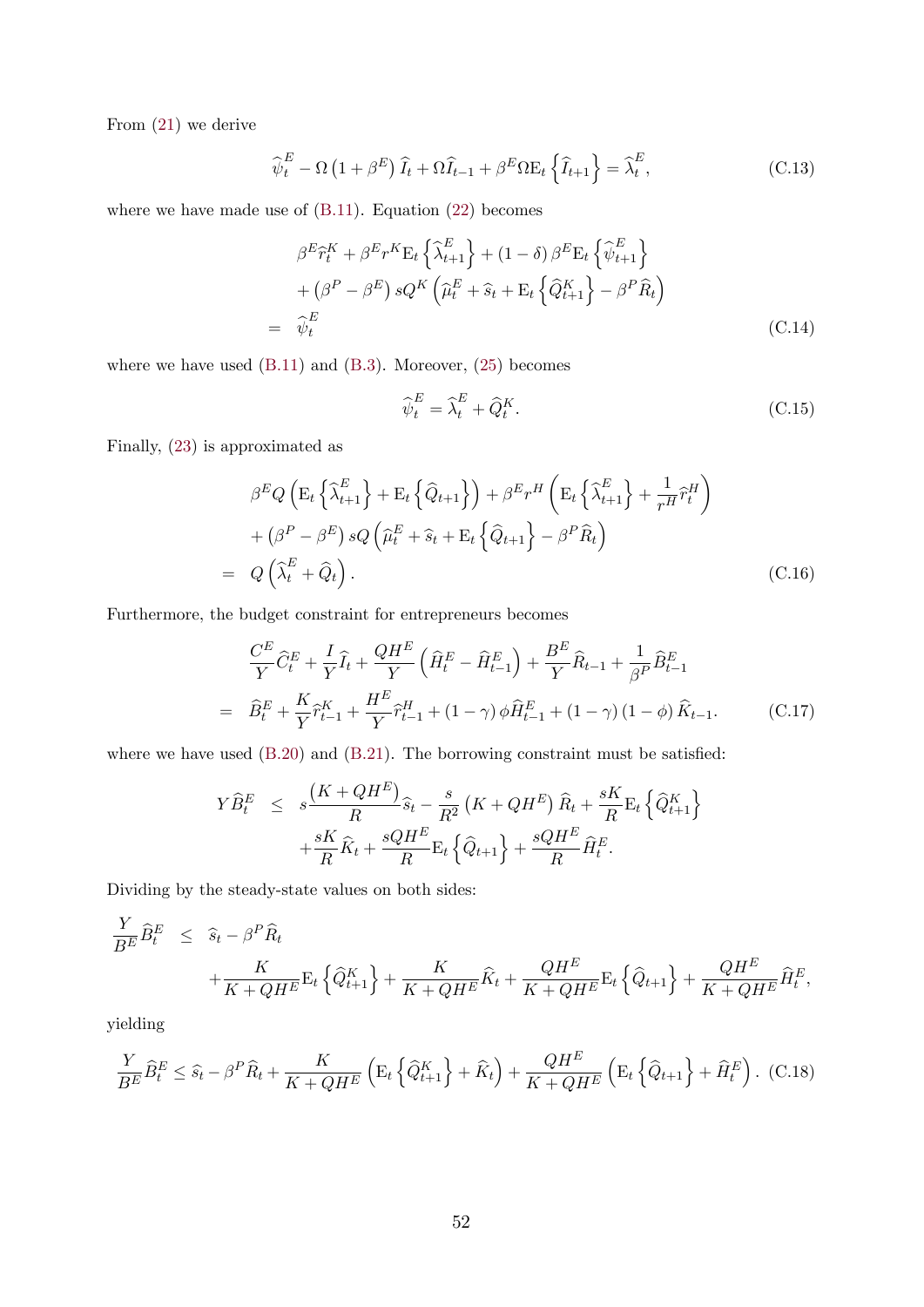### C.4 Optimality conditions of the firms

The first-order conditions of firms,  $(28)$ ,  $(29)$ ,  $(30)$  and  $(31)$ , are readily rewritten as

$$
\widehat{Y}_t - \widehat{N}_t^P = \widehat{W}_t^P,\tag{C.19}
$$

$$
\widehat{Y}_t - \widehat{N}_t^I = \widehat{W}_t^I,\tag{C.20}
$$

$$
E_t \left\{ \hat{Y}_{t+1} \right\} - \hat{K}_t = \left( r^K \right)^{-1} \hat{r}_t^K,
$$
\n(C.21)

$$
\mathbf{E}_t \left\{ \widehat{Y}_{t+1} \right\} - \widehat{H}_t^E = \left( r^H \right)^{-1} \widehat{r}_t^H, \tag{C.22}
$$

respectively.

### C.5 Market clearing and resource constraints

From the law of motion for capital, [\(17\)](#page-10-4), we get:

$$
\widehat{K}_t = (1 - \delta) \widehat{K}_{t-1} + \delta \widehat{I}_t. \tag{C.23}
$$

where we have used  $(B.22)$ . Moreover, from the resource constraint,  $(34)$ , we have:

$$
\widehat{Y}_t = \frac{C^P}{Y}\widehat{C}_t^P + \frac{C^I}{Y}\widehat{C}_t^I + \frac{C^E}{Y}\widehat{C}_t^E + \delta\frac{K}{Y}\widehat{I}_t.
$$
\n(C.24)

We also have the linearized versions of  $(26)$ ,  $(32)$  and  $(33)$ :

$$
\widehat{Y}_t = \widehat{A}_t + \alpha \gamma \widehat{N}_t^P + (1 - \alpha) \gamma \widehat{N}_t^I + (1 - \gamma) (1 - \phi) \widehat{K}_{t-1} + (1 - \gamma) \phi \widehat{H}_{t-1}^E,
$$
\n(C.25)

$$
0 = HP \widehat{H}_t^P + HI \widehat{H}_t^I + HE \widehat{H}_t^E,
$$
\n(C.26)

$$
0 = \widehat{B}_t^P + \widehat{B}_t^I + \widehat{B}_t^E. \tag{C.27}
$$

Finally, we have the shock processes. For the technology shock, we have from  $(27)$ :

$$
\widehat{A}_t = \rho_A \widehat{A}_{t-1} + z_t. \tag{C.28}
$$

Furthermore, we have from [\(2\)](#page-7-3):

$$
\widehat{\varepsilon}_t = \rho_\varepsilon \widehat{\varepsilon}_{t-1} + u_t. \tag{C.29}
$$

Finally, we have from [\(5\)](#page-8-2) that

<span id="page-53-0"></span>
$$
\widehat{s}_t = \rho_s \widehat{s}_{t-1} + v_t,\tag{C.30}
$$

which completes our list of log-linearized equations.

The log-linearized system consists of 30 equations: 18 first-order conditions, 2 budget constraints, 2 credit constraints, 1 production function, 3 market clearing conditions, 1 capital accumulation equation, and 3 shock processes. The 30 variables of the system are given by the vector

$$
\left[ \begin{array}{c} \widehat{C}^P_t, \widehat{C}^I_t, \widehat{C}^E_t, \widehat{\lambda}^P_t, \widehat{\lambda}^I_t, \widehat{\lambda}^E_t, \widehat{\psi}^E_t, \widehat{\mu}^I_t, \widehat{\mu}^E_t, \widehat{R}_t, \widehat{N}^P_t, \widehat{N}^I_t, \widehat{W}^P_t, \widehat{W}^I_t, \\ \widehat{H}^P_t, \widehat{H}^I_t, \widehat{H}^E_t, \widehat{Q}_t, \widehat{Q}^K_t, \widehat{r}^H_t, \widehat{r}^K_t, \widehat{K}_t, \widehat{I}_t, \widehat{Y}_t, \widehat{B}^P_t, \widehat{B}^I_t, \widehat{B}^E_t, \widehat{A}_t, \widehat{\varepsilon}_t, \widehat{s}_t \end{array} \right],
$$

and are determined by equations [\(C.1\)](#page-50-0)-[\(C.30\)](#page-53-0).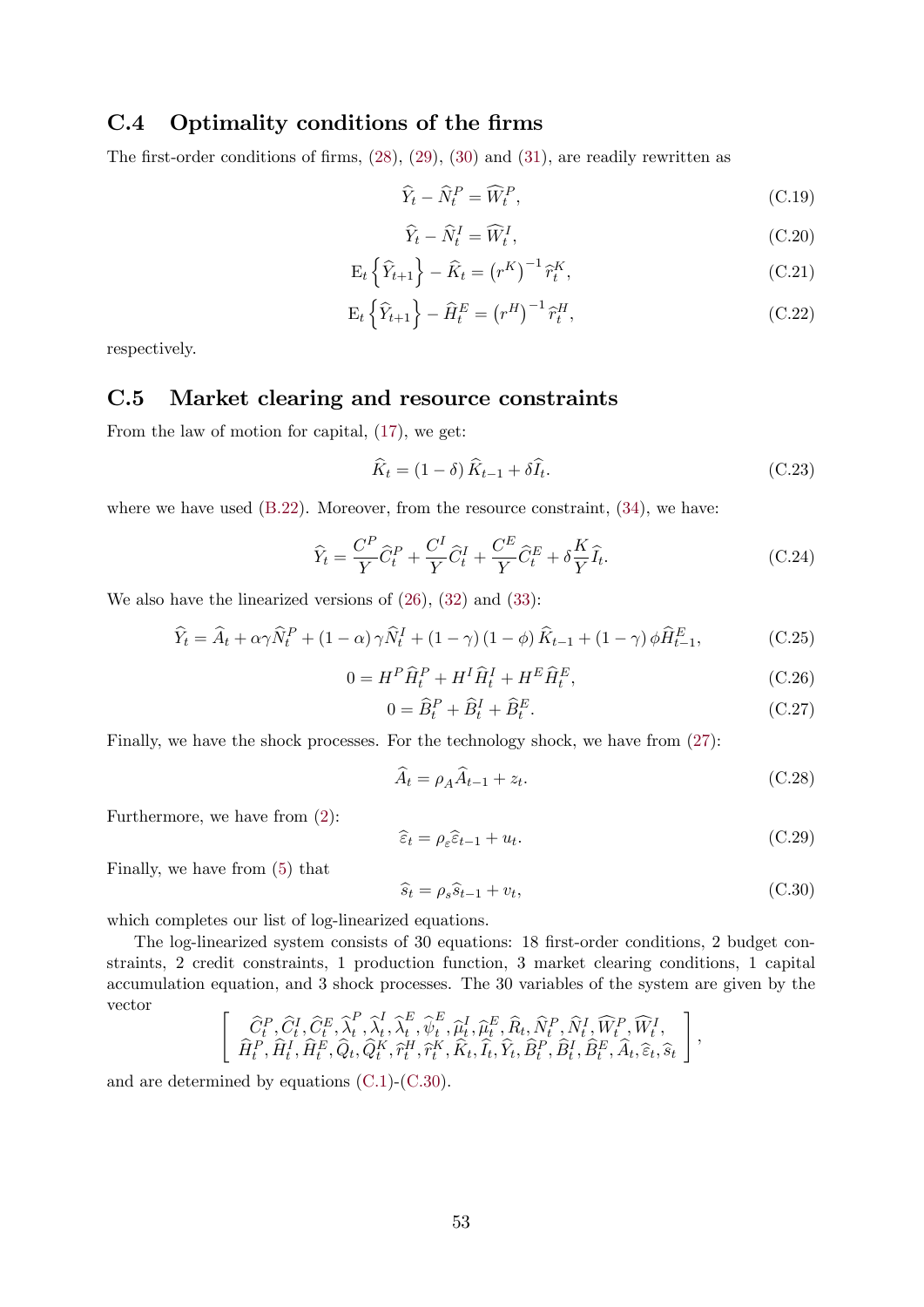## D The solution method

As discussed in the main text, we treat the collateral constraints as inequalities when we solve the model, and add two complementary slackness conditions; [\(14\)](#page-9-4) and [\(24\)](#page-11-4), respectively. We then adopt the solution method of [Holden and Paetz \(2012\),](#page-38-5) on which this appendix builds. In turn, [Holden and Paetz \(2012\)](#page-38-5) expand on previous work by Laséen and Svensson (2011). With first-order perturbations, the solution method is equivalent to the piecewise linear approach developed by [Guerrieri and Iacoviello \(2015\),](#page-38-6) as discussed by these authors and confirmed by our own numerical exercises.[31](#page-54-0) Finally, [Holden and Paetz \(2012\)](#page-38-5) and [Guerrieri and Iacoviello \(2015\)](#page-38-6) evaluate the accuracy of their respective methods against a global solution based on projection methods. This is done for a very simple model with a borrowing constraint, for which a highly accurate global solution can be obtained and used as a benchmark. They find that the non-linear local approximations are very accurate. For the model used in this paper, the large number of state variables (14 endogenous state variables and 3 shocks) renders the use of global solution methods impractical due to the curse of dimensionality typically associated with such methods.

The collateral constraints put an upper bound on the borrowing of each of the two constrained agents. While the constraints are binding in the steady state, this may not be the case outside the steady state, where the constraints may be only occasionally binding. Observe that we can reformulate the collateral constraints in terms of restrictions on each agent's shadow value of borrowing;  $\mu_t^i$ ,  $i = \{I, E\}$ : We know that  $\mu_t^i \geq 0$  if and only if the optimal debt level of agent i is exactly at or above the credit limit. In other words, we need to ensure that  $\mu_t^i \geq 0$ . If this restriction is satisfied with inequality, the constraint is binding, so the slackness condition is satisfied. If it holds with equality, the collateral constraint becomes non-binding, but the slackness condition is still satisfied. If instead  $\mu_t^i < 0$ , agent *i*'s optimal level of debt is lower than the credit limit, so that treating his collateral constraint as an equality implies that we are forcing him to borrow "too much." In this case, the slackness condition is violated. We then need to add shadow price shocks so as to "push"  $\mu_t^i$  back up until it exactly equals its lower limit of zero and the slackness condition is satisfied. The idea of adding such shocks to the model derives from Laséen and Svensson (2011), who use such an approach to deal with pre-announced paths for the interest rate setting of a central bank. The contribution of [Holden and Paetz \(2012\)](#page-38-5) is to develop a numerical method to compute the size of these shocks that are required to obtain the desired level for a given variable in each period, and to make this method applicable to a general class of potentially more complicated problems than the relatively simple experiments conducted by Laséen and Svensson (2011).

We first describe how to compute impulse responses to a single shock, e.g., a technology shock. The first step is to add independent sets of shadow price shocks to each of the two log-linearized collateral constraints. To this end, we need to determine the number of periods  $T$  in which we conjecture that the collateral constraints may be non-binding. This number may be smaller than or equal to the number of periods for which we compute impulse responses;  $T \leq T^{IRF}$ . For each period  $t \leq T$ , we then add shadow price shocks which hit the economy in period t but become known at period 0, that is, at the same time the economy is hit by the technology shock. In other words, the log-linearized collateral constraints become:

$$
\frac{Y}{B^I}\widehat{B}_t^I = \widehat{s}_t + \mathcal{E}_t \left\{\widehat{Q}_{t+1}\right\} + \widehat{H}_t^I - \beta^P \widehat{R}_t - \sum_{j=0}^{T-1} \varepsilon_{j,t-j}^{SP,I},
$$

<span id="page-54-0"></span> $31$ These authors also emphasize the equivalence between these two approaches and the widely used extended path algorithm of [Fair and Taylor \(1983\).](#page-37-6)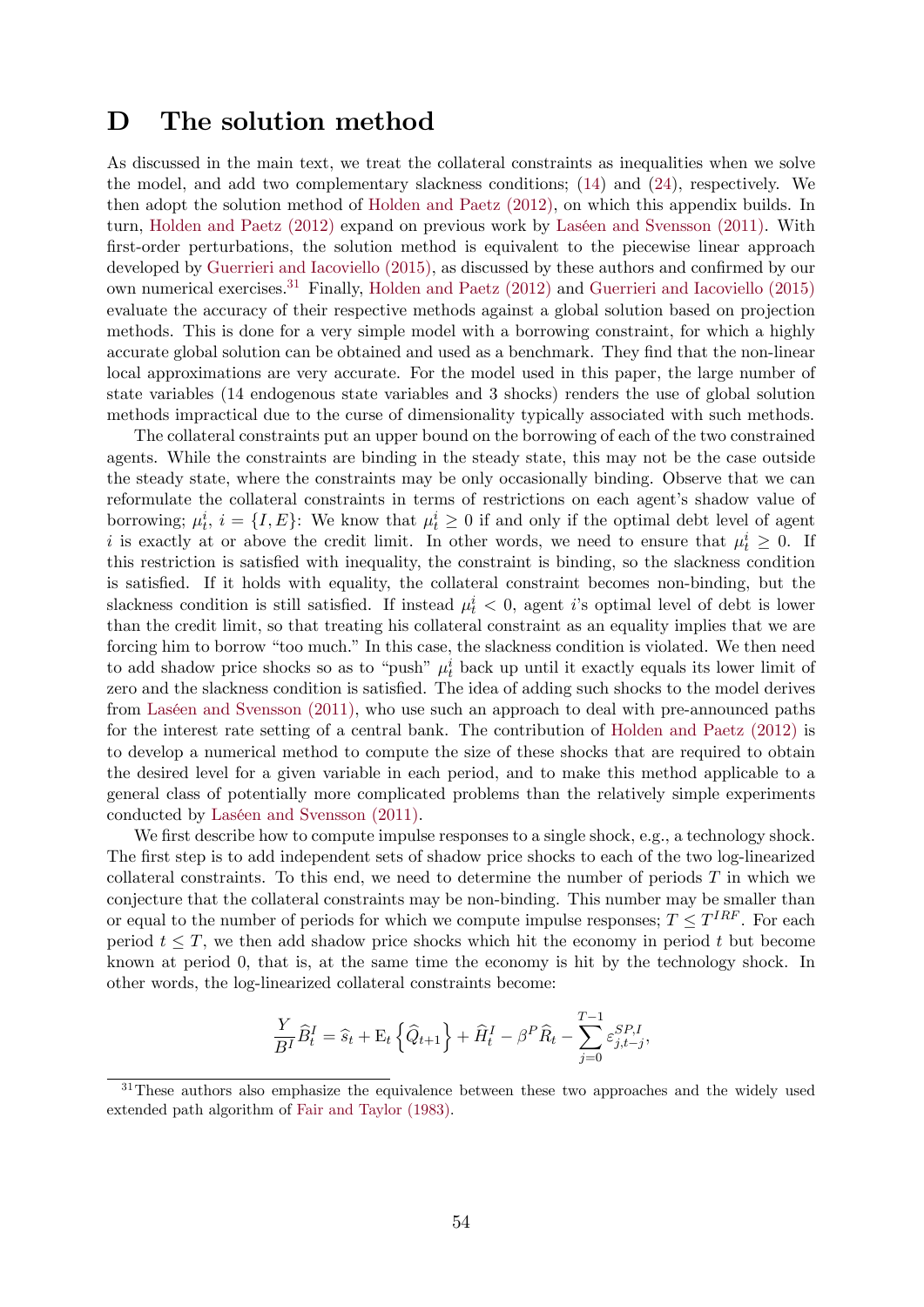$$
\frac{Y}{B^E}\widehat{B}_t^E = \widehat{s}_t - \beta^P \widehat{R}_t + \frac{K}{K + QH^E} \left( \mathcal{E}_t \left\{ \widehat{Q}_{t+1}^K \right\} + \widehat{K}_t \right) + \frac{QH^E}{K + QH^E} \left( \mathcal{E}_t \left\{ \widehat{Q}_{t+1} \right\} + \widehat{H}_t^E \right) - \sum_{j=0}^{T-1} \varepsilon_{j,t-j}^{SP,E},
$$

where  $\varepsilon_{i,t-}^{SP,i}$  $j_{j,t-j}^{S,P,i}$  is the shadow price shock that hits agent i in period  $t = j$ , and is anticipated by all agents in period  $t = t - j = 0$  ensuring consistency with rational expectations. We let all shadow price shocks be of unit magnitude. We then need to compute two sets of weights  $\alpha_{\mu}$  and  $\alpha_{\mu}$ to control the impact of each shock on  $\mu_t^I$  and  $\mu_t^E$ . The "optimal" sets of weights ensure that  $\mu_t^I$ and  $\mu_t^E$  are bounded below at exactly zero. The weights are computed by solving the following quadratic programming problem:

$$
\begin{array}{rcl}\n\alpha^* & \equiv & \left[\alpha_{\mu_I}^{*\prime} \quad \alpha_{\mu_E}^{*\prime}\right]'\n\\
& = & \arg\min\left[\alpha_{\mu_I}^\prime \quad \alpha_{\mu_E}^\prime\right] \left[\begin{bmatrix} \mu^I + \widetilde{\mu}^{I,A} \\
\mu^E + \widetilde{\mu}^{E,A}\end{bmatrix} + \begin{bmatrix} \widetilde{\mu}^{I,\varepsilon^{SP,I}} & \widetilde{\mu}^{I,\varepsilon^{SP,E}} \\
\widetilde{\mu}^{E,\varepsilon^{SP,I}} & \widetilde{\mu}^{E,\varepsilon^{SP,E}}\end{bmatrix} \begin{bmatrix} \alpha_{\mu_I} \\
\alpha_{\mu_E} \end{bmatrix}\right],\n\end{array}
$$

subject to

$$
\alpha'_{\mu_i} \ge 0,
$$
  

$$
\mu^i + \widetilde{\mu}^{i,A} + \widetilde{\mu}^{i,\varepsilon^{SP,j}} \alpha_{\mu_i} + \widetilde{\mu}^{i,\varepsilon^{SP,k}} \alpha_{\mu_k} \ge 0,
$$

 $i = \{I, E\}$ . Here,  $\mu^{i}$  and  $\tilde{\mu}^{i,A}$  denote, respectively, the steady-state value and the unrestricted relative impulse response of  $\mu^{i}$  to a technology shock, that is, the impulse-response of  $\mu^{i}$  when the collateral constraints are assumed to always bind. In this respect, the vector  $\begin{bmatrix} \mu^I + \tilde{\mu}^{I,A} \\ \mu E + \tilde{\mu}^{E,A} \end{bmatrix}$ E the conductor constraints are assumed to always small. In this response, the vector  $\left[\mu^E + \tilde{\mu}^{E,A}\right]$  contains the absolute, unrestricted impulse responses of the two shadow values stacked. Further, each matrix  $\tilde{\mu}^{i,\varepsilon^{SP,k}}$  contains the relative impulse responses of  $\mu^{i}$  to shadow price shocks to agent k's constraint for  $i, k = \{I, E\}$ , in the sense that column s in  $\tilde{\mu}^{i, \varepsilon^{SP,k}}$  represents the response of the shadow value to a shock  $\varepsilon_{i,t-}^{SP,i}$  $j,t-j$ , i.e. to a shadow price shock that hits in period j but is anticipated at time 0, as described above.<sup>[32](#page-55-0)</sup> The off-diagonal elements of the matrix  $\begin{bmatrix} \widetilde{\mu}^{I,\varepsilon^{SP,I}} & \widetilde{\mu}^{I,\varepsilon^{SP,E}} \\ \widetilde{\kappa}_{F,\varepsilon^{SP,I}} & \widetilde{\kappa}_{F,\varepsilon^{SP,I}} \end{bmatrix}$  $\widetilde{\mu}^{E,\varepsilon^{SP,I}}$   $\widetilde{\mu}$  $\begin{bmatrix} I, \varepsilon^{S F, E} \ E, \varepsilon^{S P, E} \end{bmatrix}$ take into account that the impatient household may be affected if the collateral constraint of the entrepreneur becomes non-binding, and vice versa. Following the discussion in [Holden and Paetz](#page-38-5)  $(2012)$ , a sufficient condition for the existence of a unique solution to the optimization problem is that the matrix  $\begin{bmatrix} \widetilde{\mu}^{I,\varepsilon^{SP,I}} & \widetilde{\mu}^{I,\varepsilon^{SP,E}} \\ \sim_{E,\varepsilon^{SP,I}} & \sim_{E,\varepsilon^{SP,I}} \end{bmatrix}$  $\left[ \begin{array}{cc} \widetilde{\mu}^{I,\varepsilon^{SP,I}} & \widetilde{\mu}^{I,\varepsilon^{SP,E}} \ \cdots & \widetilde{\mu}^{I,\varepsilon^{SP,E}} \end{array} \right]$ 

 $\widetilde{\mu}^{E,\varepsilon^{SP,I}}$   $\widetilde{\mu}$ <br>this condit  $\left. \frac{L \varepsilon^{S F, E}}{E, \varepsilon^{S P, E}} \right] +$  $\widetilde{\mu}^{E,\varepsilon^{SP,I}}$   $\widetilde{\mu}$ <br>talways sa  $\left[ \frac{I_{\varepsilon}^{SP,E}}{E_{\varepsilon} \varepsilon^{SP,E}} \right]$  is positive definite. We have checked and verified that this condition is in fact always satisfied.

We can explain the nature of the optimization problem as follows. First, note that  $\mu^{i} + \tilde{\mu}^{i,A} + \tilde{\mu}^{i,A}$  $\tilde{\mu}^{i, \varepsilon^{SP,i}} \alpha_{\mu_i} + \tilde{\mu}^{i, \varepsilon^{SP,k}} \alpha_{\mu_k}$  denotes the combined response of  $\mu_t^i$  to a given shock (here, a technology shock) and a simultaneous announcement of a set of future shadow price shocks for a given set of weights. Given the constraints of the problem, the objective is to find a set of optimal weights so that the impact of the (non-negative) shadow-price shocks is exactly large enough to make sure that the response of  $\mu_t^i$  is never negative. The minimization ensures that the impact of the shadow price shocks will never be larger than necessary to obtain this. Finally, we only allow for solutions for which the value of the objective function is zero. This ensures that at any given horizon, positive shadow price shocks occur if and only if at least one of the two constrained variables,  $\mu_t^I$  and  $\mu_t^E$ , are at their lower bound of zero in that period. As pointed out by [Holden and Paetz](#page-38-5) [\(2012\),](#page-38-5) this can be thought of as a complementary slackness condition on the two inequality

<span id="page-55-0"></span><sup>&</sup>lt;sup>32</sup>Each matrix  $\tilde{\mu}^{j,\varepsilon^{S,P,k}}$  needs to be a square matrix, so if the number of periods in which we guess the constraints may be non-binding is smaller than the number of periods for which we compute impulse responses,  $T < T^{IRF}$ , we use only the first T rows of the matrix, i.e., the upper square matrix.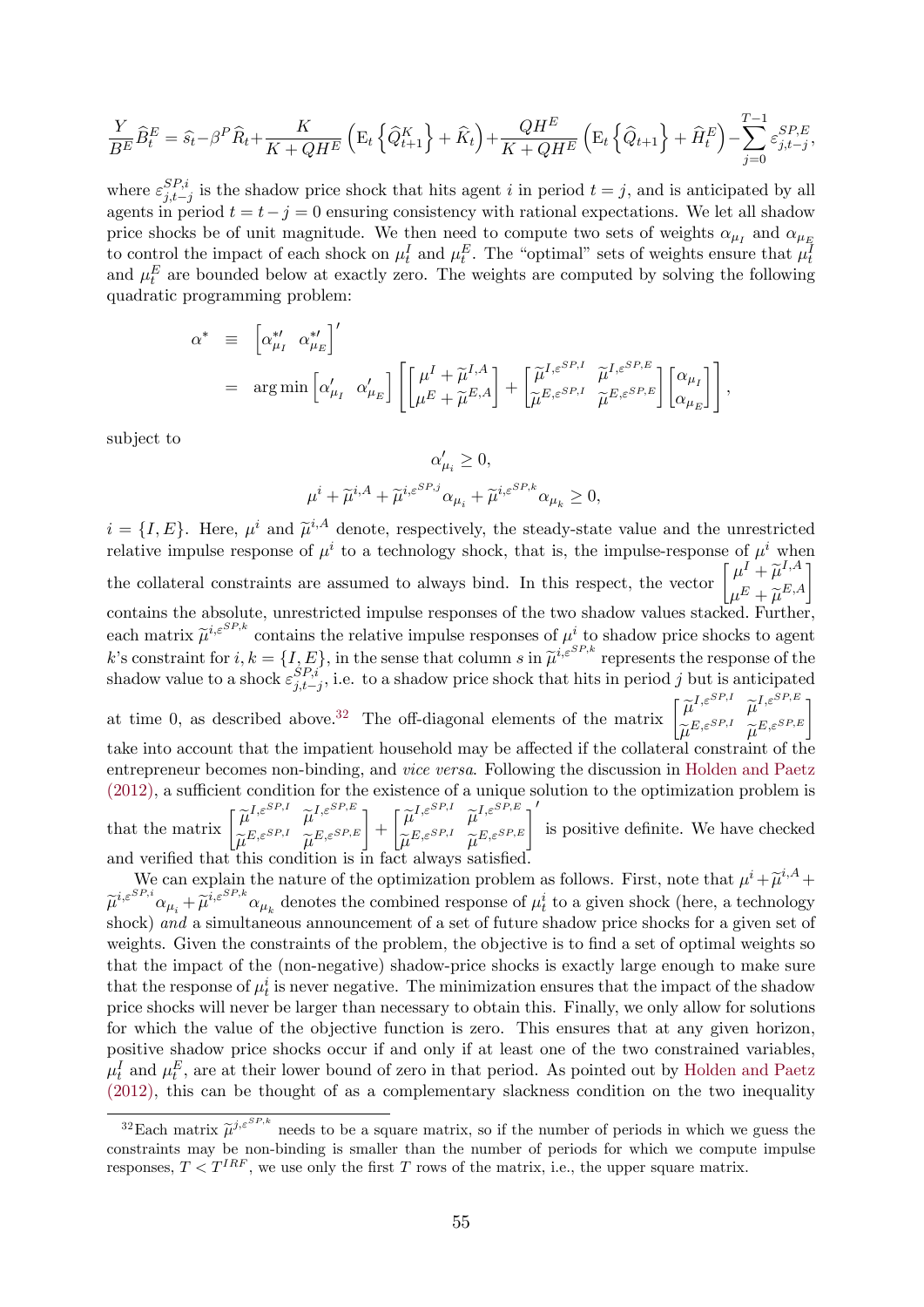

<span id="page-56-0"></span>Figure D.1: The importance of occasionally non-binding credit constraints. Notes: The figure illustrates the effect on output volatility of taking non-binding constraints into account. Numbers are median values from 501 stochastic model simulations of 2000 periods.

constraints of the optimization problem. Once we have solved the minimization problem, it is straightforward to compute the bounded impulse responses of all endogenous variables by simply adding the optimally weighted shadow price shocks to the unconstrained impulse responses of the model in each period.

We rely on the same method to compute dynamic simulations. In this case, however, we need to allow for more than one type of shock. For each period  $t$ , we first generate the shocks hitting the economy. We then compute the unrestricted path of the endogenous variables given those shocks and given the simulated values in  $t - 1$ . The unrestricted paths of the bounded variables  $(\mu_t^I$  and  $\mu_t^E)$  then take the place of the impulse responses in the optimization problem. If the unrestricted paths of  $\mu_t^I$  and  $\mu_t^E$  never hit the bounds in future periods, our simulation for period  $t$  is fine. If the bounds are hit, we follow the method above and add anticipated shadow price shocks for a sufficient number of future periods. We then compute restricted values for all endogenous variables, and use these as our simulation for period  $t$ . Note that, unlike the case for impulse responses, in our dynamic simulations not all anticipated future shadow price shocks will eventually hit the economy, as other shocks may occur before the realization of the expected shadow price shocks and push the restricted variables away from their bounds.

As discussed in the main text, taking occasionally binding constraints into account is important also from a quantitative viewpoint, as entrepreneurs become unconstrained as much as 66% of the time for the highest LTV ratios we consider. To shed further light on this aspect, Figure [D.1](#page-56-0) displays output volatility as a function of the steady-state LTV ratio, as in Figure [2](#page-18-0) in the main text, along with the corresponding statistics without accounting for occasionally binding constraints, i.e., from a counterfactual model in which the collateral constraints are simply treated as equalities. As the average LTV ratio is raised, the approximation error arising from treating the constraints as always binding increases substantially. In particular, output volatility increases monotonically with the average LTV ratio when credit constraints are treated as always binding. As described in the main text, raising the average LTV ratio involves a tradeoff between increasing the exposure of constrained agents to fluctuations in the value of their collateral and decreasing the frequency with which these agents are constrained. An approximation that treats collateral constraints as always binding misses the second leg of this tradeoff.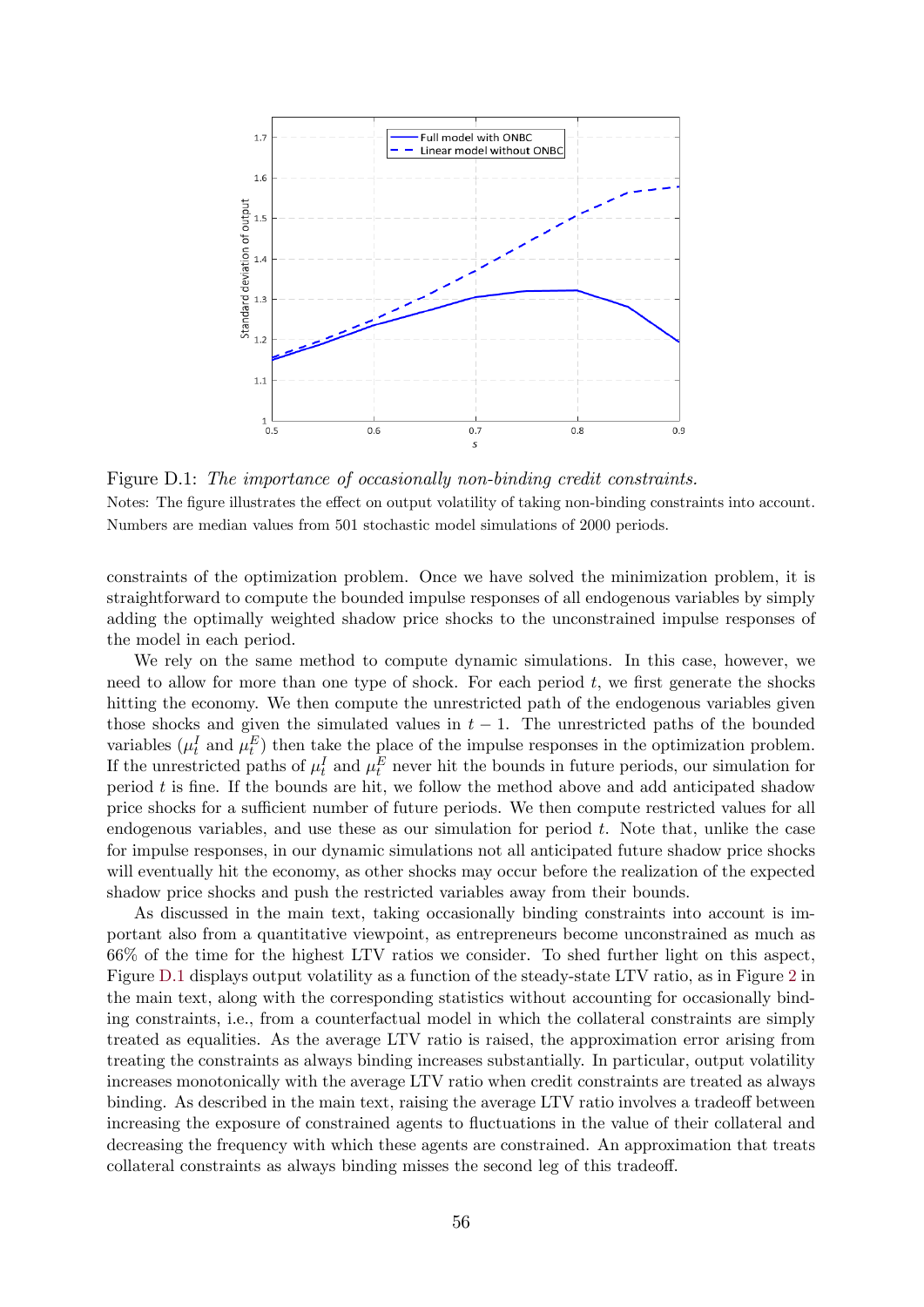## E Data and estimation

This appendix contains details about the data used for the estimation of the model, as well as the estimation procedure itself.

## E.1 Data description

As described in the main text, we use data for the following five macroeconomic variables of the U.S. economy spanning the period 1980:Q1-2016Q2: Real GDP, real private consumption, real non-residential investment, real house prices, and the average of the two LTA series reported in Figure [1.](#page-2-0) All data series are taken from the Federal Reserve's FRED database. The series are the following:

- Real Gross Domestic Product, billions of chained 2009 dollars, seasonally adjusted, annual rate (series name: GDPC1).
- Real Personal Consumption Expenditures, billions of chained 2009 dollars, seasonally adjusted, annual rate (series name: PCECC96).
- Real private fixed investment: Nonresidential (chain-type quantity index), index  $2009=100$ , seasonally adjusted (series name: B008RA3Q086SBEA).<sup>[33](#page-57-0)</sup>
- FHFA All Transactions House Price Index, index 1980Q1=100, not seasonally adjusted (series name: USSTHPI).
	- $\overline{\phantom{a}}$  To obtain the house price in real terms, this series is deflated using the GDP deflator (Gross Domestic Product: Implicit Price Deflator, index 2009=100, seasonally adjusted, series name: GDPDEF).
- LTA data: See Appendix [A.](#page-1-1) We use the average of the two series displayed in Figure [1](#page-2-0) from 1980:Q1 onwards.

We detrend all data series before estimation using a standard HP filter (with  $\lambda = 1600$ ). In Figure [E.1,](#page-58-0) we display all the detrended variables used in the estimation.

### E.2 Estimation strategy

We use 13 empirical moments in the SMM estimation: The standard deviations and first-order autoregressive parameters of each of the five variables described above, and the correlation of consumption, investment, and house prices with output. These moments are matched to their simulated counterparts from the theoretical model. Our estimation procedure seeks to minimize the sum of squared deviations between empirical and simulated moments. As some of the moments are measured in different units (e.g., standard deviations and correlations), we use the percentage deviation from the empirical moment in each case. In order for the minimization procedure to converge, it is crucial to use the same set of shocks repeatedly, making sure that the only change in the simulated moments from one iteration to the next is that arising from updating the parameter values. In practice, since the list of parameter values to be estimated includes the variance of the shocks in the model, we draw from the standard normal distribution with zero mean and unit variance, and then scale the shocks by the variance of each of the three

<span id="page-57-0"></span><sup>&</sup>lt;sup>33</sup>The most recent observations of this series, not yet available in the FRED database, have been collected directly from the Bureau of Economic Analysis, Table 5.3.3 in the NIPA tables.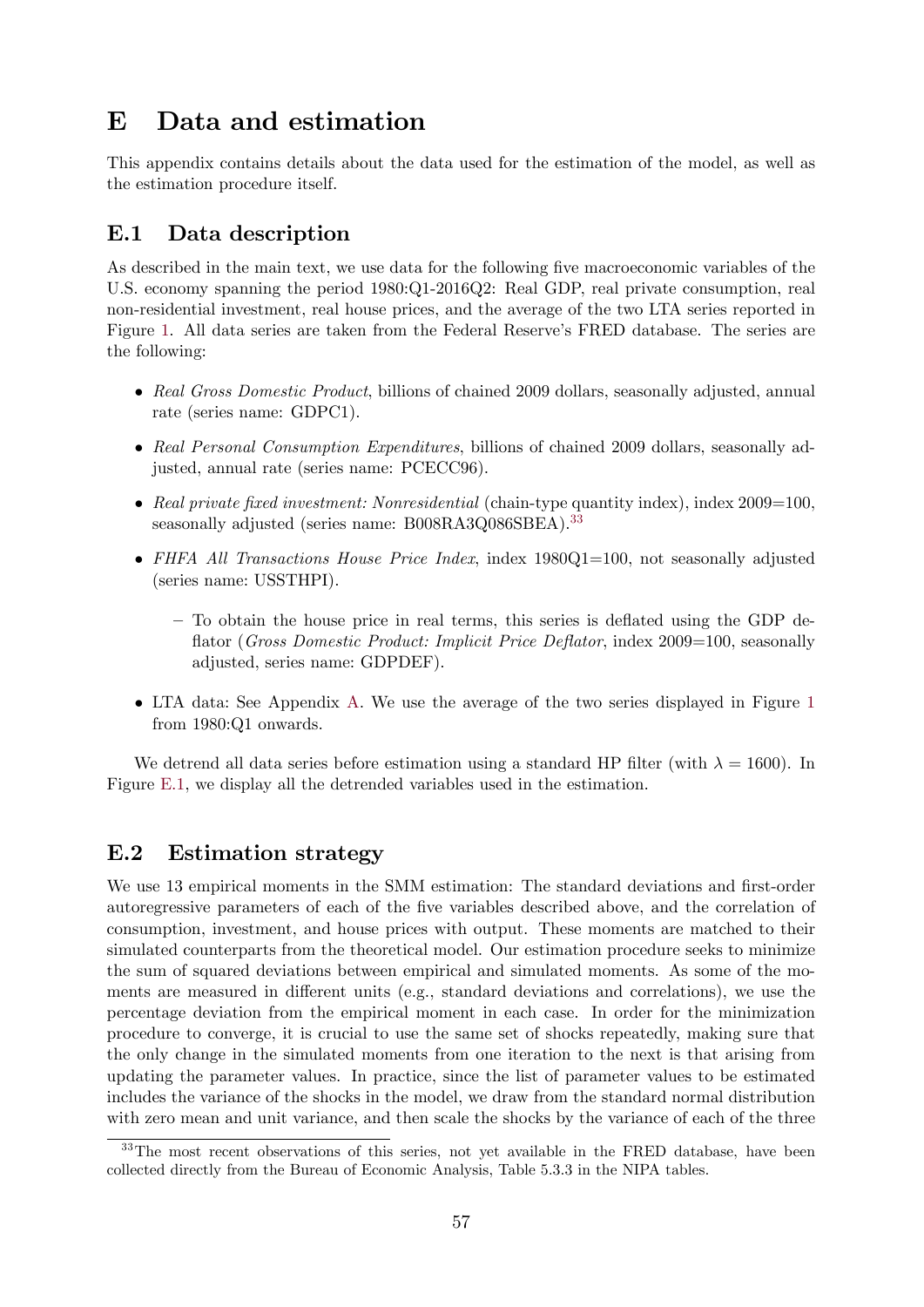

<span id="page-58-0"></span>Figure E.1: Data used in the estimation. The sample period is  $1980Q1 - 2016Q2$ . Source: See text.

shock processes, allowing us to estimate the latter. We use a draw of 2000 realizations of each of the three shocks in the model, thus obtaining simulated moments for 2000 periods. To make sure that the draw of shocks used is representative of the underlying distribution, we make 501 draws of potential shock matrices, rank these in terms of the standard deviations of each of the three shocks, and select the shock matrix closest to the median in all cases. This matrix of shocks is then used in the estimation.

To initiate the estimation procedure a set of initial values for the estimated parameters are needed. These are chosen based on values reported in the existing literature. It is important to state that the estimation results proved robust to changes in the set of initial values, as long as these remain within the range of available estimates. Based on the empirical studies discussed in Section [3,](#page-12-0) we set the initial values of the investment adjustment cost parameter  $(\Omega)$  and the habit formation in consumption ( $\rho$ ) to 4 and 0.7, respectively. For the technology shock, we choose values similar to those used in most of the real business cycle literature,  $\rho_A = 0.97$  and  $\sigma_A = 0.005$  (see., e.g., [Mandelman](#page-40-10) *et al.*, 2011). For the credit-limit shock, we set the persistence parameter  $\rho_s = 0.98$ , while the standard deviation is set to  $\sigma_s = 0.01$ , consistent with the values estimated by [Jermann and Quadrini \(2012\)](#page-39-7) and Liu et al[. \(2013\).](#page-39-2) Finally, for the land-demand shock, we set  $\rho_{\varepsilon} = 0.96$  and  $\sigma_{\varepsilon} = 0.06$ , broadly in line with [Iacoviello and Neri \(2010\);](#page-38-8) *inter alia.* 

As discussed in the main text, we abstain from using an optimal weighting matrix in our estimation. Instead, we use the identity matrix, thus weighing all moment conditions equally. This is motivated by the Öndings of [Altonji and Segal \(1996\),](#page-35-5) who show that when GMM is used to estimate covariance structures and, potentially, higher-order moments such as variances, the use of an optimal weighting matrix causes a severe downward bias in estimated parameter values. Similar concerns apply to SMM as to GMM. The bias arises because the moments used to fit the model itself are correlated with the weighting matrix, and may thus be avoided by the use of equally weighted minimization. [Altonji and Segal \(1996\)](#page-35-5) demonstrate that equally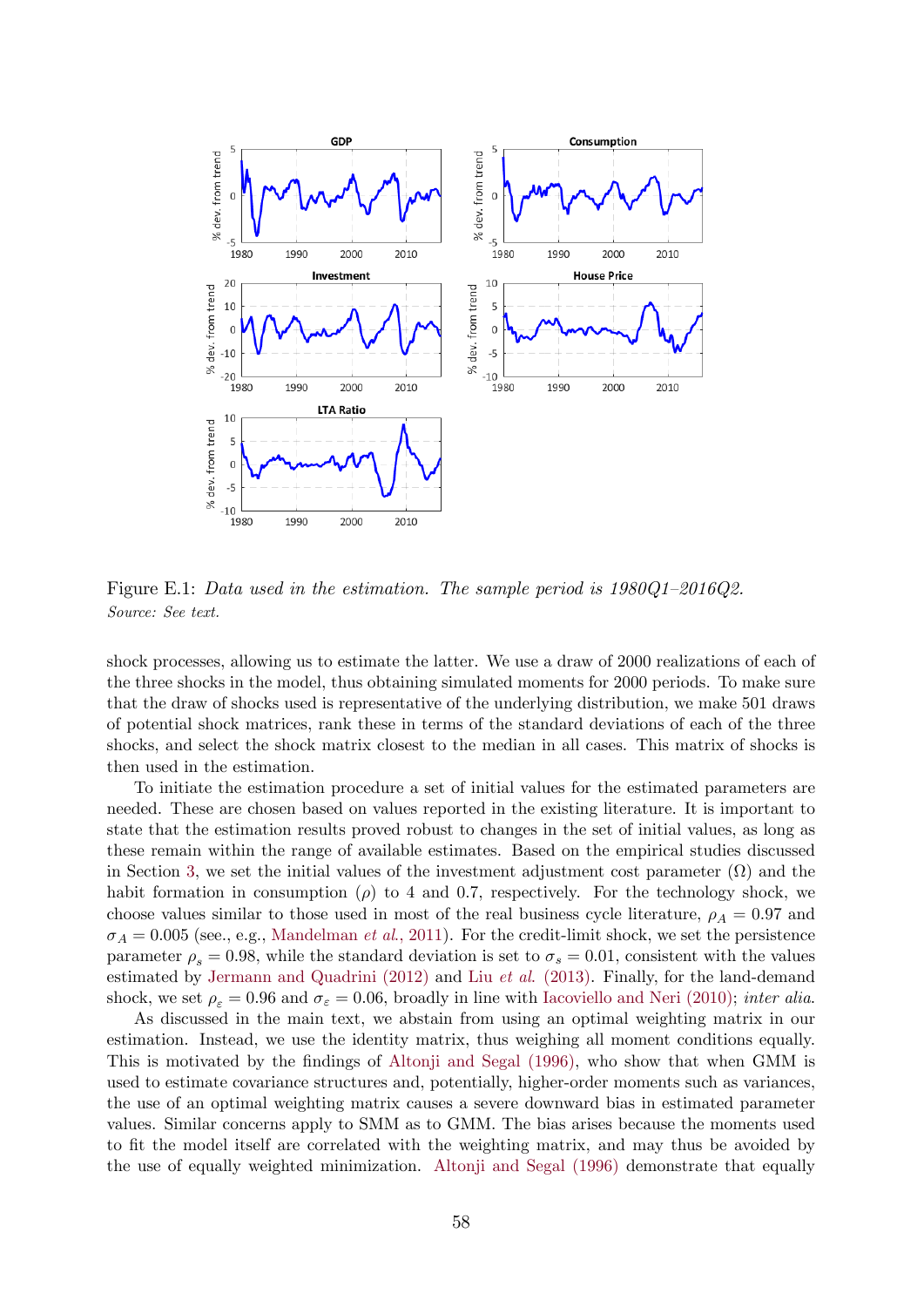weighted minimization schemes clearly dominate optimally weighted ones in such circumstances, and we therefore use equal weights, as we are interested in estimating, among other things, the covariance between macroeconomic variables. [Ruge-Murcia \(2012\)](#page-40-8) points out that parameter estimates remain consistent when the identity matrix is used, and finds that the accuracy and efficiency gains associated with an optimal weighting matrix are not overwhelming.

When computing standard errors, we rely on a version of the delta method, as described, e.g., in [Hamilton \(1994\).](#page-38-12) We approximate the numerical derivative of the moments with respect to the estimated parameters using the secant that can be computed by adding and subtracting  $\epsilon$  to/from the estimates, where  $\epsilon$  is a very small number. The covariance (or spectral density) matrix is estimated using the Newey-West estimator. As shown in Panel B of Table 1 in the main text, most parameters are fairly precisely estimated, with the exceptions of the investment adjustment cost parameter,  $\Omega$ , and the standard deviation of the land-demand shock,  $\sigma_{\varepsilon}$ . These two parameters are crucial for the model's ability to match the standard deviations of investment and the house price, respectively, but relatively unimportant for all other moments, penalizing them when the delta method is applied.

| Table 2: Empirical and simulated moments |          |                                      |  |  |
|------------------------------------------|----------|--------------------------------------|--|--|
| <i>Standard deviations (percent)</i>     |          |                                      |  |  |
|                                          |          | Model simulations US data, 1980-2016 |  |  |
| Output                                   | 1.30     | 1.31                                 |  |  |
| Consumption                              | 1.05     | 1.06                                 |  |  |
| Investment                               | 4.57     | 4.59                                 |  |  |
| House price                              | 2.26     | 2.16                                 |  |  |
| LTV ratio                                | 2.45     | 2.55                                 |  |  |
| <i>Autocorrelations</i>                  |          |                                      |  |  |
| Output                                   | 0.78     | 0.84                                 |  |  |
| Consumption                              | 0.68     | 0.82                                 |  |  |
| Investment                               | 0.93     | 0.91                                 |  |  |
| House price                              | 0.67     | 0.92                                 |  |  |
| LTV ratio                                | 0.72     | 0.93                                 |  |  |
| Correlations with output                 |          |                                      |  |  |
| Consumption                              | 0.92     | 0.87                                 |  |  |
| Investment                               | 0.79     | 0.80                                 |  |  |
| House price                              | $0.52\,$ | 0.51                                 |  |  |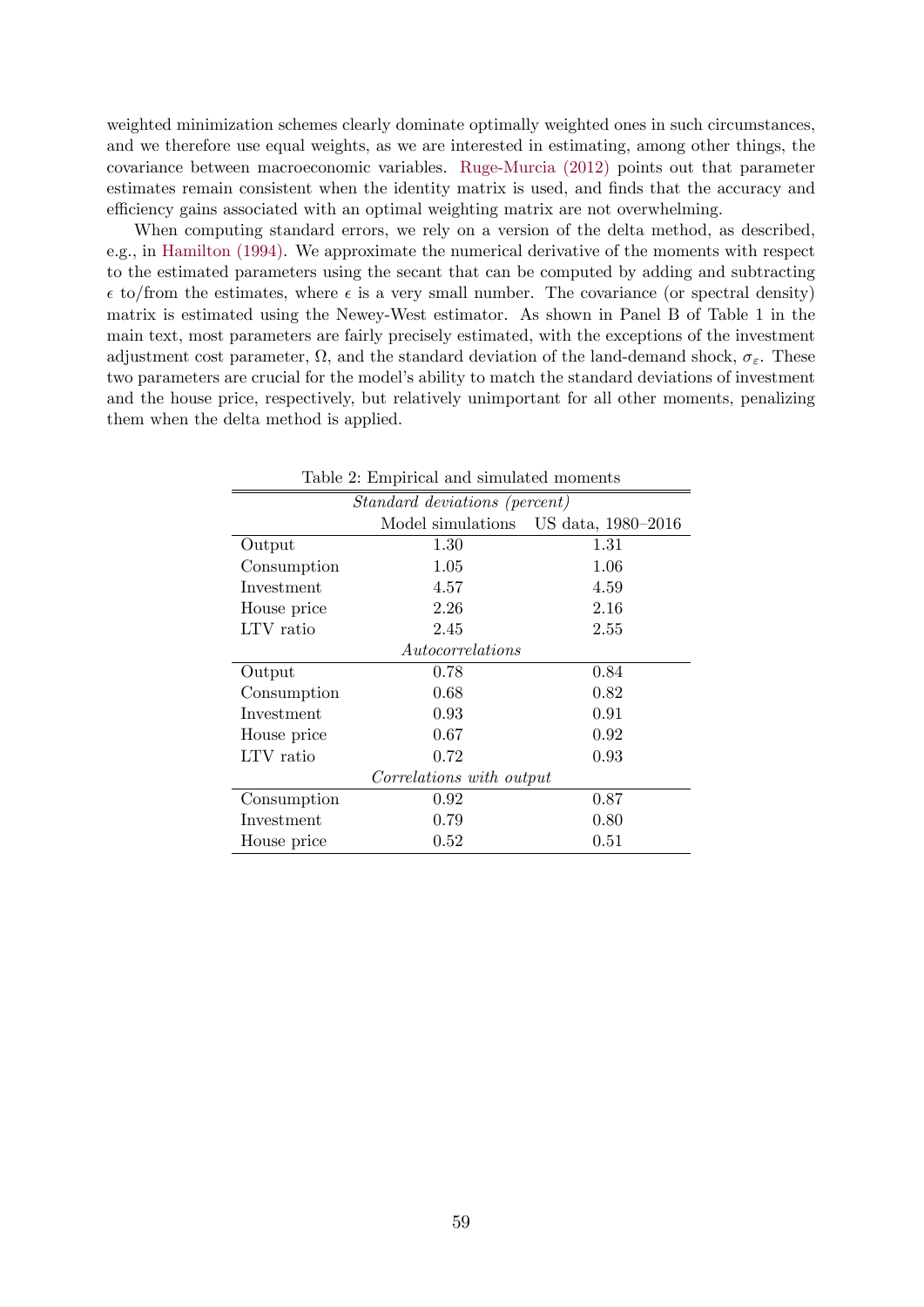# F Variance decomposition measure (not intended for publication)

Our measure of relative variance contributions is defined as follows. For a generic variable  $x$ , we define the contribution of shock  $\xi$  to its variance as

<span id="page-60-2"></span>
$$
\mathcal{V}(x,\xi) \equiv \frac{\text{var}[x] - \text{var}[x]_{-\xi}}{3\text{var}[x] - \sum_{\xi} \text{var}[x]_{-\xi}}, \qquad \xi = A, \varepsilon, s,
$$
\n(F.1)

where  $var[x]_{-\xi}$  is the unconditional variance of x when the structural shock  $\xi$  is turned off. Note that  $V(x,\xi)$  measures how much a given shock  $\xi$  adds to the variable's total variance (numerator) relative to the sum of each shock's *addition* (denominator). In a linear model, the unconditional variance of a variable is a weighted sum of the shock variances. With the shocks we consider, this is

<span id="page-60-1"></span>
$$
\text{var}\left[x\right] = \left(a_A\right)^2 \sigma_A^2 + \left(a_\varepsilon\right)^2 \sigma_\varepsilon^2 + \left(a_s\right)^2 \sigma_s^2,\tag{F.2}
$$

where  $a_{\xi}$  is a coefficient. The contribution to the variance of a shock  $\xi$  is therefore

<span id="page-60-0"></span>
$$
\frac{(a_{\xi})^2 \sigma_{\xi}^2}{\text{var}[x]}.
$$
 (F.3)

Our measure  $\mathcal{V}(x,\xi)$  coincides with the standard measure [\(F.3\)](#page-60-0) in the linear case. To see this, consider the shock  $A$ . Use  $(F.2)$  in  $(F.1)$  to obtain

$$
\mathcal{V}(x, A) =
$$
\n
$$
(a_{A})^{2} \sigma_{A}^{2} + (a_{\varepsilon})^{2} \sigma_{\varepsilon}^{2} + (a_{s})^{2} \sigma_{s}^{2} - \left[ (a_{\varepsilon})^{2} \sigma_{\varepsilon}^{2} + (a_{s})^{2} \sigma_{s}^{2} \right]
$$
\n
$$
3 \left[ (a_{A})^{2} \sigma_{A}^{2} + (a_{\varepsilon})^{2} \sigma_{\varepsilon}^{2} + (a_{s})^{2} \sigma_{s}^{2} \right] - \left[ (a_{\varepsilon})^{2} \sigma_{\varepsilon}^{2} + (a_{s})^{2} \sigma_{s}^{2} \right] - \left[ (a_{A})^{2} \sigma_{A}^{2} + (a_{s})^{2} \sigma_{s}^{2} \right] - \left[ (a_{A})^{2} \sigma_{A}^{2} + (a_{\varepsilon})^{2} \sigma_{\varepsilon}^{2} \right]
$$
\n
$$
= \frac{(a_{A})^{2} \sigma_{A}^{2}}{(a_{A})^{2} \sigma_{A}^{2} + (a_{\varepsilon})^{2} \sigma_{\varepsilon}^{2} + (a_{s})^{2} \sigma_{s}^{2}},
$$
\n
$$
= \frac{(a_{A})^{2} \sigma_{A}^{2}}{\operatorname{var}[x]},
$$

which is the standard measure  $(F.3)$ . The equivalence holds for the other shocks as well.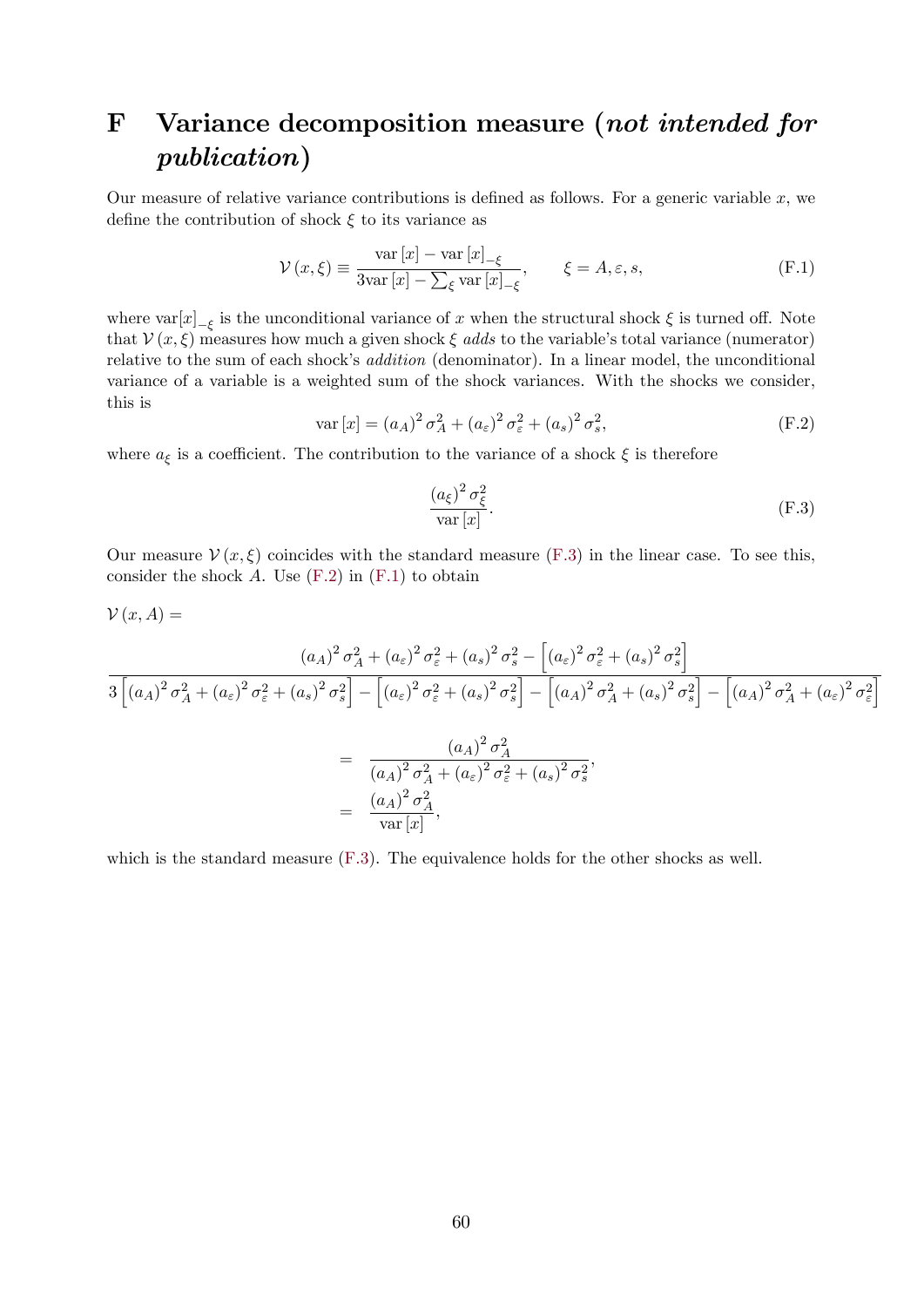# <span id="page-61-1"></span>G Additional figures



<span id="page-61-0"></span>Figure G.1: Standard deviations of main variables for different LTV ratios. Note: See the notes to Figure 2.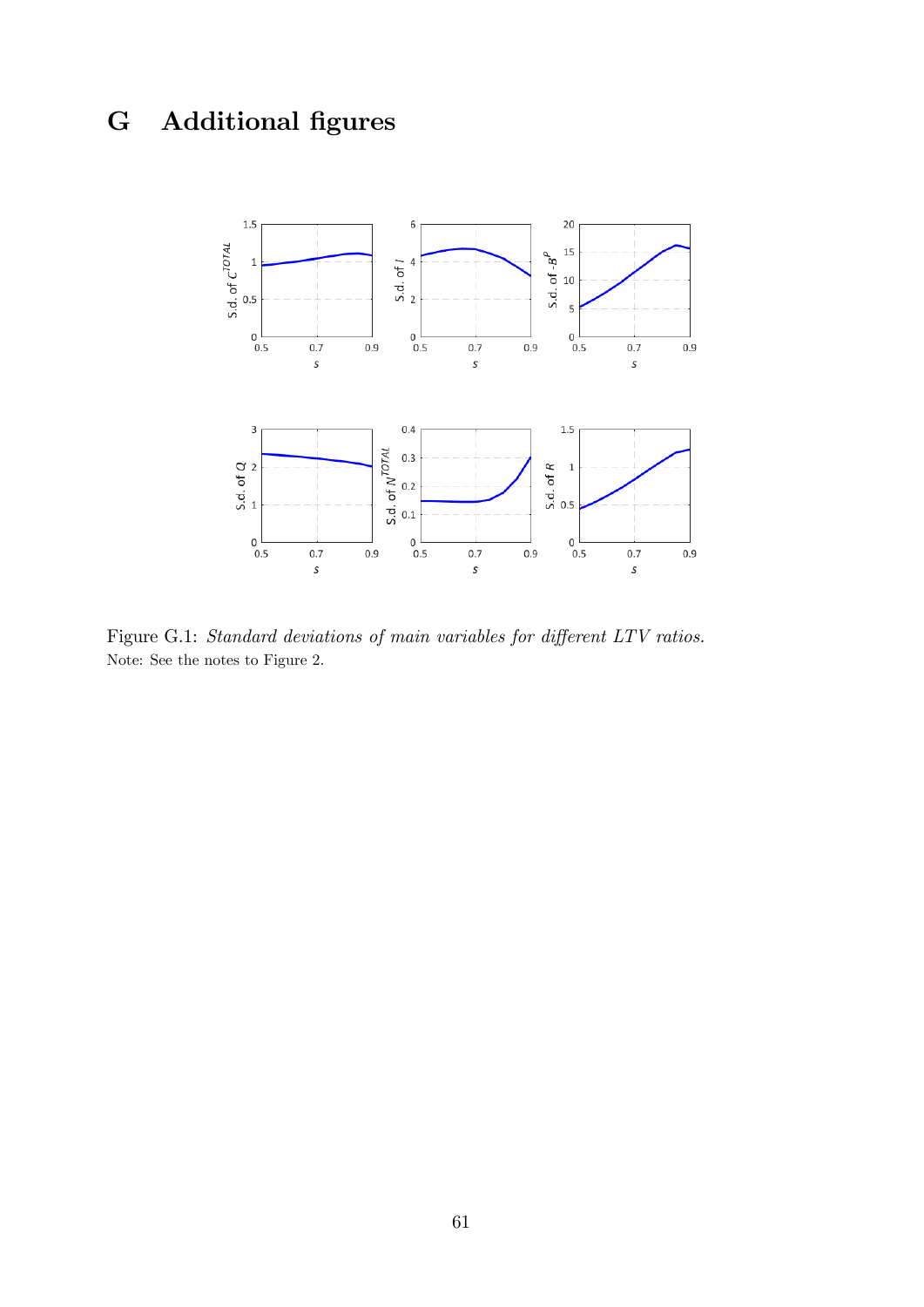

Figure G.2: Impulse responses of selected key variables to a positive one standard deviation technology shock.

<span id="page-62-0"></span>

Figure G.3: Impulse responses of selected key variables to a positive one standard deviation land-demand shock.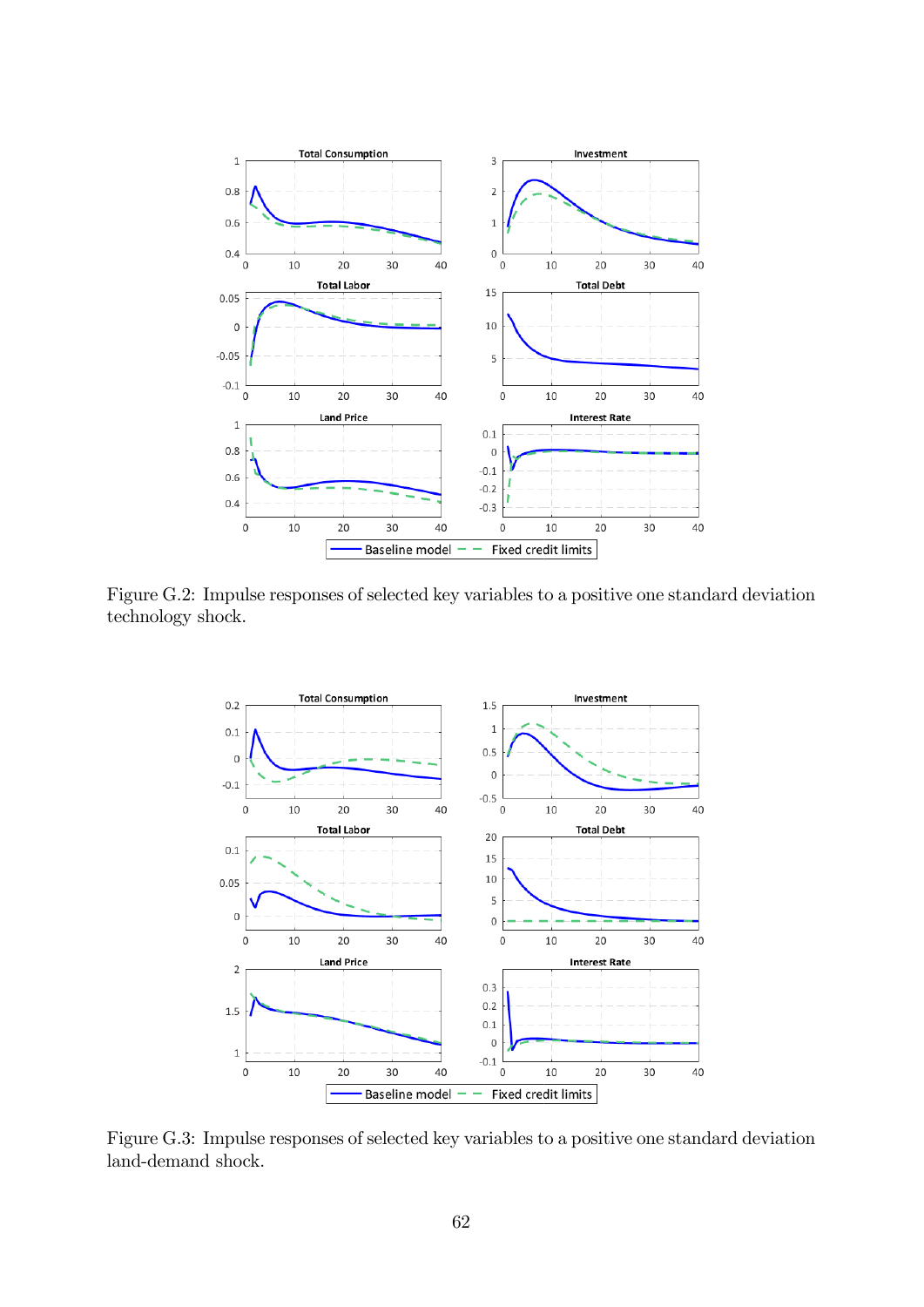

Figure G.4: Impulse responses of selected key variables to a positive one standard deviation credit limit shock.

<span id="page-63-0"></span>

<span id="page-63-1"></span>Figure G.5: Contribution to fluctuations of key variables of each of the three shocks in the model, for different  $LTV$  ratios. Note: See the notes to Figure 2.